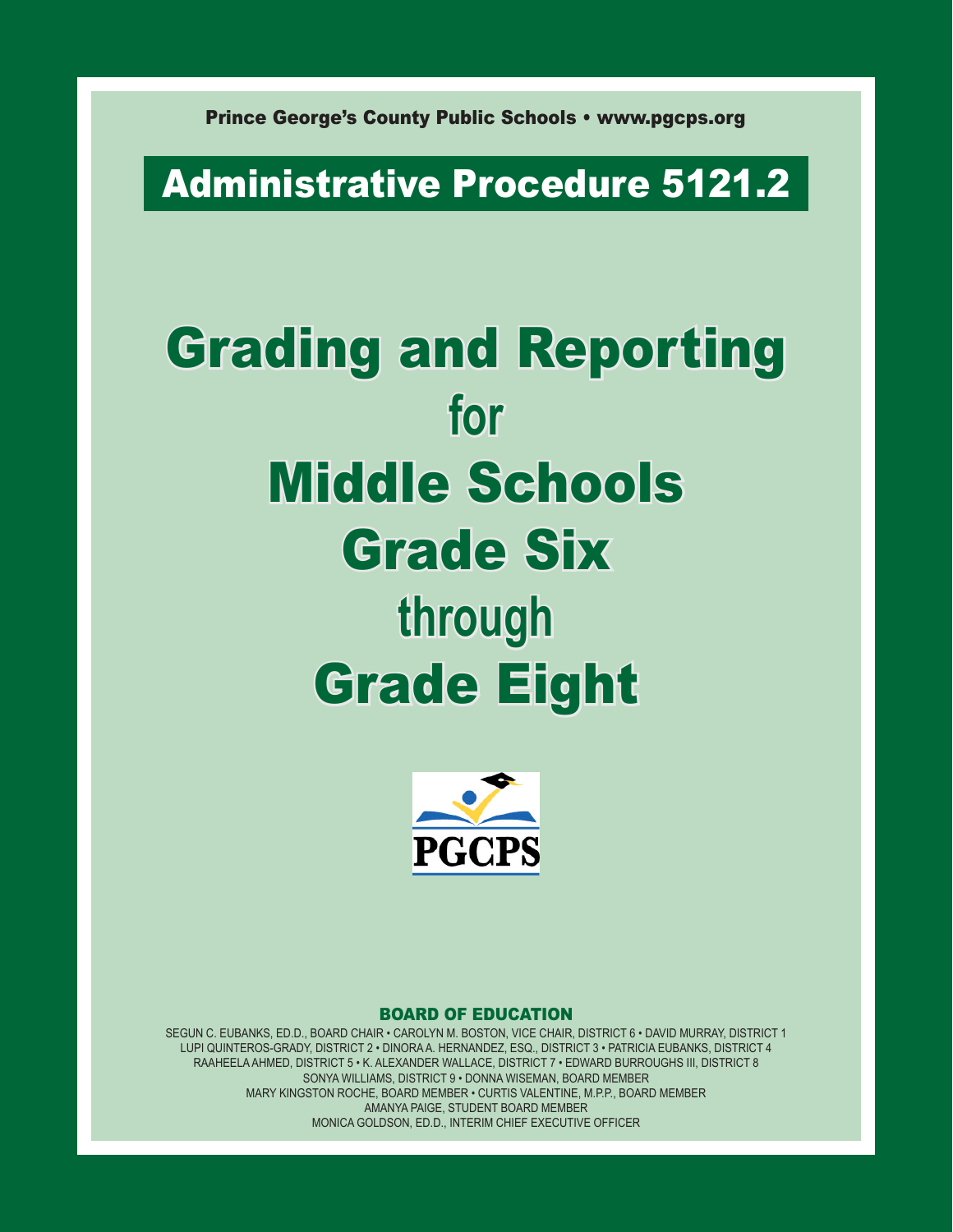#### **TABLE OF CONTENTS**

| Preface to Administrative Procedure 5121.2 Grading and Reporting Middle Schools 1 |  |
|-----------------------------------------------------------------------------------|--|
| Rationale                                                                         |  |
|                                                                                   |  |
|                                                                                   |  |
|                                                                                   |  |
|                                                                                   |  |
|                                                                                   |  |
|                                                                                   |  |
|                                                                                   |  |
|                                                                                   |  |
|                                                                                   |  |
|                                                                                   |  |
|                                                                                   |  |
|                                                                                   |  |
|                                                                                   |  |
|                                                                                   |  |
|                                                                                   |  |
|                                                                                   |  |
|                                                                                   |  |
|                                                                                   |  |
|                                                                                   |  |
|                                                                                   |  |
|                                                                                   |  |
|                                                                                   |  |
|                                                                                   |  |
|                                                                                   |  |
| Attachment: Grading Factors by Subject                                            |  |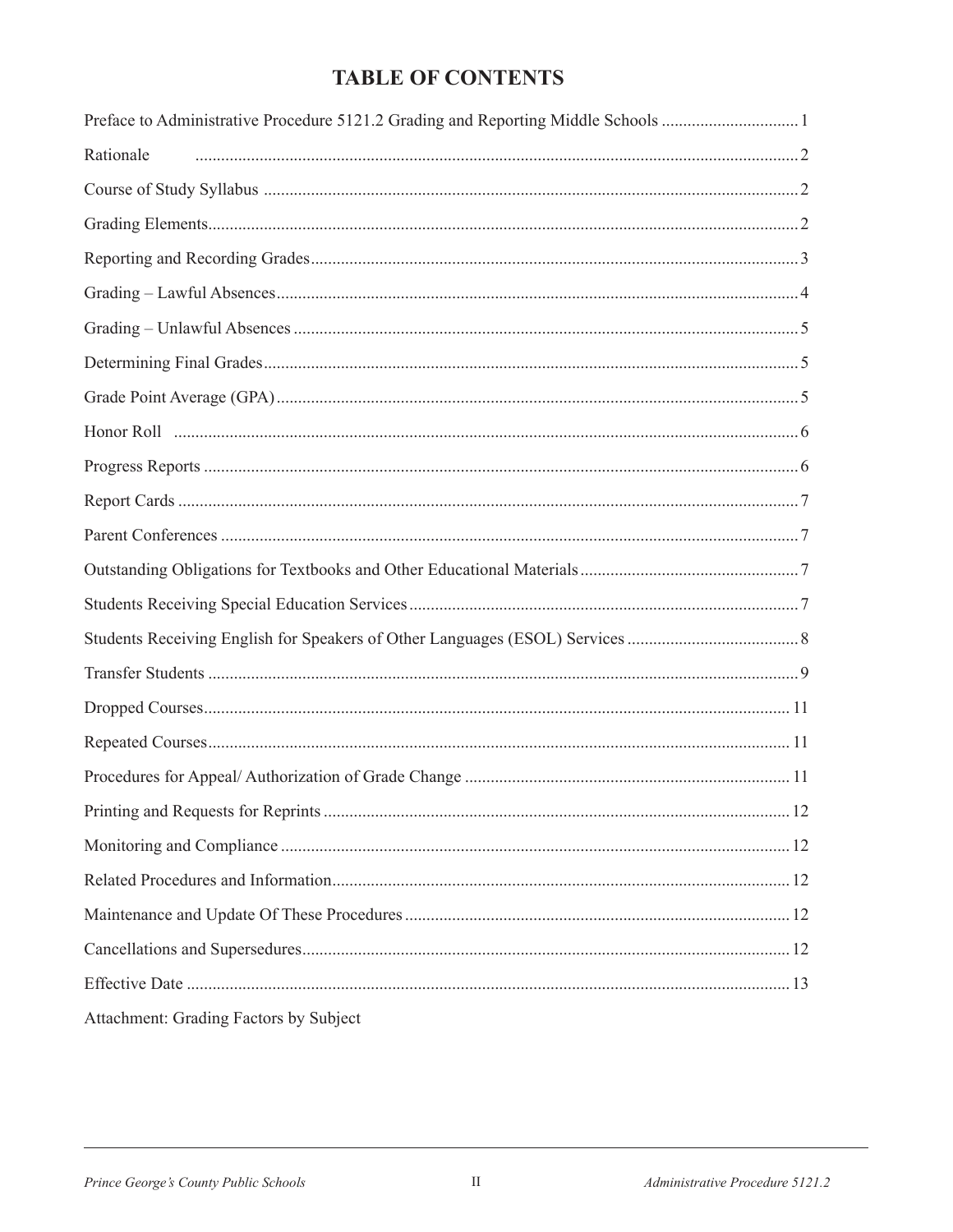#### **PREFACE TO ADMINISTRATIVE PROCEDURE 5121.2**

The purpose of Administrative Procedure 5121.2 is to provide guidance to administrators and teachers in the implementation of the grading and reporting systems to be used in all middle schools and centers and for all sixth grade students in elementary schools in Prince George's County Public Schools (PGCPS).

COMAR (Code of Maryland Regulations) 13A.03.02.08 states that each local school system shall develop a written policy on grading and reporting.

Each local school system will file its grading and reporting policies with the State Superintendent of Schools. The following procedures have been developed according to COMAR regulations (Board Policy 5121).

The Board of Education believes that all students can learn and achieve at high levels, that rigorous performance standards and achievement standards are essential components of developing and delivering quality instruction, and that regular assessment is an important component of an effective teaching and learning environment and an important tool in measuring students' learning (Board Policy 5121).

Principals or their designees are responsible for reviewing procedures with staff and ensuring that grading and reporting policies are applied consistently within their school.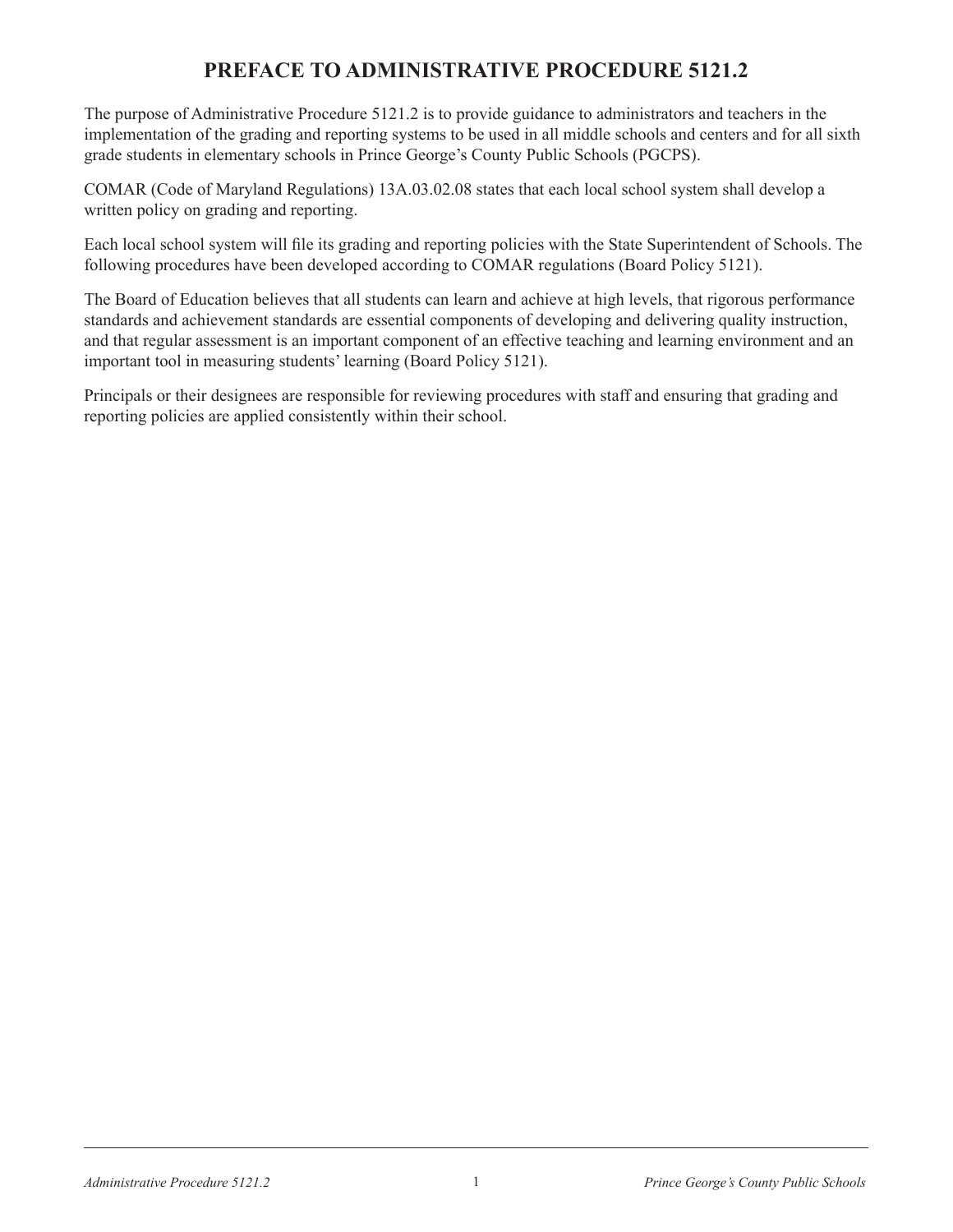#### **RATIONALE**

1. Grading and promotion within the Prince George's County Public School System will be based upon the degree of success an individual student has achieved in completing the educational program designed to meet his/ her unique needs.

2. Every student will have the opportunity to earn grades that reflect his/her ability to demonstrate learning outcomes and be graded only in accordance with their achievement on material or information based on specified learning outcomes and approved curricula.

- 3. The bell curve will not be used as a basis for determining student grades.
- 4. Grades will be based on summative assessments and the completion of formative and practice assignments.

#### **COURSE OF STUDY SYLLABUS**

At the beginning of a grade or a course of study, teachers shall provide access online or hard copy for students and parents/guardians to a written course outline, syllabus, or overview of grade/course expectations. Course outlines, syllabus or overviews of a grade/course expectations can be found on curriculum framework documents and curriculum staff portal sites.

#### **GRADING ELEMENTS**

1. The grades eligible for use on assignments, assessments, and report cards are A, B, C, D, E, I, P, F, and W, with no plus or minus signs. Interpretation of letter grades is as follows:

 $A =$  Excellent progress toward meeting course objectives and learning outcomes (90-100%).

- B = Above average progress toward meeting course objectives and learning outcomes (80-89%).
- $C =$  Average progress toward meeting course objectives and learning outcomes (70-79%).
- $D =$  Below Average progress toward meeting course objectives and learning outcomes (60-69%).
- $E =$  Failure toward meeting course objectives and learning outcomes (below 60%).

 $I = Incomplete.$  The "I" grade may be used temporarily for secondary students who have been lawfully absent from school and have not had an opportunity to make up missed work in a timely manner.

 $N = No$  Grade. The "N" grade may be used only for transfer students and only for one quarter.

 $P = Pass$  (credit bearing).

 $F =$ Fail (not credit bearing).

W = Withdrawn. The School Instructional Team agrees to allow a student to drop a course after twenty (20) school days from the start of a year-long course or ten (10) days in a semester course.

2. Grade 6 in elementary schools will follow the same grading procedures for determining grades as Grade 6 located in middle schools. The following will not be included in the elementary Grade 6 determination for grades: Oral and Written Communication, Reading Level, Social Skills, and Work Habits.

3. Factors used to determine student grades must include the following items (See Attachments):

- a. Class Work
- b. Homework
- c. Assessment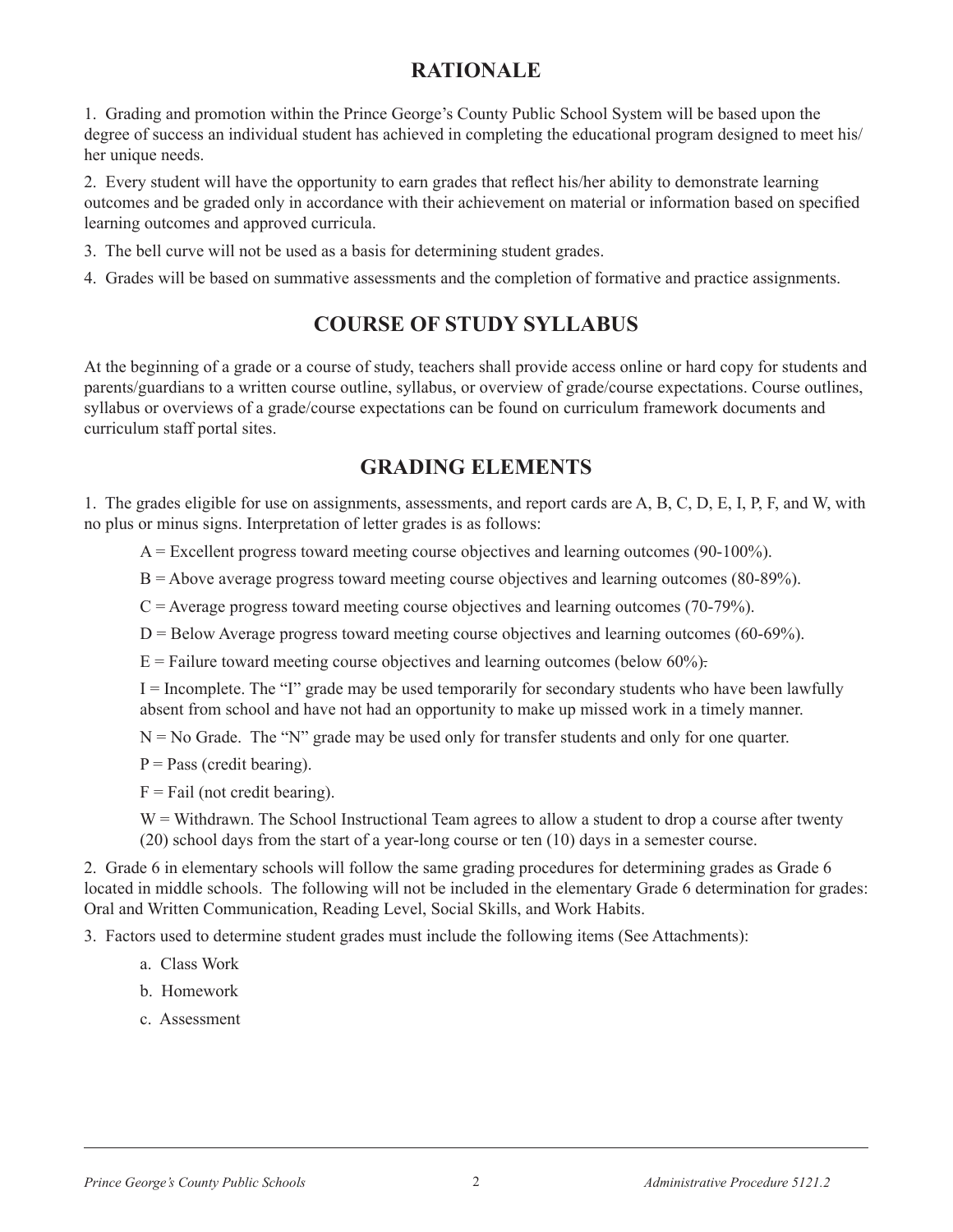#### **REPORTING AND RECORDING GRADES**

#### 1. Reporting

a. In reporting to parents/guardians, a letter grade is used to indicate the performance of each student in relation to the attainment of learning outcomes and approved curricula.

b. Students and/or parents/guardians may request one additional opportunity to improve a score on a qualifying assessment, activity, or assignment that demonstrates knowledge of course content, skills, and standards. An assessment, activity or assignment is considered qualifying if the following criteria are met:

1). The student completed and submitted the original assessment, activity, or assignment by the due date.

2). The student participated in the teacher-facilitated re-teaching (before, during, or after school) within five school days following the return of the original graded work.

3). Within ten school days of receiving the returned original graded work, the student completed and resubmitted the new assessment, activity, or assignment.

4). The higher grade shall be the grade of record.

5). If the work is not eligible for reassessment, that must be identified in writing at the time of original assignment. Final research reports and projects that culminate a unit of study, or final semester or marking period exams may not be reassessed.

6). Make up work can not be submitted 5 school days prior to the end of the quarter to ensure teachers have time to grade all outstanding work.

c. Letter grades will be used on report cards for all courses taken for credit.

d. By the end of the first ten (10) days of school, teachers will communicate in writing the grading procedures, grading factors, and weight assigned to each factor to all students and parents. (see attachment)

e. A student enrolled in a course for twenty-one (21) days or more after the start of the course must receive a letter grade for that grading period.

#### 2. Recording

Teachers will maintain a record of each student's work, progress, and attendance on a daily basis.

a. Teachers and schools will maintain records of student progress. It is expected that teachers will enter graded student work into their electronic grade book and return that work to students within ten business days of the due date. However, it is recognized that to provide meaningful feedback to students, teachers may not be able to read/review and post the grade within ten business days, and, on those assignments, teachers may provide written notice on the rubric or assignment with a projected date that grades will be returned to students. Make up work can not be submitted 5 school days prior to the end of the quarter to ensure teachers have time to grade all outstanding work.

b. Teachers must assess a variety of student performances such as written assignments, homework, projects, classroom participation/class work, quizzes, tests, and end of quarter/course examinations. Teachers shall assign a minimum grade of 50% to assignments or assessments for which the student completed the entire assignment and made a good faith effort. Good faith effort is evidenced by the student displaying persistence, striving for accuracy, time on task, and/or trying an alternative method to solve a problem (which may not be accurate). It is also a display of thinking as a student works to sort through ideas, apply context or figure out how to solve problems. If a student does no work on an assignment, the teacher shall assign a grade of zero.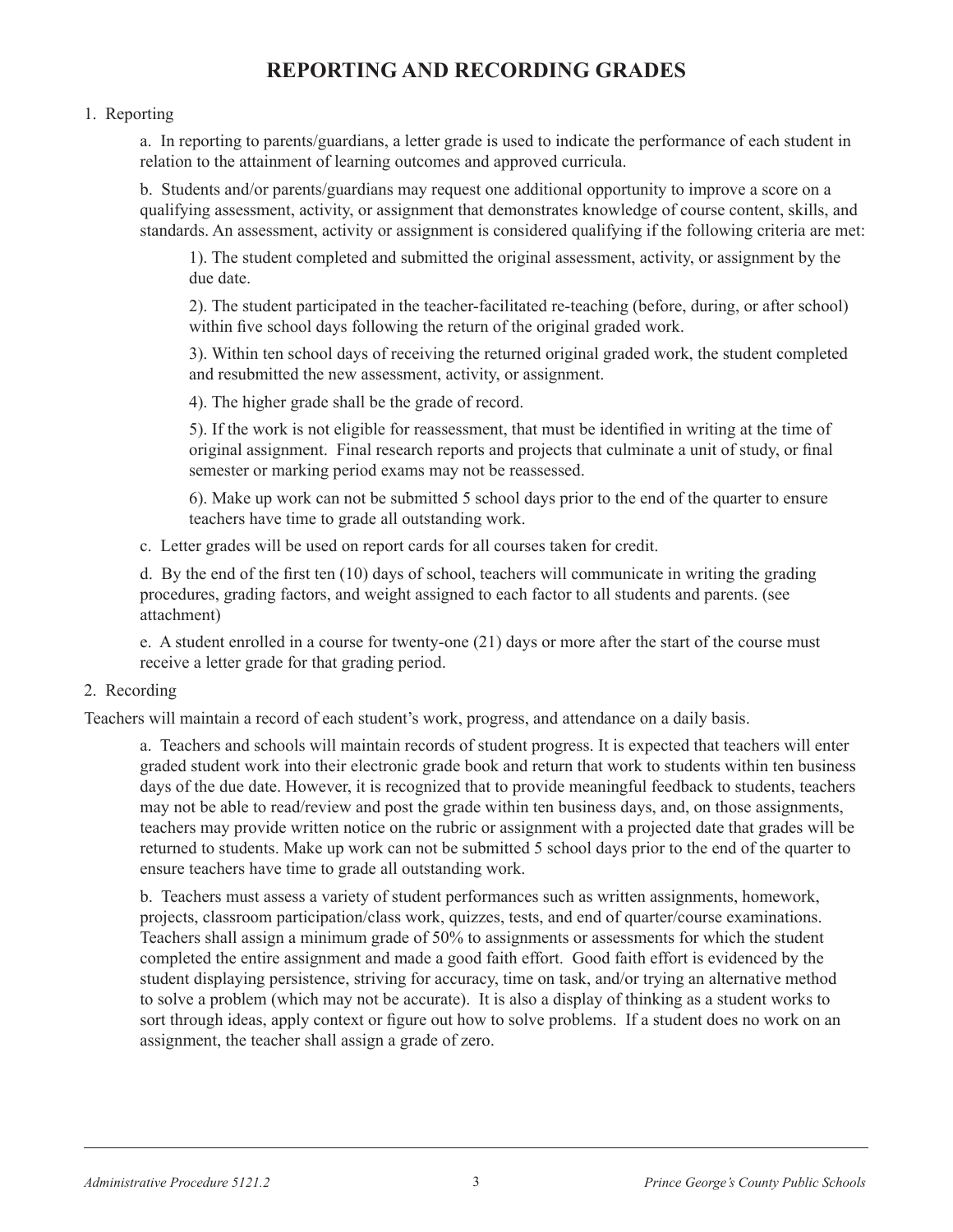c. Principals (or their designees) are responsible to oversee the entry of numerical grades per week in SchoolMAX.

1) The minimum number of grades in any category (class work, homework or assessments) per subject per week is listed below.

| <b>Meeting Frequency</b><br>(number of sessions per<br>week) | Minimum number of<br>grades to be recorded<br>per week |
|--------------------------------------------------------------|--------------------------------------------------------|
| 5 days                                                       |                                                        |
| 4 days                                                       |                                                        |
| 3 days                                                       |                                                        |
| 2 days                                                       |                                                        |
| day                                                          |                                                        |

2) Grades must be recorded in each category quarterly (class work, homework, and assessments).

d. Teachers must return graded papers and assignments in order to provide on-going, timely feedback to students and parents. A portfolio assessment of each student's work is recommended as additional documentation of student performance.

e. Teachers will grade and give a score for all student assignments.

f. A student will receive a failing grade ("E") for assignments, tests, or quizzes when the following occurs:

1) A student has cheated on a test, quiz, or assigned project.

2) A student fails to produce work within an assigned timeframe.

3) A student who has been lawfully absent fails to produce make-up work in a reasonable timeframe.

4) A student has been unlawfully absent.

5) A student does not demonstrate satisfactory progress at the level of instruction indicated (below 60%).

g. Grades will not include systemic assessments that are a part of benchmarking measures.

h. In the event of extenuating circumstances occurring at the end of the course, individual students may be exempted from final examinations upon the recommendation of the teacher and with the written approval of the Principal and the Instructional Director.

#### **GRADING – LAWFUL ABSENCES (REFER TO A.P. 5113)**

1. Students who are considered lawfully absent from a class (See Administrative Procedure 5113) will have the opportunity to make up missed assignments.

2. Teachers are required to provide make-up work (within 48 hours) when requested for students who are lawfully absent, including suspensions, and who have not qualified for home teaching.

3. For all suspensions, teachers are required to provide make-up work and assignments to all students, unless other educational alternatives are provided. It is the responsibility of the parent(s)/guardian(s) to contact the school and make arrangements.

4. Students who are lawfully absent may not be penalized for work requested but not provided by the school for periods of such lawful absence.

5. The number of days allowed to make up missed work will be equivalent to the number of days of lawful absences. This timeline will begin when the teacher provides the student with the assignments within 48 hours of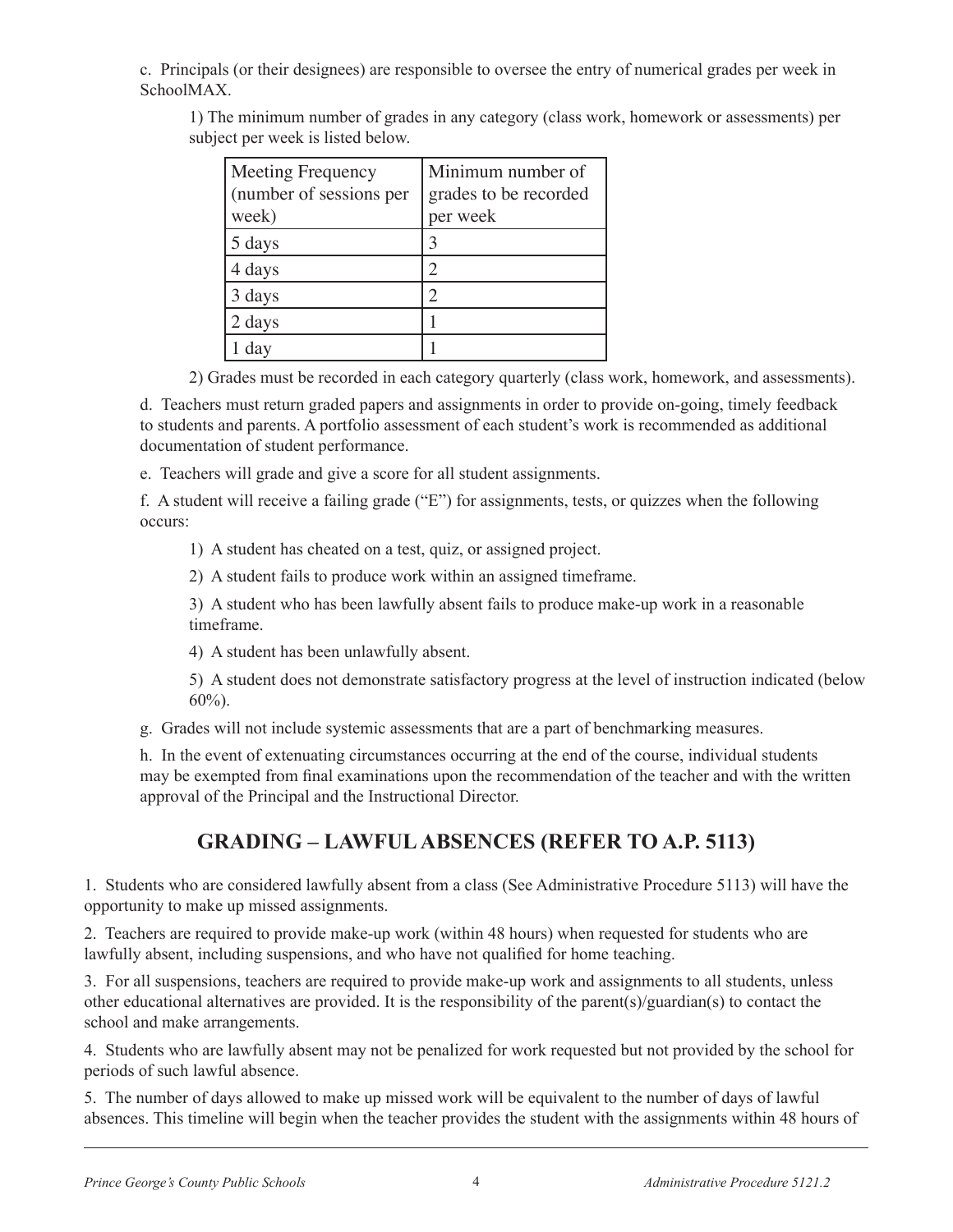the request. Students who fail to complete missed assignments within the allotted time will receive 0 (zero) for each assignment.

6. If lawfully absent students return to school near the close of the first, second, or third marking period and do not have sufficient time as described above to make up the missed work, an "I" grade will be assigned and a comment will be entered that make-up work is pending.

a. The student's average for the previous marking period (the marking period in which the "I" grade was assigned) will be recalculated and changed on the report card by the next marking period.

b. The online Grade Change Authorization Form (PS-140) must be used to authorize and document this change.

c. If a student fails to meet established deadlines for completion of assignments (see above), all missing grades will be converted to 0 (zero) per assignment for non-credit and credit courses.

7. In the fourth marking period, if an "I" grade would otherwise have been assigned, teachers will use all existing grades to determine the student's fourth marking period grade. A request for an exception may be made to the principal.

8. In addition to Home and Hospital Teaching, pregnant and parenting students may make up work in ways other than home and hospital teaching by retaking a semester, participating in an online course credit recovery program, and continuing at the same pace with 6 extra weeks to complete the semester.

#### **GRADING – UNLAWFUL ABSENCES (REFER TO A.P. 5113)**

1. In secondary schools, a student with unlawful absences will receive a "failing" grade for any day(s) of such absence(s). The failing grades will be averaged with other daily grades. Teachers should enter "0" (zero) in SchoolMAX for unexcused absences and add a comment to the note section for each applicable assignment "unexcused absence."

2. The school is not required to provide make-up work for unlawful absences.

#### **DETERMINING FINAL GRADES (6-8)**

1. For semester and year-long courses, all quarter grades will be given equal weight when computing final grades. In quarter-long courses, the final grade will be the same as the quarter grade.

2. In averaging grades, the letter grades for all quarters are translated to the traditional four-point scale. The average grade is computed by adding the numerical equivalents for all letter grades and dividing by the number of grading quarters.

3. Grade 6 in elementary schools will follow the same grading procedures for determining grades as Grade 6 located in middle schools. The following will not be included in the elementary Grade 6 determination for grades: Oral and Written Communication, Reading Level, Social Skills, and Work Habits.

4. The grading scale for final grades is as follows:

 $A = 3.5-4.0$  or higher  $B = 2.5-3.4$   $C = 1.5-2.4$   $D = 0.6-1.4$   $E = 0.0-0.5$ 

#### **GRADE POINT AVERAGE (GPA)**

1. The following numerical equivalents will be used in computing the GPA from report card letter grades:

| Non-Honors $A = 4.00$ |            | $B = 3.00$ | $C = 2.00$ | $D = 100$  | $E = 0.00$ |
|-----------------------|------------|------------|------------|------------|------------|
| <b>Honors</b>         | $A = 4.50$ | $B = 3.50$ | $C = 2.50$ | $D = 1.50$ | $E = 0.00$ |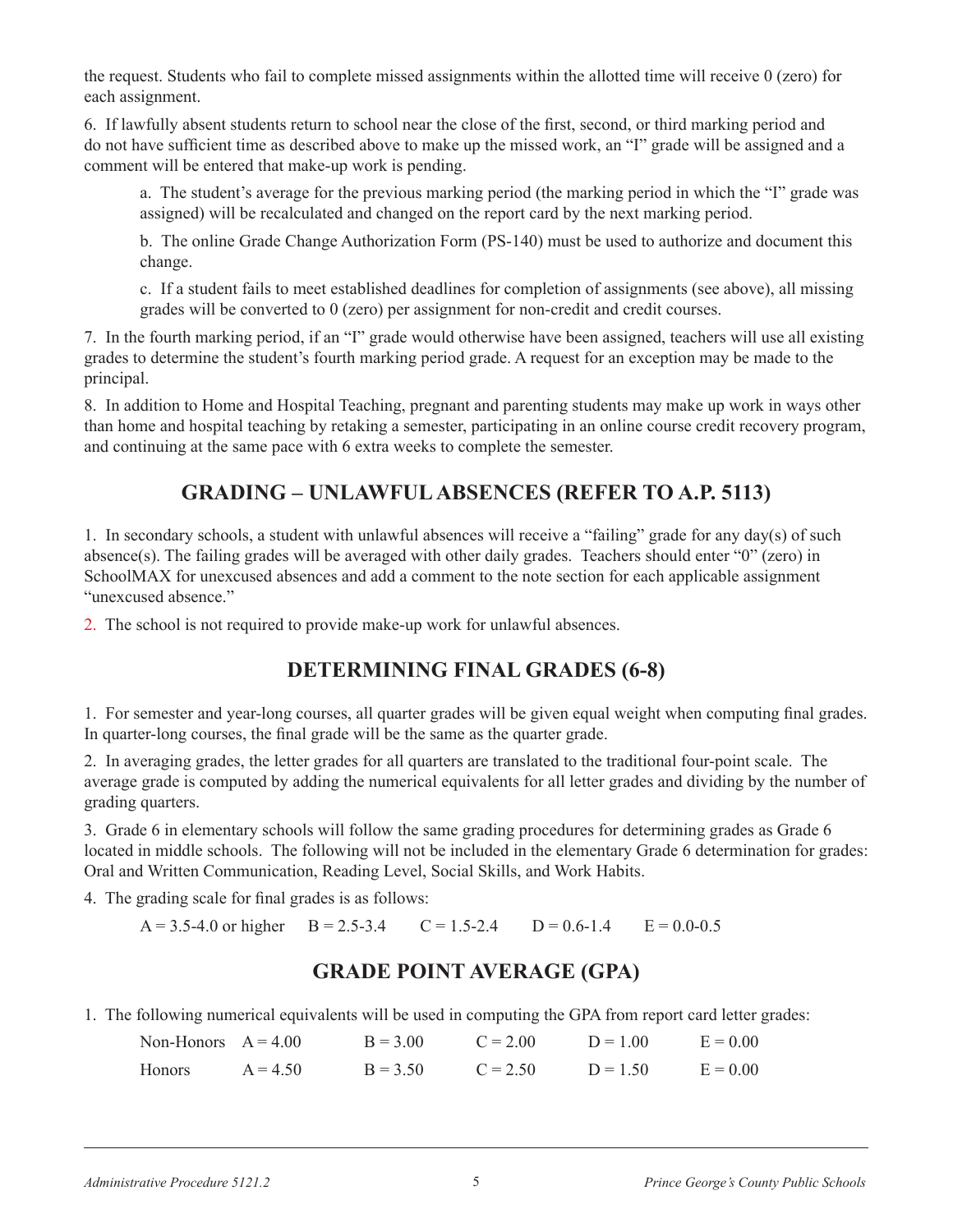- 2. The following grades are not included in GPA calculations: "F", "I", "N", "P", "W".
- 3. Three GPAs are computed for secondary students in Prince George's County Public Schools.

a. A quarterly GPA will appear on each quarterly report card. It is derived by performing the following procedure:

1) The credit value of each course receiving an A, B, C, D, or E for the quarter will be divided by the number of quarterly grades that the course receives during the year (quarterly credit).

2) For each course receiving an A, B, C, D, or E, the quarterly credit will be multiplied by the grade points awarded for that course.

3) The sum of the products from (b) above will be divided by the sum of quarterly credits.

b. A final, end-of-year GPA will appear on the final report card, the student record card, and the computer printed student record card. It is derived by performing the following procedure:

1) The sum of the products of the quality points awarded in each attempted course is multiplied by the credit value in the same course.

2) The sum of those products is divided by the sum of the credits attempted.

c. A cumulative GPA is calculated for all courses bearing credit and appears on the computer printed student record card in the summary section, provided that the student's history file is current. It is derived by performing the following procedure:

1) The sum of the products of the grade points awarded in each attempted course (receiving an A, B, C, D, or E) is multiplied by the credit value in the same course.

2) The sum of all credits is divided by the sum of all credits attempted. This includes world language and mathematics credits and grades awarded in middle school through the High School Credit for Middle School Coursework plan.

#### **HONOR ROLL**

1. The purpose of the district-wide honor roll program is to recognize and honor secondary students who have attained outstanding academic success and to provide positive reinforcement that inspires all students to strive even harder and perform at their highest level in all subjects.

2. All schools will implement this honor roll system that recognizes students for high academic achievement at the end of each marking period during the school year. Schools are required to recognize students for performance at two levels: Principal's Honor Roll and Honor Roll.

3. Students qualifying for each level of honor roll will be identified by the Department of Student Applications based on grades entered on student report cards in secondary schools. The following criteria will be used to identify students at each level:

a. Principal's Honor Roll: Students with at least a 4.0 GPA.

b. Honor Roll: Students with at least a 3.0 GPA or higher.

#### **PROGRESS REPORTS**

1. An interim progress report must be issued to all students at the middle of each quarter. Teachers may issue interim progress reports to indicate a significant change in student attainment of learning outcomes or to encourage students to continue their satisfactory progress. Further, individual schools may decide to issue interim progress reports with even greater frequency.

2. Teachers must notify parents in writing when their child is in danger of failing at any time during the grading period, even if the Interim Progress Report period established by the school system has passed. Students will receive the grade earned, regardless of notification.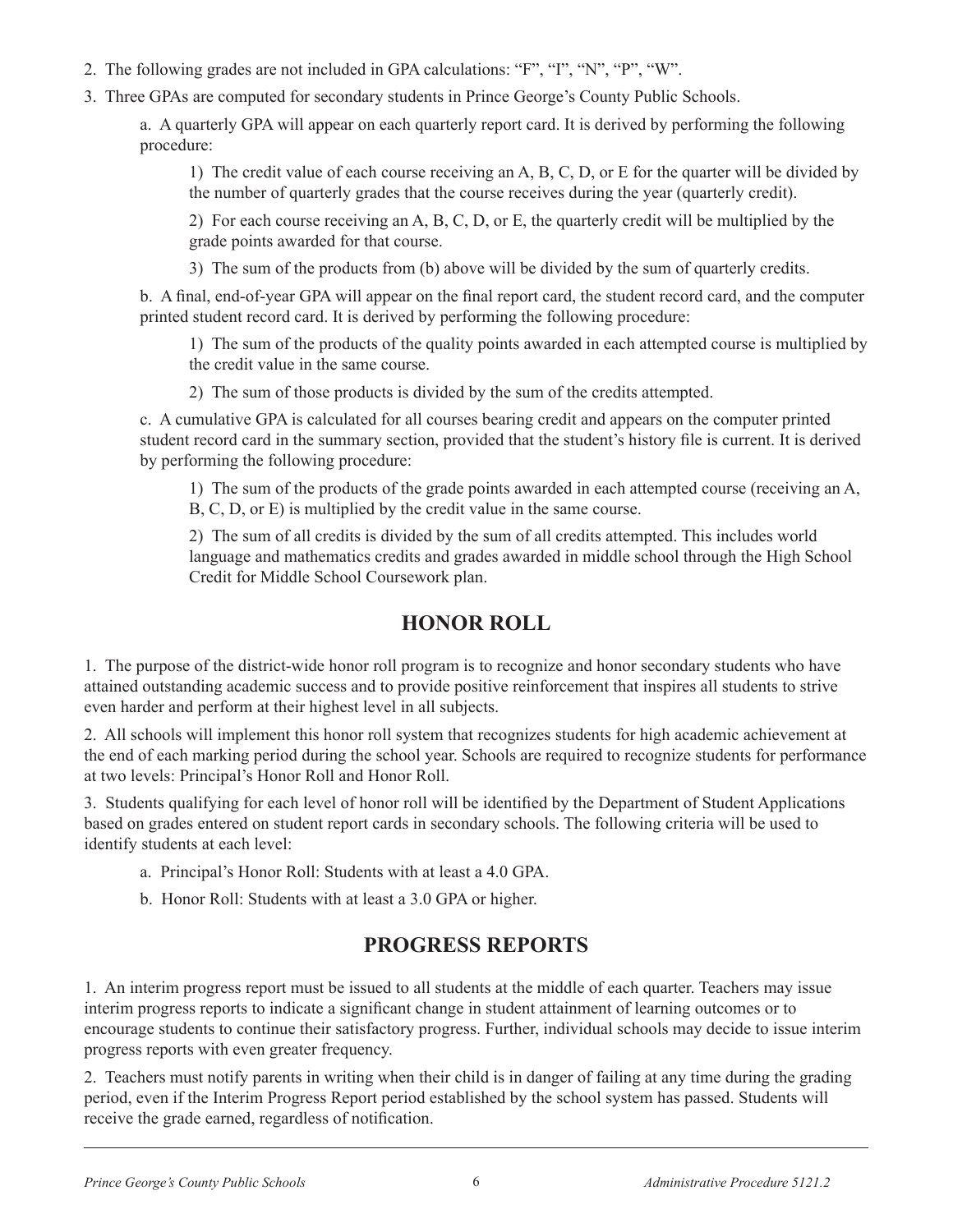#### **REPORT CARDS**

1. Report cards for secondary schools will be distributed on a quarterly basis regardless of the scheduling model used.

2. The following information will appear on the secondary report card:

- a. School Name
- b. Course Titles
- c. Course Grades Earned
- d. HSA Status
- e. Student Grade Level
- f. Student Grade Level
- g. Absences from School
- h. Tardiness from School
- i. Teachers' Names
- j. ESOL Courses
- k. Comment
- l. Service Learning Hours Status

#### **PARENT CONFERENCES**

1. By the end of the first grading period, teachers in secondary schools will identify those students whose progress suggests that a parent/guardian conference should be conducted in the best interest of the student and his or her achievement and school performance. Teachers will inform parents/guardians of the need for a conference.

2. Parent/guardian conferences are encouraged at any time during the school year if the conference will enhance the parent's/guardian's understanding of and support for their child's schoolwork and school performance.

#### **OUTSTANDING OBLIGATIONS FOR TEXTBOOKS AND OTHER EDUCATIONAL MATERIALS**

The student is responsible for paying for any textbook assigned to him or her that is not returned or is damaged. Reimbursement fees for lost or damaged core textbooks collected by the school must be remitted to the Accounting Office of Prince George's County Public Schools. At the end of each school year, school staff will provide notification to the parent that an obligation is owed. For students who are on Free and Reduced Meals, parents may request a fee waiver for the maximum amount of 25% of the textbook cost. Report cards and final grades may not be withheld due to outstanding financial obligations.

#### **STUDENTS RECEIVING SPECIAL EDUCATION SERVICES**

1. Federal law requires that Individualized Education Program (IEP) teams develop IEPs for all students who receive special education and related services. The IEP goals and objectives are based on student needs and should be designed to allow the student to progress in the general education curriculum, as appropriate, with the identified supports and accommodations.

2. Teachers will implement the goals, objectives, supplementary services, accommodations and modifications that have been documented in the student's Individualized Education Program (IEP). Implementation must be selected on the basis of the individual student's needs and must be used consistently for instruction and assessment (Maryland Accommodations Manual (MAM), for the Maryland School Assessment for Science or the Maryland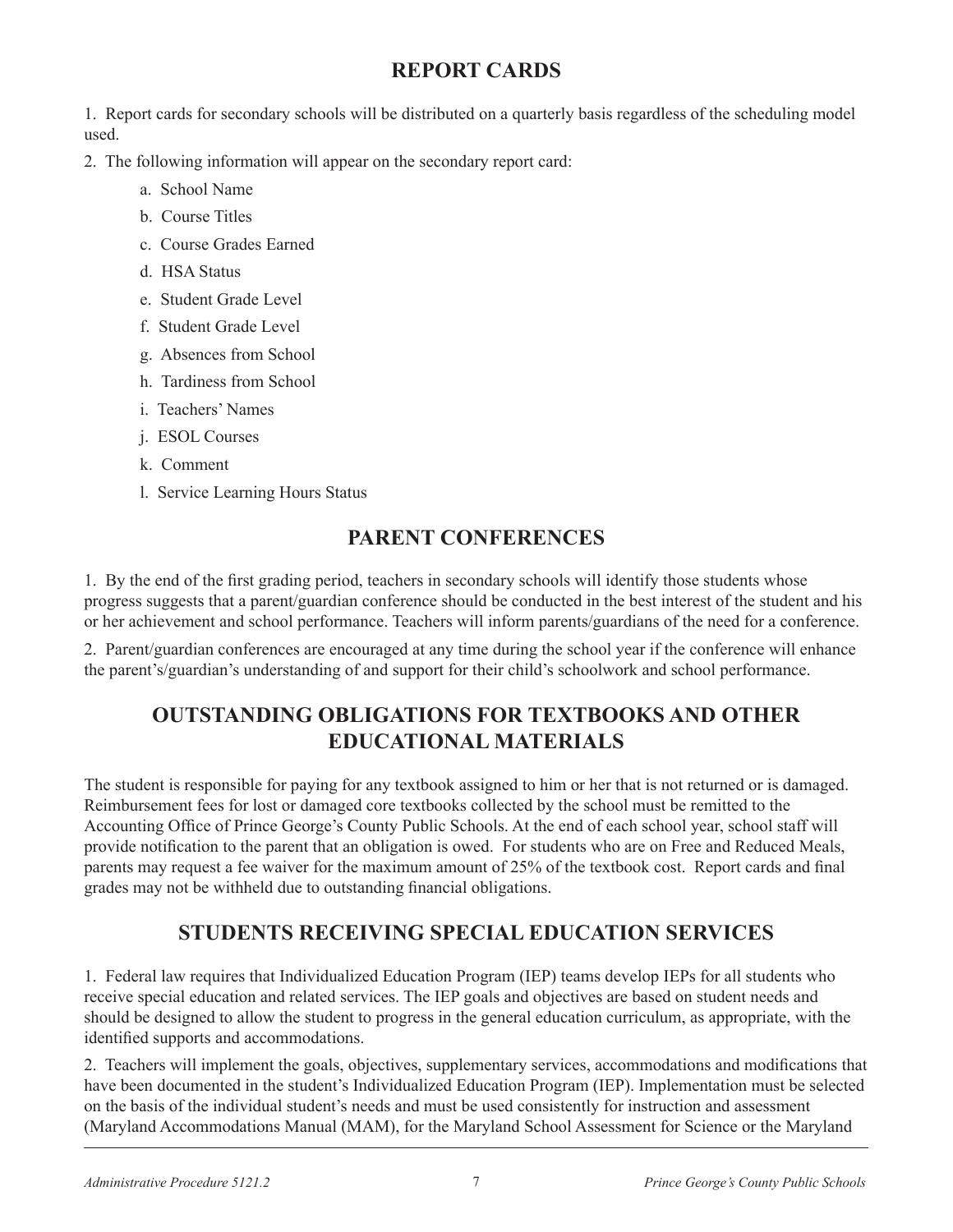High School assessments and the Partnership for Assessment of Readiness for College and Careers (PARCC) Accessibility Features and Accommodations Manual for the PARCC assessments in English Language Arts/ literacy and Mathematics). The student shall not receive a lower grade on class assignments, projects, tests and quizzes as result of receiving their approved accommodation and modification documented in the student's IEP. In the event a student with a disability is in jeopardy of failing a subject, an IEP meeting must be held to review and revise the IEP accommodations and modifications as appropriate.

3. There is no waiver for the physical education credit requirement. However, there are modifications one may make based on physical limitations or handicapping conditions. Students may participate in a modified program of physical education based upon individual needs. This requires an individual program be adapted to assist students with any modifications necessary. This program would have to be approved by the physical education teacher, supervisor, and local school system for these modifications to be developed.

4. Students with disabilities who are working toward a diploma will:

a. Have access to instructional and assessment accommodations in both general and special education settings, as specified on the IEP, to allow them to progress in the general education curriculum.

b. Receive grades based on progress in the general curriculum, with accommodations, as identified on the IEP.

- c. Receive the same report card as is used in general education.
- d. Receive a report of progress related to IEP goals and objectives, in addition to the report card.

5. General and special educators who are teaching in a co-taught class will jointly determine the grades for students with disabilities under the Individuals with Disabilities Education Act (IDEA).

6. Students with significant cognitive disabilities, who are working toward a Maryland Certificate of Program Completion, shall be instructed, assessed and graded on alternate academic outcomes that are linked to the Maryland College and Career Ready State Standards requiring substantial adaptation and modification of gradelevel content in the general education curriculum. Students will receive a report of progress related to IEP goals and objectives in addition to the report card.

#### **STUDENTS RECEIVING ENGLISH FOR SPEAKERS OF OTHER LANGUAGES (ESOL) SERVICES**

1. Title III of the No Child Left Behind Act of 2001 requires that English Language Learners (ELLs) attain English proficiency, develop high levels of academic attainment in English, and meet the same challenging state academic content and student academic standards as all children are expected to meet.

2. Teachers will implement the accommodations that have been documented in the student's Accommodations Documentation for ELL Students. Accommodations must be selected on the basis of the individual student's English proficiency level and must be used consistently for daily instruction and local and state mandated assessments (Maryland Accommodations Manual, MSDE).

3. Students receiving ESOL services will:

a. Have access to instructional modifications and assessment accommodations in both the general education classroom and ESOL classroom, as specified in the Accommodations Documentation for ELL Students, to allow them to make academic progress in both settings.

b. Receive grades based on performance on activities and classroom assessments appropriate to the language proficiency level of the student.

c. Receive the same report card as is used in general education.

4. Content area teachers and ESOL teachers must collaborate throughout the quarter and determine instructional modifications as appropriate.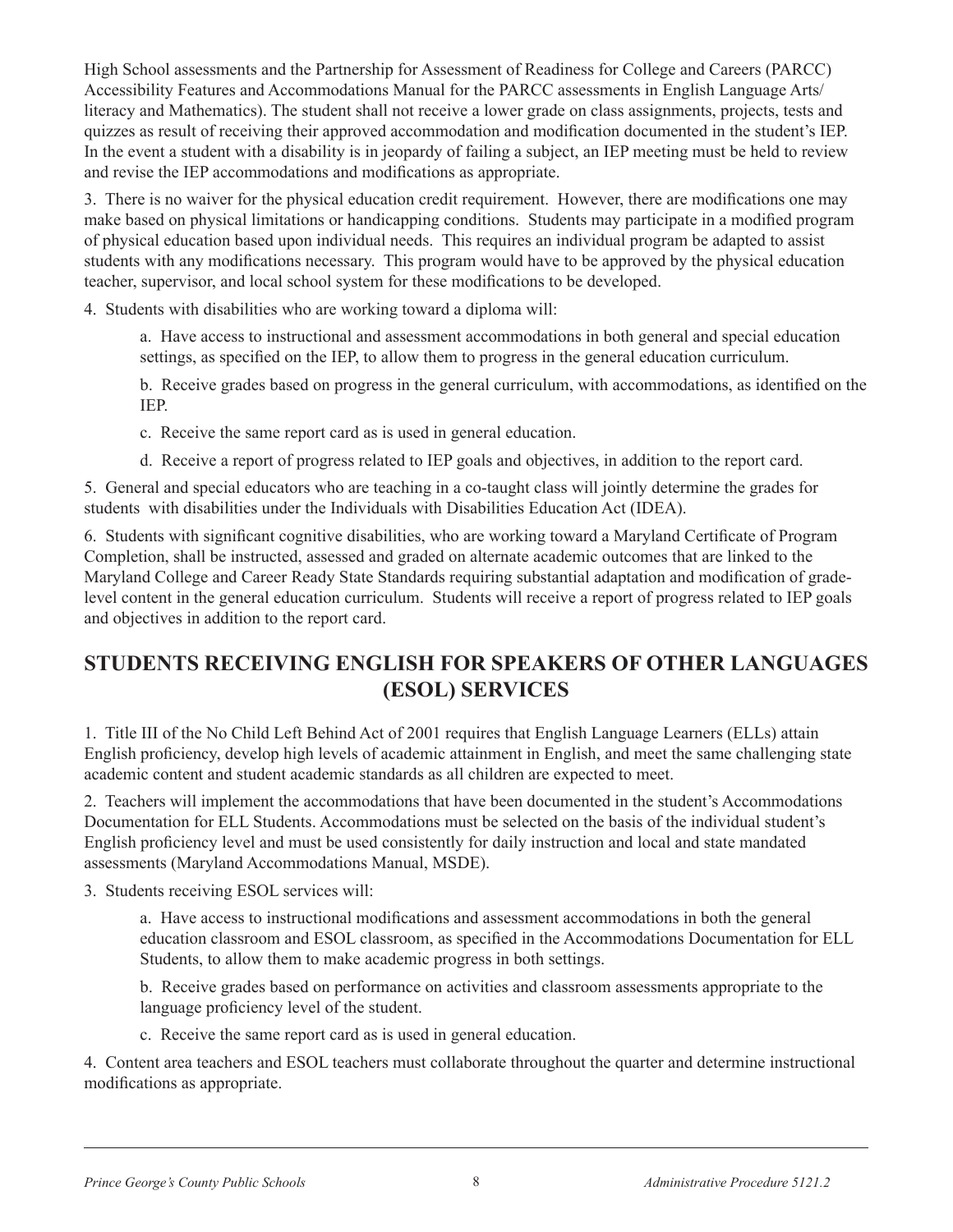#### **TRANSFER STUDENTS**

#### 1. Accredited/Approved School Transfers

a. The grades of students who transfer into PGCPS from an accredited/approved school will be averaged with grades earned in PGCPS for similar courses to determine a marking period grade.

b. Students entering PGCPS with quarter and final grades from an accredited/approved school will receive the grades as earned from the other school system. PGCPS system personnel cannot change grades or official transcripts previously earned at other accredited/approved schools or school systems.

c. Under the direction of the Office of Professional School Counseling, schools will update the records of each student who enters the school system without quarter grades as best they can with the available information. It will be the responsibility of the school registrar to request the student records including an official transcript from the sending school. The Professional School Counselor will then award grades based on the official transcript review. After a thorough search, if no information can be located then the final grade will be computed with the grades available.

d. The N grade may be used for transfer students only when grades cannot be obtained. The enrollment date determines the action taken to enter grades for the transfer student (see chart below). For any student receiving a final grade of N, the Professional School Counselor must determine if the course should be repeated to meet graduation requirements. The final grade N has zero credit value.

|                                                                                               | <b>Ouarter</b> 1                              |                                                  | <b>Ouarter 2</b>                                |                                                 | Quarter 3                             |                                                  | Quarter 4                              |                                         | Final Grade |
|-----------------------------------------------------------------------------------------------|-----------------------------------------------|--------------------------------------------------|-------------------------------------------------|-------------------------------------------------|---------------------------------------|--------------------------------------------------|----------------------------------------|-----------------------------------------|-------------|
|                                                                                               | Progress<br>Report                            | Ouarter<br>Grade                                 | Progress<br>Report                              | Ouarter<br>Grade                                | Progress<br>Report                    | Ouarter<br>Grade                                 | Progress<br>Report                     | Ouarter<br>Grade                        |             |
| Enrolls after 1st<br>quarter and be-<br>fore 2nd quarter<br>progress report<br>grades publish | N<br>(entered<br>by Grade<br>Manager)         | N<br>(entered<br>by Grade<br>Manager)            | (published<br>from grade<br>book)               | 62<br>(published<br>from grade<br>book)         | (published<br>from grade<br>book)     | 81<br>(published<br>from grade<br>book)          | (published<br>from grade<br>book)      | 81<br>(published<br>from grade<br>book) | 75          |
| Enrolls 2nd<br>quarter after<br>progress report<br>grades publish                             | N<br><i>(entered)</i><br>by Grade<br>Manager) | N<br>(entered<br>by Grade<br>Manager)            | N<br>(entered<br>by Grade<br>Manager)           | N<br>(overridden<br>by teacher)                 | (published<br>from grade<br>book)     | 81<br>(published<br>from grade<br>book)          | (published<br>from grade<br>book)      | 81<br>(published<br>from grade<br>book) | $\mathbf N$ |
| Enrolls 3rd<br>quarter before<br>progress report<br>grades publish                            | N<br>(entered<br>by Grade<br>Manager)         | $\mathbf N$<br>(entered<br>by Grade<br>Manager)  | N<br>(entered<br>by Grade<br>Manager)           | $\mathbf N$<br>(entered<br>by Grade<br>Manager) | (published<br>from grade<br>book)     | 81<br>(published<br>from grade<br>book)          | (published<br>from grade<br>book)      | 81<br>(published<br>from grade<br>book) | $\mathbf N$ |
| Enrolls 3rd<br>quarter after<br>progress report<br>grades publish                             | N<br>(entered<br>by Grade<br>Manager)         | N<br>(entered<br>by Grade<br>Manager)            | $\mathbf N$<br>(entered<br>by Grade<br>Manager) | N<br>(entered<br>by Grade<br>Manager)           | N<br>(entered<br>by Grade<br>Manager) | N<br>(overridden<br>by teacher)                  | (published<br>from grade<br>book)      | 81<br>(published<br>from grade<br>book) | $\mathbf N$ |
| Enrolls 4th<br>quarter before<br>progress report<br>grades publish                            | N<br><i>(entered)</i><br>by Grade<br>Manager) | $\mathbf N$<br>(entered)<br>by Grade<br>Manager) | N<br>(entered<br>by Grade<br>Manager)           | $\mathbf N$<br>(entered<br>by Grade<br>Manager) | N<br>(entered<br>by Grade<br>Manager) | $\mathbf N$<br>(entered)<br>by Grade<br>Manager) | (published<br>from grade<br>book)      | 81<br>(published<br>from grade<br>book) | $\mathbf N$ |
| Enrolls 4th<br>quarter after<br>progress report<br>grades publish                             | N<br>(entered<br>by Grade<br>Manager)         | N<br>(entered<br>by Grade<br>Manager)            | N<br>(entered<br>by Grade<br>Manager)           | N<br>(entered<br>by Grade<br>Manager)           | N<br>(entered<br>by Grade<br>Manager) | $\mathbf N$<br>(entered<br>by Grade<br>Manager)  | N<br>(entered)<br>by Grade<br>Manager) | N<br>(overridden<br>by teacher)         | N           |

Example of N for Year Long Course (numeric grades are examples).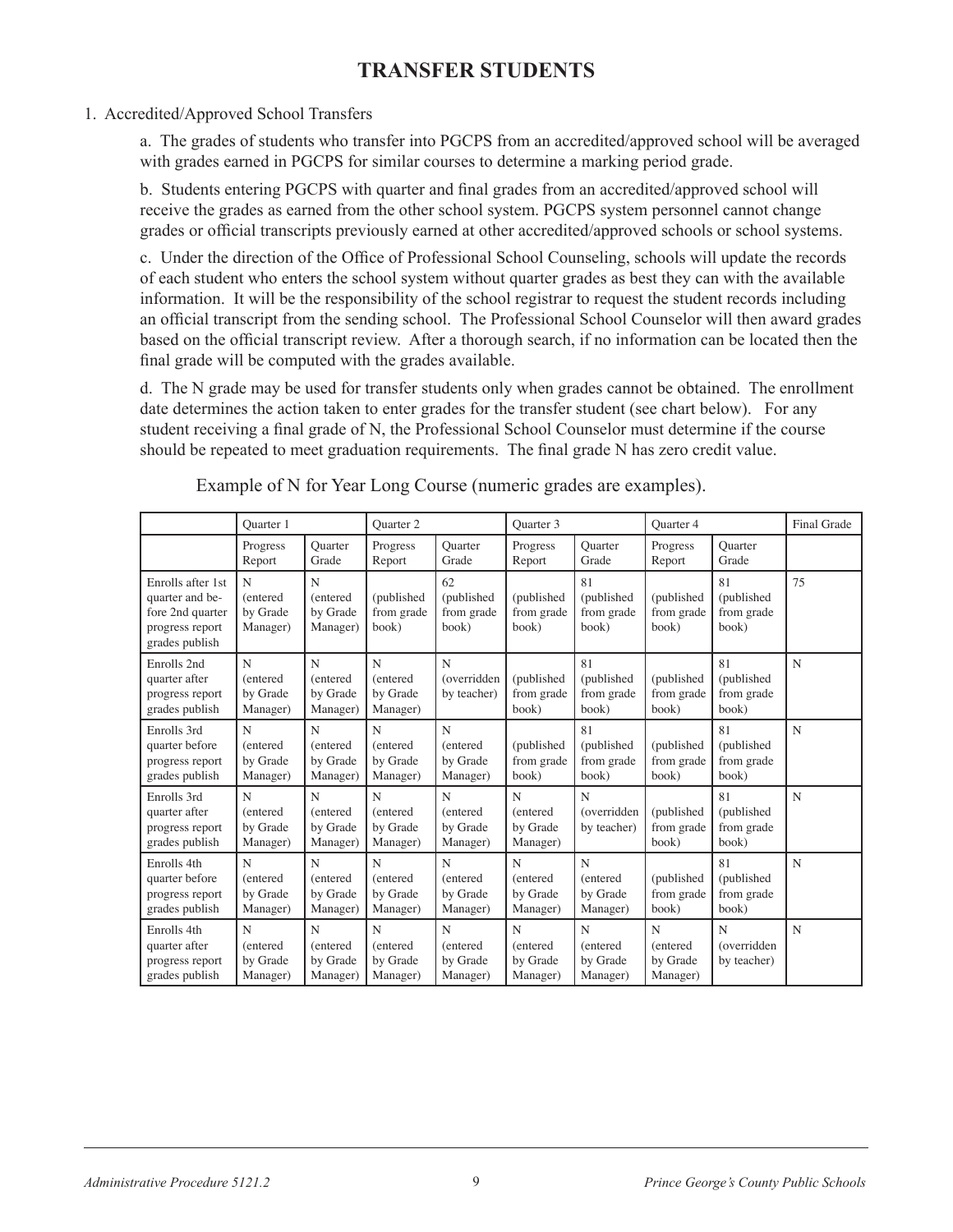#### Example of N for First Semester Course

| Transfer student                                             | <b>Ouarter</b> 1                   |                                      | <b>Ouarter 2</b>                    |                                      |             |
|--------------------------------------------------------------|------------------------------------|--------------------------------------|-------------------------------------|--------------------------------------|-------------|
|                                                              | Progress Report                    | <b>Ouarter Grade</b>                 | Progress Report                     | <b>Ouarter Grade</b>                 | Final Grade |
| Enrolls 1st quarter before progress<br>report grades publish | (published<br>from grade<br>book)  | 62<br>(published from<br>grade book) | (published<br>from grade<br>book)   | 81<br>(published from<br>grade book) | 72          |
| Enrolls 1st quarter after progress<br>report grades publish  | N<br>(entered by<br>Grade Manager) | N<br>(overridden by<br>teacher)      | (published<br>from grade<br>book)   | 81<br>(published from<br>grade book) | N           |
| Enrolls 2nd quarter before progress<br>report grades publish | N<br>(entered by<br>Grade Manager) | N<br>(entered by<br>Grade Manager)   | (published)<br>from grade<br>book)  | 81<br>(published from<br>grade book) | N           |
| Enrolls 2nd quarter after progress<br>report grades publish  | N<br>(entered by<br>Grade Manager) | N<br>(entered by)<br>Grade Manager)  | N<br>(entered by)<br>Grade Manager) | N<br>(overridden by<br>teacher)      | N           |

#### Example of N for Second Semester Course

| Transfer student                                             | Quarter 3                          |                                      | Quarter 4                           |                                      |             |
|--------------------------------------------------------------|------------------------------------|--------------------------------------|-------------------------------------|--------------------------------------|-------------|
|                                                              | Progress Report                    | <b>Quarter Grade</b>                 | Progress Report                     | Quarter Grade                        | Final Grade |
| Enrolls 3rd quarter before progress<br>report grades publish | (published<br>from grade<br>book)  | 62<br>(published from<br>grade book) | (published)<br>from grade<br>book)  | 81<br>(published from<br>grade book) | 72          |
| Enrolls 3rd quarter after progress<br>report grades publish  | N<br>(entered by<br>Grade Manager) | N<br>(overridden by<br>teacher)      | (published)<br>from grade<br>book)  | 81<br>(published from<br>grade book) | N           |
| Enrolls 4th quarter before progress<br>report grades publish | N<br>(entered by<br>Grade Manager) | N<br>(entered by<br>Grade Manager)   | (published)<br>from grade<br>book)  | 81<br>(published from<br>grade book) | N           |
| Enrolls 4th quarter after progress<br>report grades publish  | N<br>(entered by<br>Grade Manager) | N<br>(entered by)<br>Grade Manager)  | N<br>(entered by)<br>Grade Manager) | N<br>(overridden by<br>teacher)      | N           |

e. Transfer grades received in a numeric format only but where the grading scale is different from PGCPS will be converted to numeric grades with the above equivalencies. (For example, when a student arrives with a transfer grade of 65 and the report card indicates that 65 is a Failing graded (E/F), the student's grade is converted to 55 in PGCPS.)

#### 2. Non-Accredited or Unapproved School Transfers

a. Students who transfer into PGCPS from non-accredited or unapproved schools will not be granted credit, unless they pass a subject area test administered through the Department of Testing, Research and Evaluation.

b. Professional School Counselors must contact the Department of Testing, Research and Evaluation staff to schedule tests.

3. International Transfers: Only the counselors of the International School Counseling Office (ISCO) evaluate international student records for student placement and the awarding of credit.

4. Home Schooling Transfers: A parent or guardian who desires to enroll a child in PGCPS from home schooling must submit an Application for Admission to Prince George's County Public Schools (Form PS-48) to the Department of Student Services, Home Schooling Office, at least fifteen (15) days prior to starting public school (See Administrative Procedure 5113.5).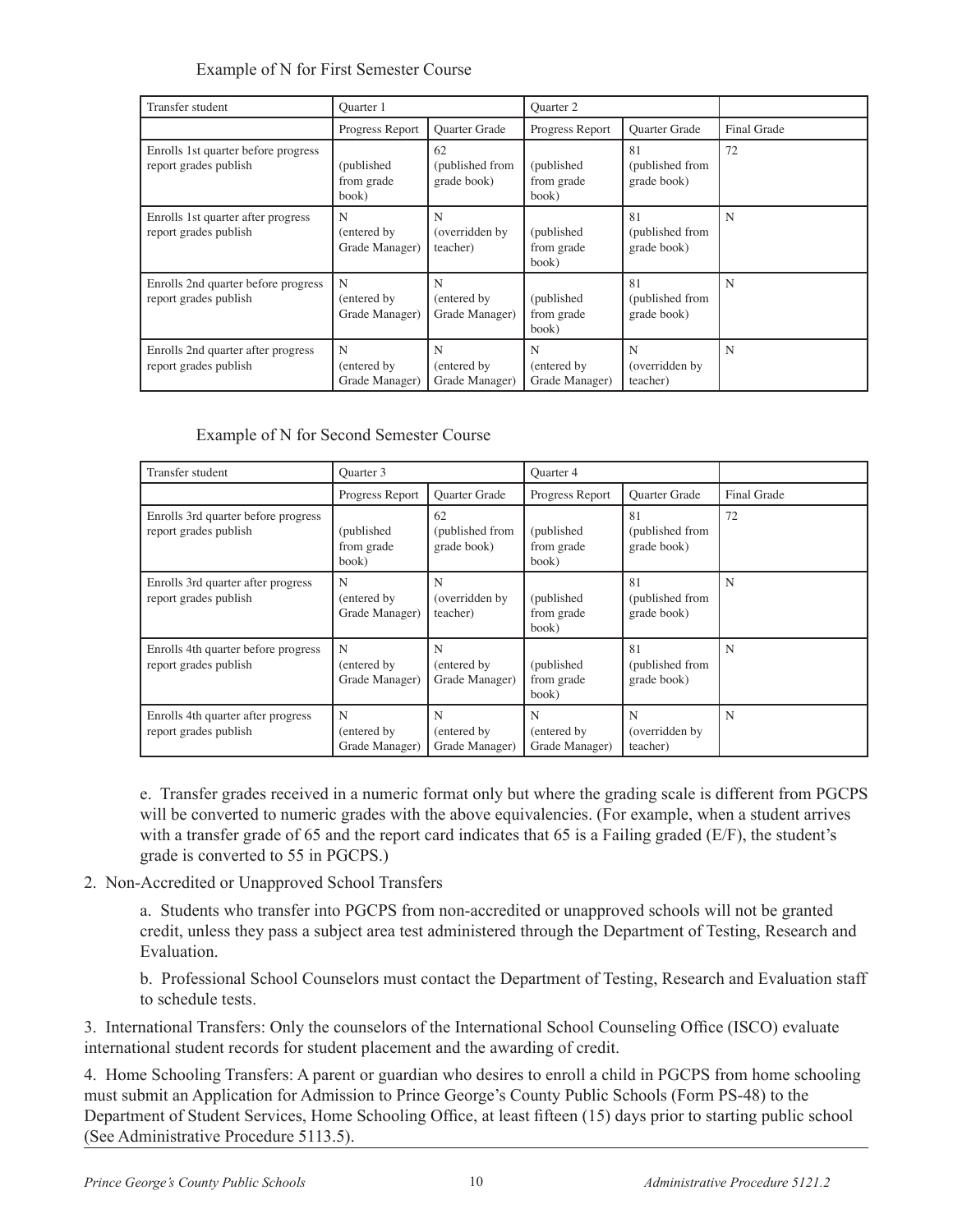5. Students who have taken online courses without pre-approval must provide evidence and a description of the online courses to the Professional School Counselor. The courses must be reviewed and approved by the Division of Academics/Accountability before credit can be granted to the student.

6. Questions about transfer students' grades should be referred to the Office of Professional School Counselors.

#### **DROPPED COURSES**

1. A student may not withdraw from a course after twenty (20) school days in a year-long course (ten (10) school days in a semester course). Exceptional cases will be referred to the School Instructional Team for review and final determination.

2. If a student drops a course within the first 20 school days in a year-long course (ten (10) school days in a semester course), there will be no record of the course or grade on any official school system documents.

3. In exceptional cases where the School Instructional Team has determined that a student may withdraw from a class after the twentieth (20th) school day (ten (10) school days in a semester course), the team will complete the Course Withdrawal Request Form, PS-141.

4. Grades from dropped courses transfer only to new courses of the same title. Grades from dropped courses do not transfer to courses of a different title.

#### **REPEATED COURSES**

1. Except in specific cases such as music, if a student fails and then repeats a course then the higher attempt will be the grade of record.

2. If a student wants to repeat a course for a higher grade, school personnel must go into SchoolMAX and set the first course's earned credit to zero, attempted credit to zero, and the flag to exclude to "yes," then the first course is excluded from the GPA. The grade and the course remain on the transcript. The higher of the two grades will be the grade of record. (Note: If the second attempt is a lower grade than the first attempt, school personnel will change the credit back to the first attempt for the course and the flag for the second attempt to "Yes" so that it is excluded from the GPA.)

3. If a student has earned high school credit for a course taken and passed in middle school and/or high school, the course may not be repeated in high school without written consent from the parent or guardian. This written consent must be kept in the student's cumulative folder for future review if necessary.

4. This procedure does not require schools to accommodate students who desire to repeat courses during the school day. Courses may be repeated through credit recovery or Summer School. The principal or designee should work with the student and counselor to review all requests. The principal or designee must give final approval to any student who requests or is in need of a repeat class. Refer to Administrative Procedure 5182 Educational Online Program for additional information.

#### **PROCEDURES FOR APPEAL AUTHORIZATION OF GRADE CHANGE REFER TO A.P. 5116**

Within five (5) school days upon receipt of a report card by the parent/guardian, report card grades may be appealed in writing. Appeals and Grade Change Authorization are addressed in A.P. 5116; please refer to this procedure for details regarding these actions.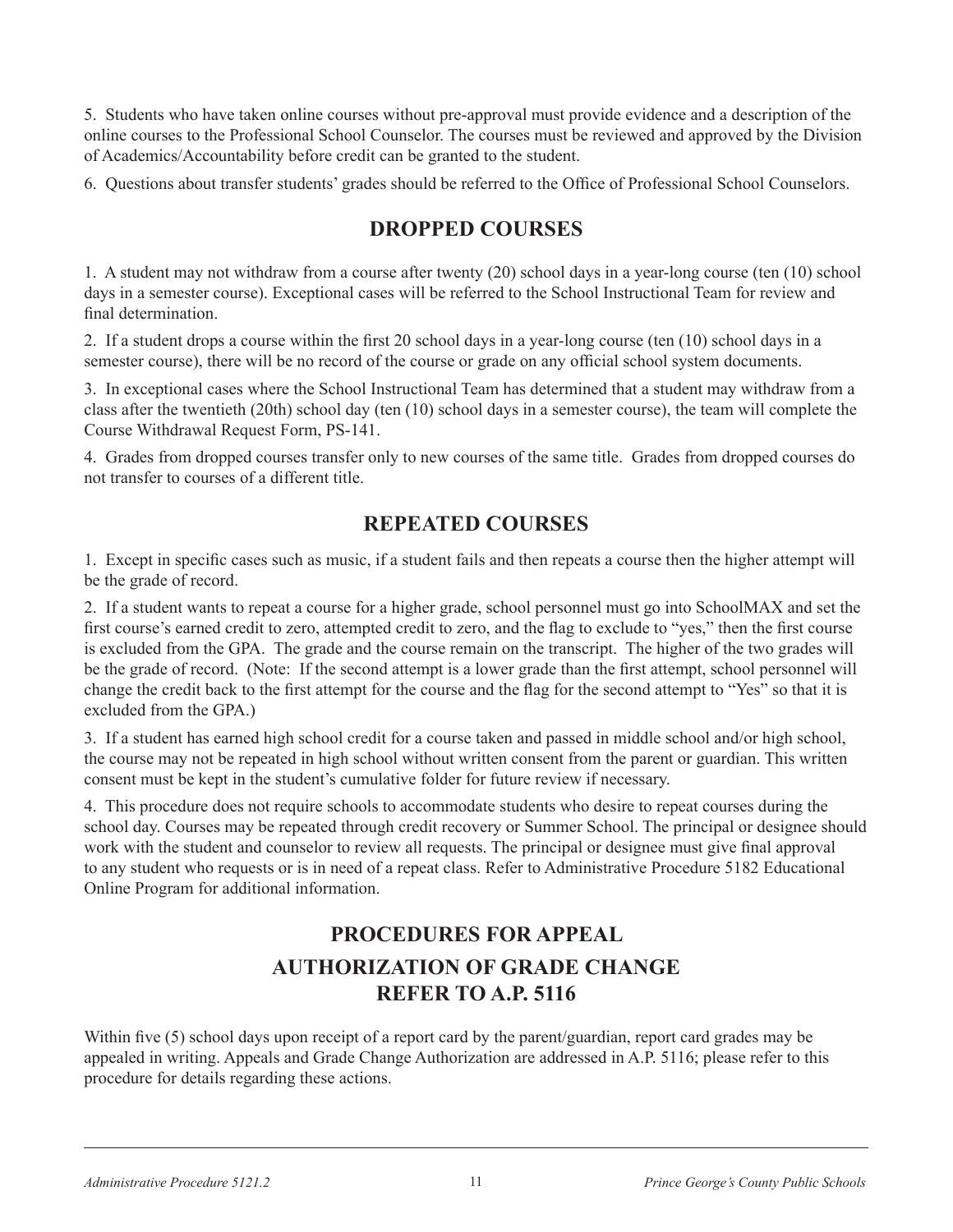#### **PRINTING AND REQUESTS FOR REPRINTS**

The IT technician in each school will coordinate progress report and report card reprints with the Help Desk and the Help Desk will inform Student Applications. Requests for reprints must include the reason for the reprint, the area office for the school, and the preference for reprint by school or by grade level.

#### **MONITORING AND COMPLIANCE**

In an effort to ensure that the grading and reporting process applied consistently within schools, the following monitoring tools and processes will be utilized annually.

- 1. All staff members will review the grading and reporting procedures prior to students arrival at the beginning of each school year. A record containing staff signatures to signify completion of this task will be kept on file in the principal's office for four (4) years.
- 2. Each semester the Chief Academic Officer will generate a report to monitor the use of the N grade for transfer students and missing quarter grades.
- 3. Principals, or their designee, will ensure that an electronic or hard copy of the course of study/syllabus is made available to parents/guardians by the end of the second week a class/course begins.
- 4. Principals, or their designee, are responsible for overseeing the entry of numerical grades per week in the electronic gradebook.
- 5. At the mid-way point and at the end of each quarter, Area Office staff will generate a report of all electronic gradebooks with no grades in the classwork, homework and/or assessment categories for principal and teacher notification and generate a report of all grades for compliance with this procedure.
- 6. At the mid-way point and at the end of each quarter, Area Office staff will generate a report of all electronic gradebooks with the N grade to ensure final grade compliance with this procedure.
- 7. Refer to Administrative Procedure 5113 for monitoring and accountability processes that will be utilized to ensure compliance with the Student Attendance, Absence and Truancy procedure.
- 8. Refer to Administrative Procedure 5116 for monitoring and accountability processes that will be utilized to ensure compliance with the Grade Change Authorization and Appeals procedure.

#### **RELATED PROCEDURES AND INFORMATION**

Administrative Procedure 5113, Student Attendance, Absence, and Truancy; Administrative Procedure 5113.5, Home Schooling; Administrative Procedure 5121.1, Grading and Reporting for Elementary Schools, Early Childhood Through Grade Five; Administrative Procedure 5121.3, Grading and Reporting for High Schools, Grade Nine Through Grade Twelve; Administrative Procedure 5125, Individual Student School-Based Records; Administrative Procedure 5182, Educational Online Program; Administrative Procedure 6150, Student Enrollment in Courses and Educational Requirements and Options in Secondary Schools; Administrative Procedure 10101, Student Rights and Responsibilities Handbook; Administrative Procedure 5116, Grade Change Authorization; Student Records Guidelines Manual.

#### **MAINTENANCE AND UPDATE OF THESE PROCEDURES**

The Office of the Chief Academic Officer will be responsible for updating these procedures as needed.

#### **CANCELLATIONS AND SUPERSEDURES**

This Administrative Procedure cancels and supersedes Administrative Procedure 5121.2, dated July 12, 2018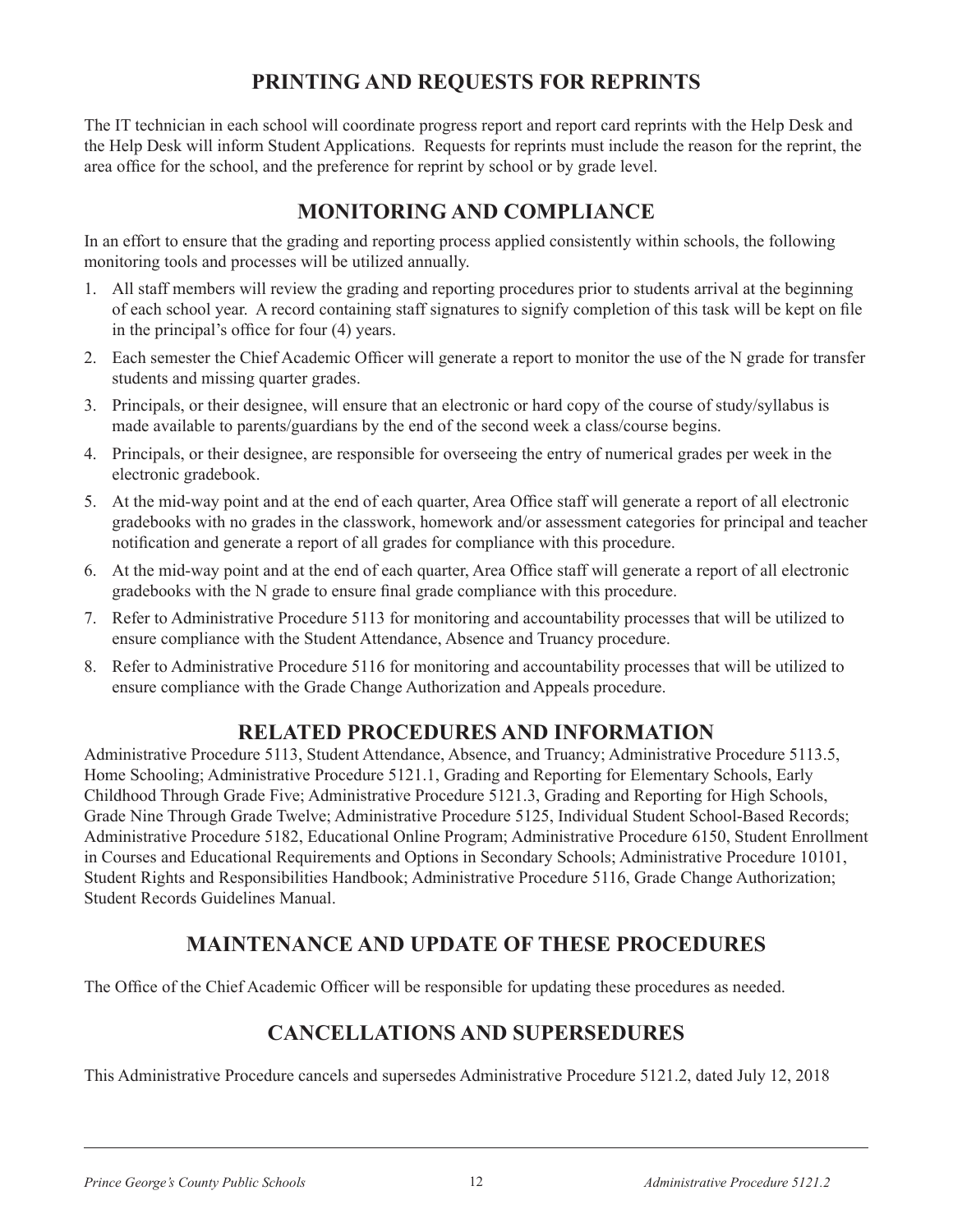#### **EFFECTIVE DATE**

August 1, 2018

Attachment: Content Area Grading Factors

Distribution: Lists 1, 2, 3, 4, 5, 6, 10, 11, and 12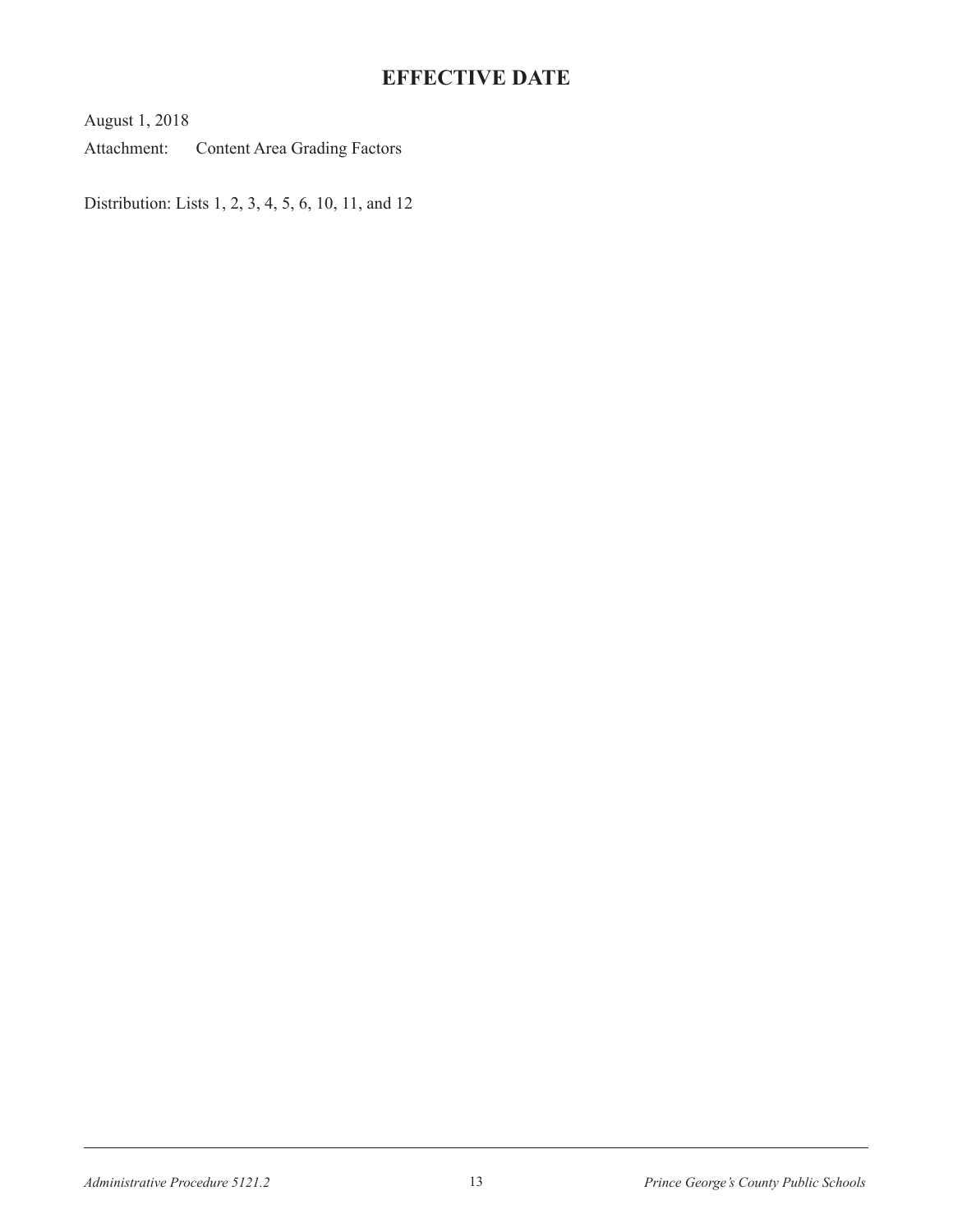# **Middle School AVID Elective**

**Overview:** The goal of grading and reporting is to provide the students with feedback that reflects their progress toward the mastery of the indicators and objectives found in the AVID elective.

| <b>Factors</b>    | <b>Brief Description</b>                                                                                                              | <b>Grade Percentage</b><br><b>Per Quarter</b> |
|-------------------|---------------------------------------------------------------------------------------------------------------------------------------|-----------------------------------------------|
| <b>Class Work</b> | Participation: collaboration, Group discussions, study groups,<br>and tutorial sessions                                               | 25%                                           |
| <b>Homework</b>   | AVID curriculum assignments focusing on: writing, inquiry,<br>and reading                                                             | 25%                                           |
| <b>Assessment</b> | Students are required to maintain a binder systematically<br>ordered to maximize student organization and learning in all<br>classes. | 50%                                           |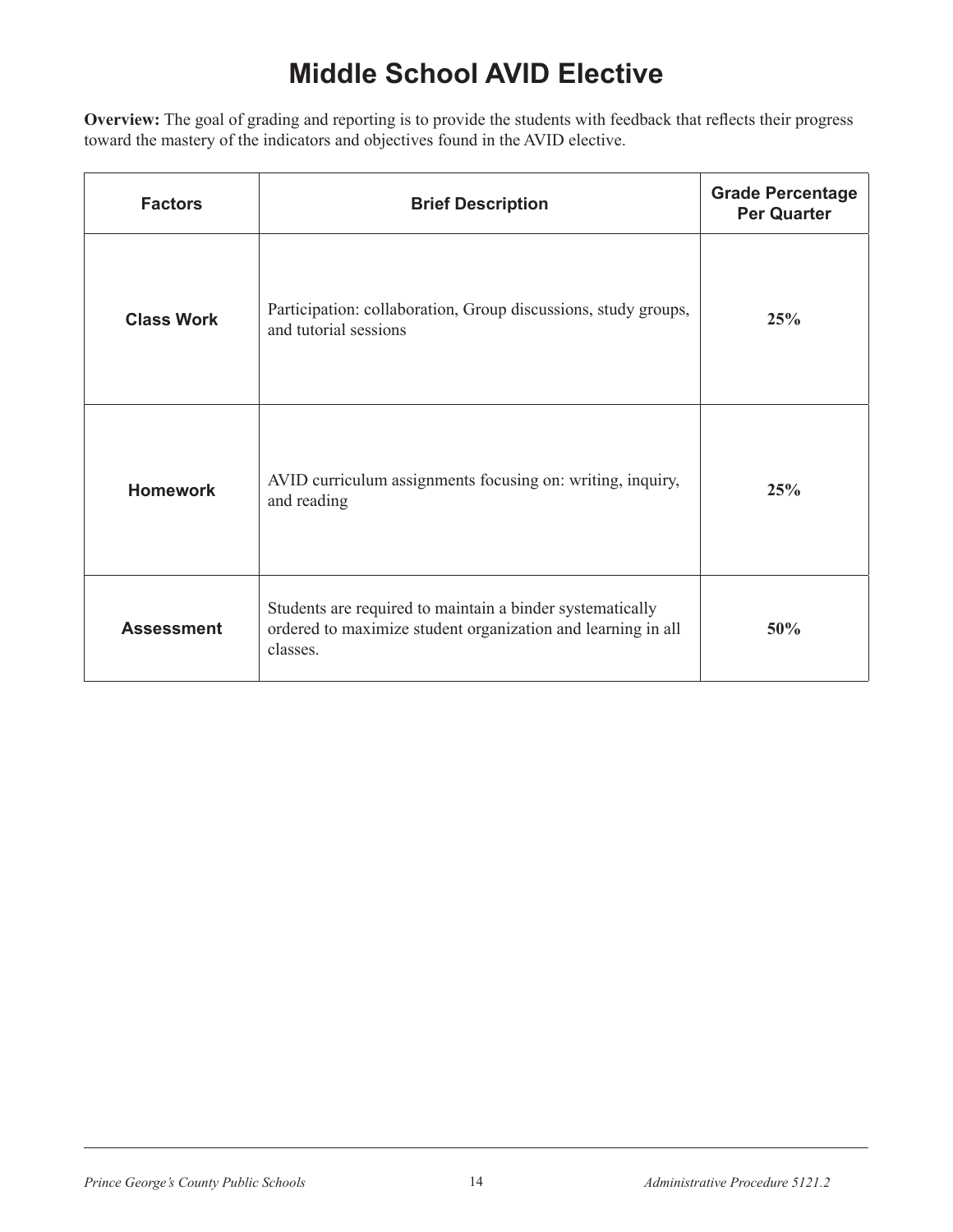### **Middle School Business Education**

**Overview:** The goal of grading and reporting is to provide the students with feedback that reflects their progress toward the mastery of the indicators and objectives found in the Business Education Curriculum Framework Progress Guides.

| <b>Factors</b>    | <b>Brief Description</b>                                                                                                                                                                                                                                                                                                                                                                                                                                             | <b>Grade Percentage</b><br><b>Per Quarter</b> |
|-------------------|----------------------------------------------------------------------------------------------------------------------------------------------------------------------------------------------------------------------------------------------------------------------------------------------------------------------------------------------------------------------------------------------------------------------------------------------------------------------|-----------------------------------------------|
| <b>Class Work</b> | Preparation for class, daily work habits, attendance, time on<br>task, warm-up activities, class participation, critical thinking<br>activities, decision-making activities, technical proficiency,<br>interpersonal skills, team player, time management skills,<br>communication skills (oral, written, listening, body<br>language), general business knowledge, computer skills,<br>presentation skills, initiative, chapter previews, vocabulary<br>activities. | 40%                                           |
| <b>Homework</b>   | Written assignments, reading assignments, general math<br>skills assignments, general business knowledge assignments.                                                                                                                                                                                                                                                                                                                                                | 20%                                           |
| <b>Assessment</b> | Portfolios, written tests, written reports, pre-post tests,<br>technique checklists, midterm/final exams, oral presentations,<br>self evaluations, teacher observations, performance tests,<br>teacher-prepared tests, contracts, mailability, practice tests,<br>short answer tests, problem-style tests, essay tests, production<br>tests, speed tests, audit tests.                                                                                               | 40%                                           |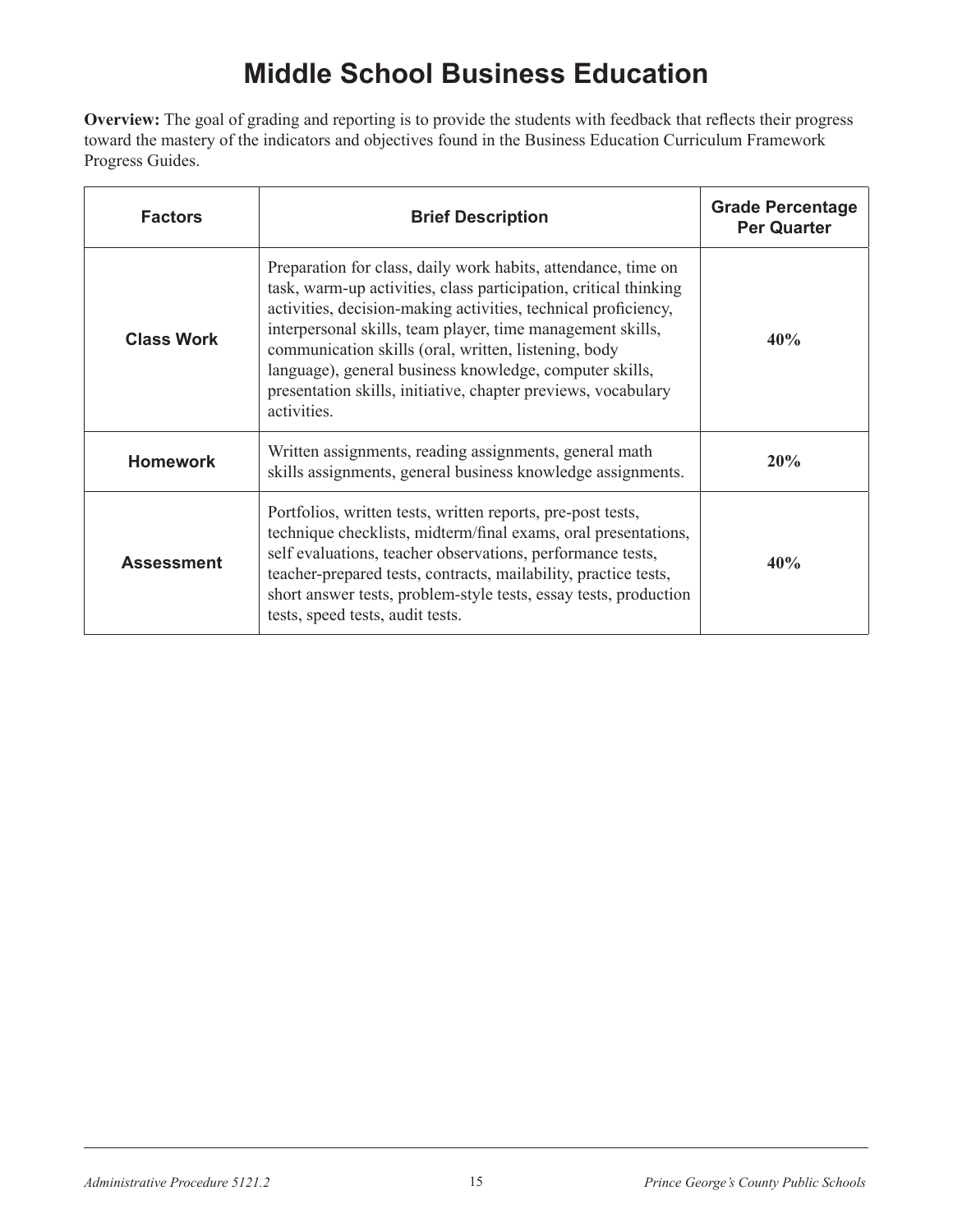# **Middle School Dance Education**

**Overview:** The goal of grading and reporting is to provide the students with feedback that reflects their progress toward the mastery of the anchor standards found in the National Core Arts Dance Standards.

| <b>Factors</b>    | <b>Brief Description</b>                                                                                                                                                                                                                                | <b>Grade Percentage</b><br><b>Per Quarter</b> |
|-------------------|---------------------------------------------------------------------------------------------------------------------------------------------------------------------------------------------------------------------------------------------------------|-----------------------------------------------|
| <b>Class Work</b> | • Student attends class regularly and actively participates<br>• Performance Warm-Ups<br>• Dance Etiquette<br>• Students Knowledge of dance terminology and technique<br>• Progression and Proficiency of dance technique<br>• Appropriate Dance Attire | 60%                                           |
| <b>Homework</b>   | • Journal/Portfolio<br>• Special Projects<br>• Written Assignments/Performance Critiques                                                                                                                                                                | 20%                                           |
| <b>Assessment</b> | • Individual and Group Performance (Informal and Formal<br>• Peer/Self Evaluations<br>• Test/Quizzes (Written and Performance)                                                                                                                          | 20%                                           |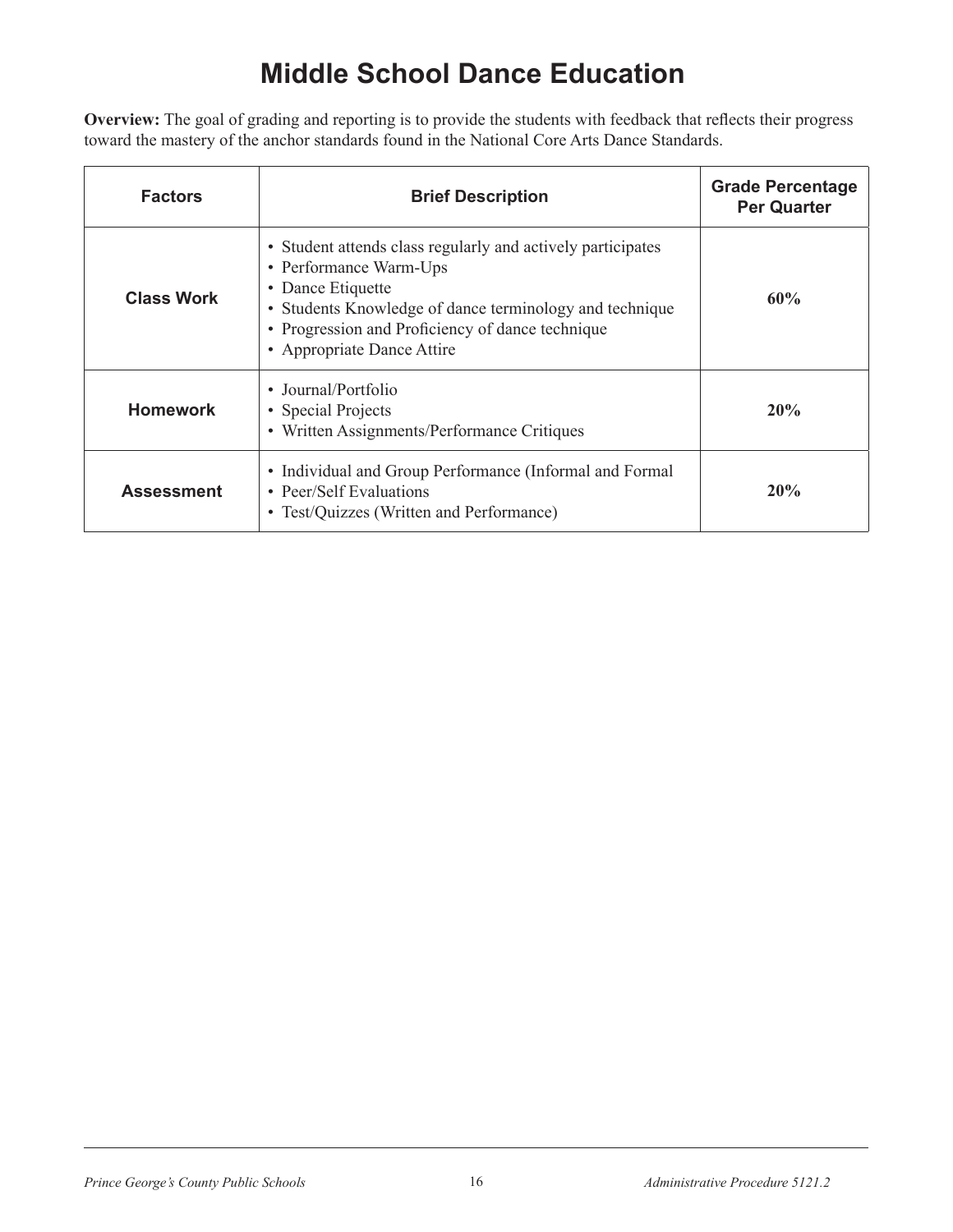### **Middle School Theatre Arts/Drama**

**Overview:** The goal of grading and reporting is to provide the students with feedback that reflects their progress toward the mastery of the indicators and objectives found in the National Core Arts Standards and Theatre Arts Curriculum.

| <b>Factors</b>    | <b>Brief Description</b>                                                                                                                                                                                                      | <b>Grade Percentage</b><br><b>Per Quarter</b> |
|-------------------|-------------------------------------------------------------------------------------------------------------------------------------------------------------------------------------------------------------------------------|-----------------------------------------------|
| <b>Class Work</b> | Includes all work begun and/or completed in class, including:<br>• Study of plays<br>• Essays<br>• Student Journals<br>• Class discussions<br>• Group/Cooperative Activities<br>• Participation<br>• Other tasks as assigned. | 60%                                           |
| <b>Homework</b>   | Includes all work completed outside of the class setting<br>including:<br>• Readings and/or related tasks<br>• Student journals<br>• Theatre Arts/Performance Etiquette<br>• Other tasks as assigned.                         | 20%                                           |
| <b>Assessment</b> | Assessments (formative and summative) may be written,<br>$\bullet$<br>oral, and performance based, Other tests and quizzes,<br>Portfolios, Research and/or projects<br>Ensemble Etiquette<br>Oral presentations               | 20%                                           |

**Courses:** Acting Studio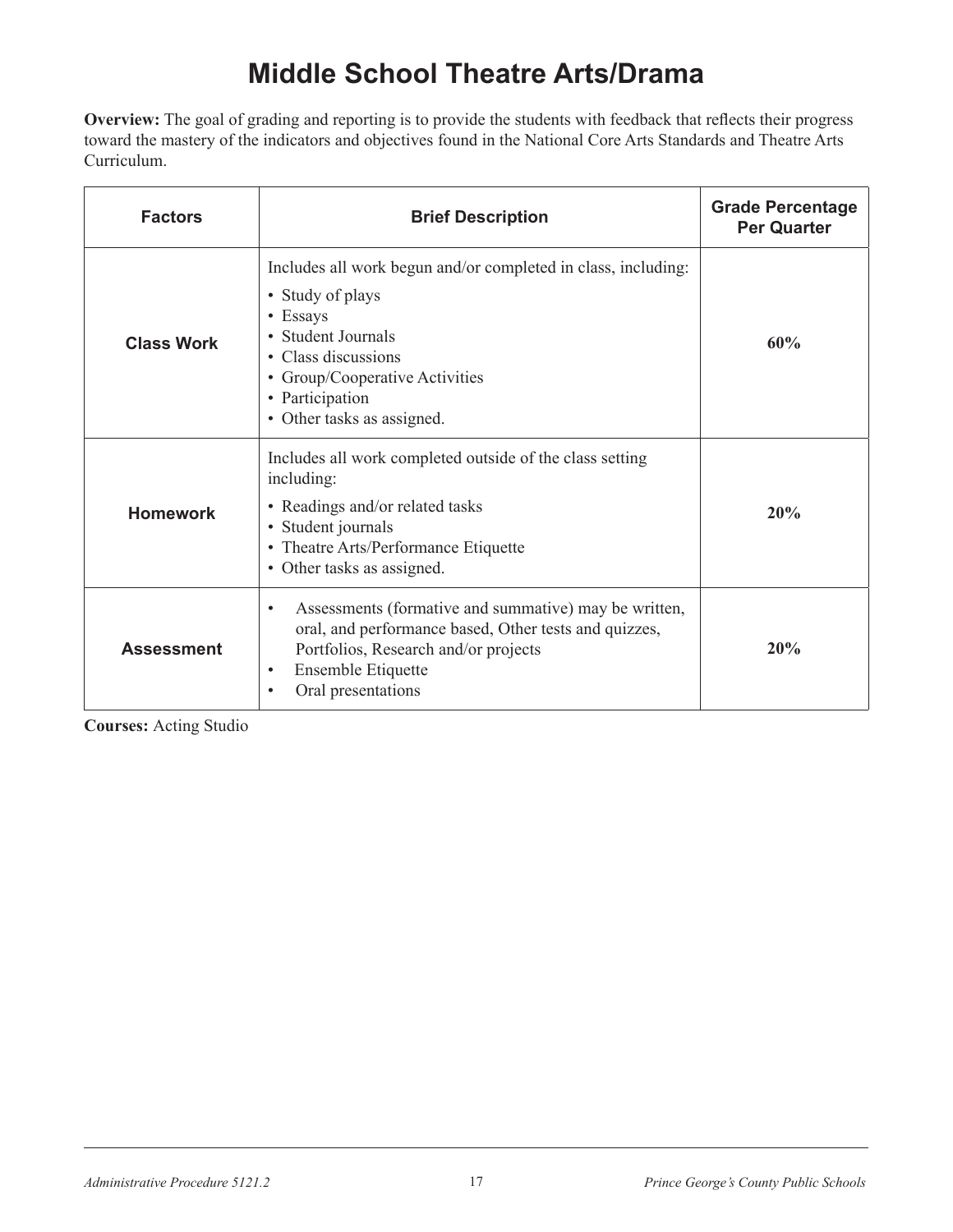## **Middle School Family and Consumer Sciences**

**Overview:** The goal of grading and reporting is to provide the students with feedback that reflects their progress toward the mastery of the indicators and objectives found in the Family and Consumer Sciences Curriculum Framework Progress Guide.

| <b>Factors</b>    | <b>Brief Description</b>                                                                                                                                                                                                                                                                                                                                                                                                | <b>Grade Percentage</b><br><b>Per Quarter</b> |
|-------------------|-------------------------------------------------------------------------------------------------------------------------------------------------------------------------------------------------------------------------------------------------------------------------------------------------------------------------------------------------------------------------------------------------------------------------|-----------------------------------------------|
| <b>Class Work</b> | Classwork includes all work completed in the classroom<br>setting. This may include but is not limited to notebooks,<br>warm-ups, worksheets, and any written media presentation<br>or oral exercise based on daily objectives completed by an<br>individual or group of students.                                                                                                                                      | 50%                                           |
| <b>Homework</b>   | General Family and Consumer Sciences activities that may<br>be initiated in and completed outside of the classroom. This<br>may include readings and written assignments.                                                                                                                                                                                                                                               | 10%                                           |
| <b>Assessment</b> | This includes any hands on activities and projects that<br>correlates to curriculum frameworks, i.e. child development,<br>food and nutrition and fashion and textiles laboratory<br>experiences, portfolios; and projects. Assessments includes<br>the traditional (quizzes and exams) and alternative methods<br>(presentations and observations, work based learning)<br>experiences) of assessing student learning. | 40%                                           |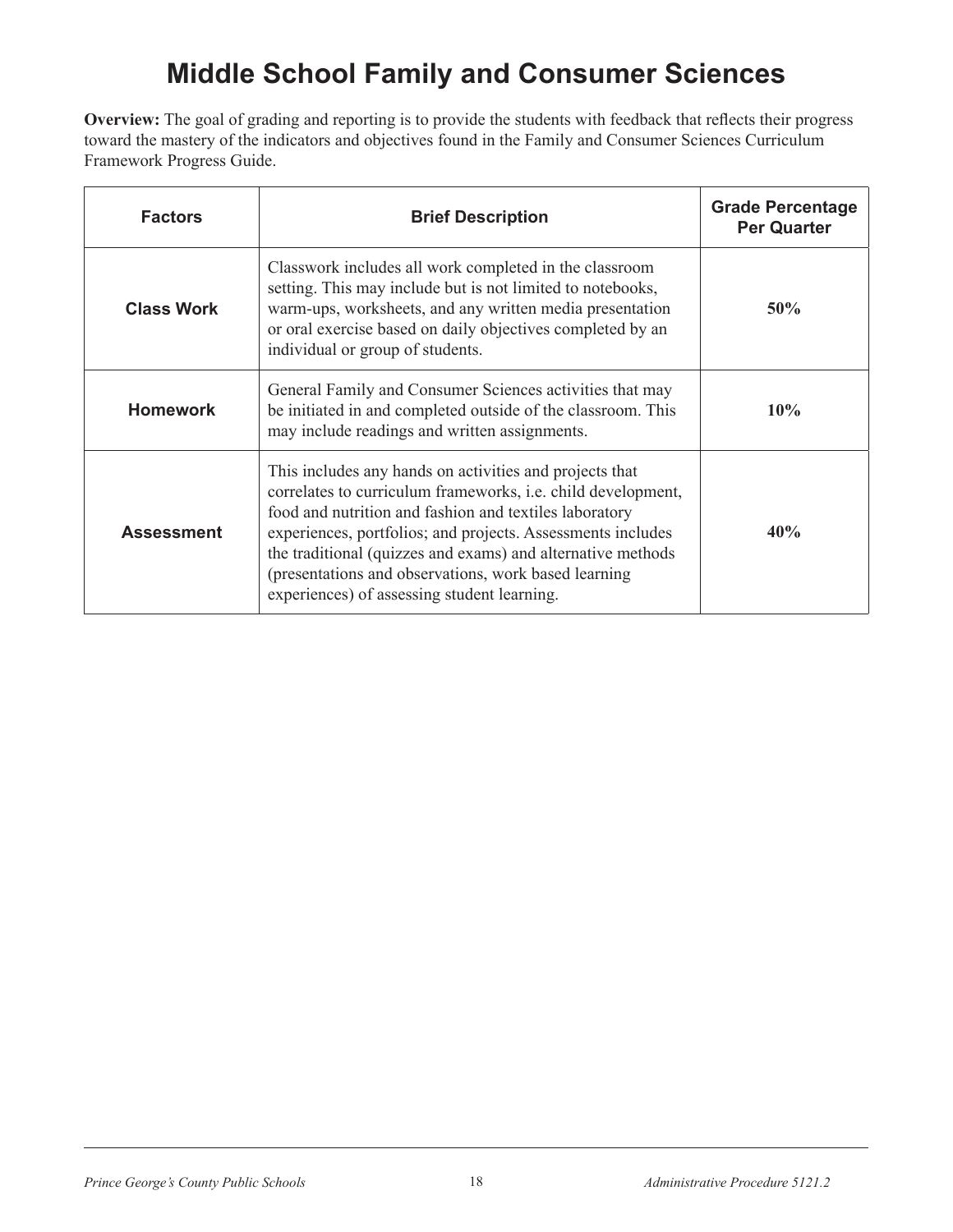# **Middle School ESOL/Engish (English for Speakers of Other Languages)**

**Overview:** The goal of grading and reporting is to provide the students with feedback that reflects their progress toward the mastery of the WIDA English Language Development (ELD) standards and objectives found in ESOL curriculum framework progress guides which are aligned to Maryland College and Career Ready Standards.

| <b>Factors</b>    | <b>Brief Description</b>                                                                                                                                                                                                                           | <b>Grade Percentage</b><br><b>Per Quarter</b> |
|-------------------|----------------------------------------------------------------------------------------------------------------------------------------------------------------------------------------------------------------------------------------------------|-----------------------------------------------|
| <b>Class Work</b> | Includes all work begun and/or completed in class including:<br>$\bullet$ Essays,<br>• Student Journals,<br>• Class Discussions,<br>• Group/Cooperative Activities,<br>• Vocabulary And Grammar,<br>• Participation,<br>• Other Tasks As Assigned. | 25%                                           |
| <b>Homework</b>   | Includes all work completed outside of the class setting<br>including:<br>• Structured Opportunities To Practice Listening, Speaking,<br>Reading, And Writing,<br>• Student Journals,<br>• Other Tasks As Assigned.                                | 25%                                           |
| <b>Assessment</b> | Assessments (formative and summative) may be written, oral,<br>and performance based including:<br>• Systemic Unit Assessments,<br>• Other Tests And Quizzes,<br>• Portfolios,<br>• Research and/or Projects,<br><b>Oral Presentations.</b>        | 50%                                           |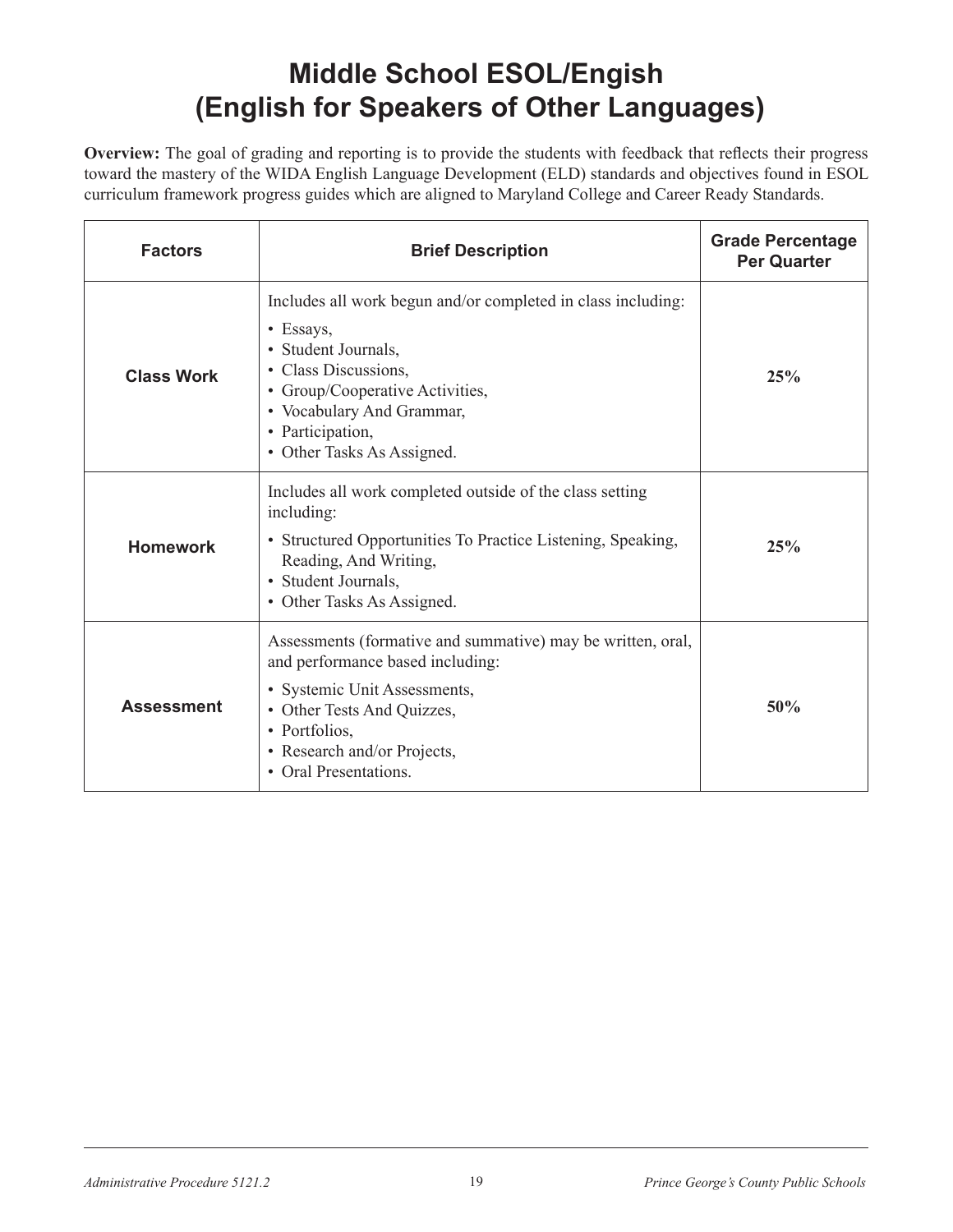### **Middle School Health Education**

**Overview:** The goal of grading and reporting is to provide the students with feedback that reflects their progress toward the mastery of the indicators and objectives found in the Health Education Curriculum Framework Progress Guide.

| <b>Factors</b>    | <b>Brief Description</b>                                                                                                                                                                                                              | <b>Grade Percentage</b><br><b>Per Quarter</b> |
|-------------------|---------------------------------------------------------------------------------------------------------------------------------------------------------------------------------------------------------------------------------------|-----------------------------------------------|
|                   | Includes all work completed in the classroom during<br>instructional time for Health Education. This may include but<br>is not limited to:                                                                                            |                                               |
|                   | • Active Participation                                                                                                                                                                                                                |                                               |
| <b>Class Work</b> | • Notebooks                                                                                                                                                                                                                           | 50%                                           |
|                   | • Warm-ups                                                                                                                                                                                                                            |                                               |
|                   | • Vocabulary                                                                                                                                                                                                                          |                                               |
|                   | • Written responses                                                                                                                                                                                                                   |                                               |
|                   | • Whole/Small group discussions                                                                                                                                                                                                       |                                               |
| <b>Homework</b>   | Includes all work completed outside of the classroom setting.<br>This may include but is not limited to:<br>• Long-term assignments<br>• Individual and group projects<br>• Journal entries<br>• Written reports                      | 20%                                           |
| <b>Assessment</b> | Formative and summative assessments may be written, oral,<br>or skill-based. This may include but is not limited to:<br>• Quizzes and Tests<br>• Portfolios<br>• Research projects<br>• Oral presentations<br>• Peer/self evaluations | 30%                                           |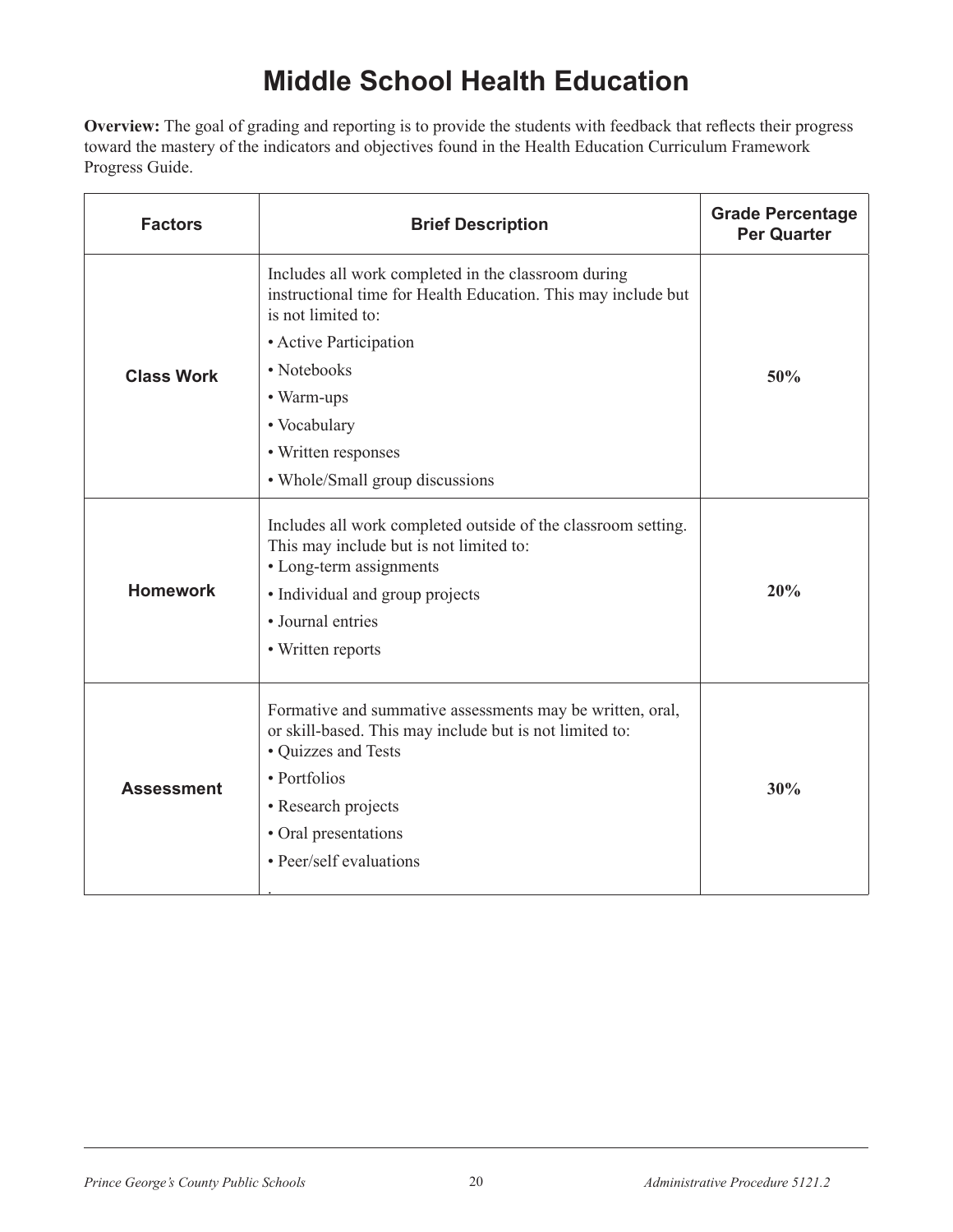### **Middle School Instrumental Music**

**Overview:** The goal of grading and reporting is to provide the students with feedback that reflects their progress toward the mastery of the indicators and objectives found in Instrumental Music Curriculum Framework Progress Guide

| <b>Factors</b>    | <b>Brief Description</b>                                                                                                                                                                                                                                                             | <b>Grade Percentage</b><br><b>Per Quarter</b> |
|-------------------|--------------------------------------------------------------------------------------------------------------------------------------------------------------------------------------------------------------------------------------------------------------------------------------|-----------------------------------------------|
| <b>Class Work</b> | Classwork for the performance based class includes but is not<br>limited to:<br>• Being prepared for class with working instrument, music/<br>method book, and other required materials.<br>• Preparation of assigned material, and active participation in<br>performances/concerts | 60%                                           |
| <b>Homework</b>   | Includes but is not limited to home practice assignments,<br>practice records/journals, and other written homework<br>assignments.                                                                                                                                                   | 10%                                           |
| <b>Assessment</b> | Includes but is not limited to performance tasks (playing)<br>tests/quizzes), written assessments, portfolios, rubrics, and<br>peer/self evaluation.                                                                                                                                 | 30%                                           |

.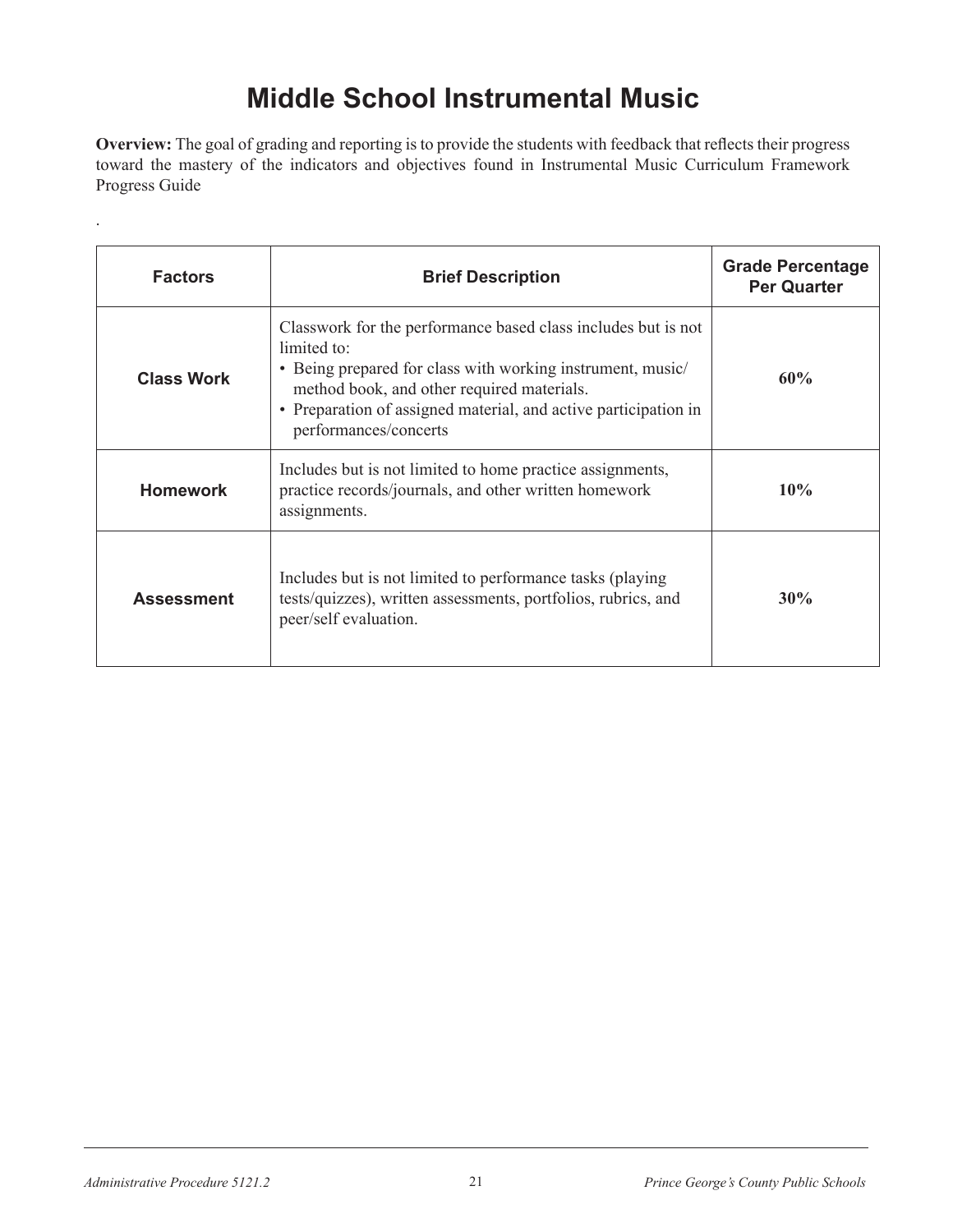## **Middle School Mathematics**

**Overview:** The goal of grading and reporting is to provide the students with feedback that reflects their progress toward the mastery of the content standards found in the Mathematics Common Core Curriculum Framework Progress Guide.

| <b>Factors</b>    | <b>Brief Description</b>                                                                                                                                                                                                                                                                                                                                                                                                               | <b>Grade Percentage</b><br><b>Per Quarter</b> |
|-------------------|----------------------------------------------------------------------------------------------------------------------------------------------------------------------------------------------------------------------------------------------------------------------------------------------------------------------------------------------------------------------------------------------------------------------------------------|-----------------------------------------------|
| <b>Class Work</b> | This includes all work completed in the classroom setting.<br>Including:<br>• Group Participation<br>• Notebooks<br>• Vocabulary<br>• Written responses<br>• Group discussions<br>• Performance Task<br>• Hands-On Labs<br>• Project Collaboration<br>• Reassessed assignments<br>• Completion of assignments                                                                                                                          | 40%                                           |
| <b>Homework</b>   | This includes all work completed outside the classroom<br>and student's preparation for class (materials, supplies, etc.)<br>Assignments can include, but are not limited to:<br>• Problem of the Week<br>• On-line Practice<br>• Opportunities for Self-Correction and Revisions<br>• Journals<br>• Projects                                                                                                                          | 10%                                           |
| <b>Assessment</b> | • This category entails both the traditional and alternative<br>methods of assessing student learning.<br>• Group discussions.<br>• Performance Tasks<br>• Problem Based Assessments<br>• Exams.<br>• Quizzes.<br>• Portfolios.<br>Research/Unit Projects.<br>• Oral presentations.<br>• Surveys<br>• An instructional rubric should be created to outline<br>the criteria for success and scoring for each alternative<br>assessment. | 50%                                           |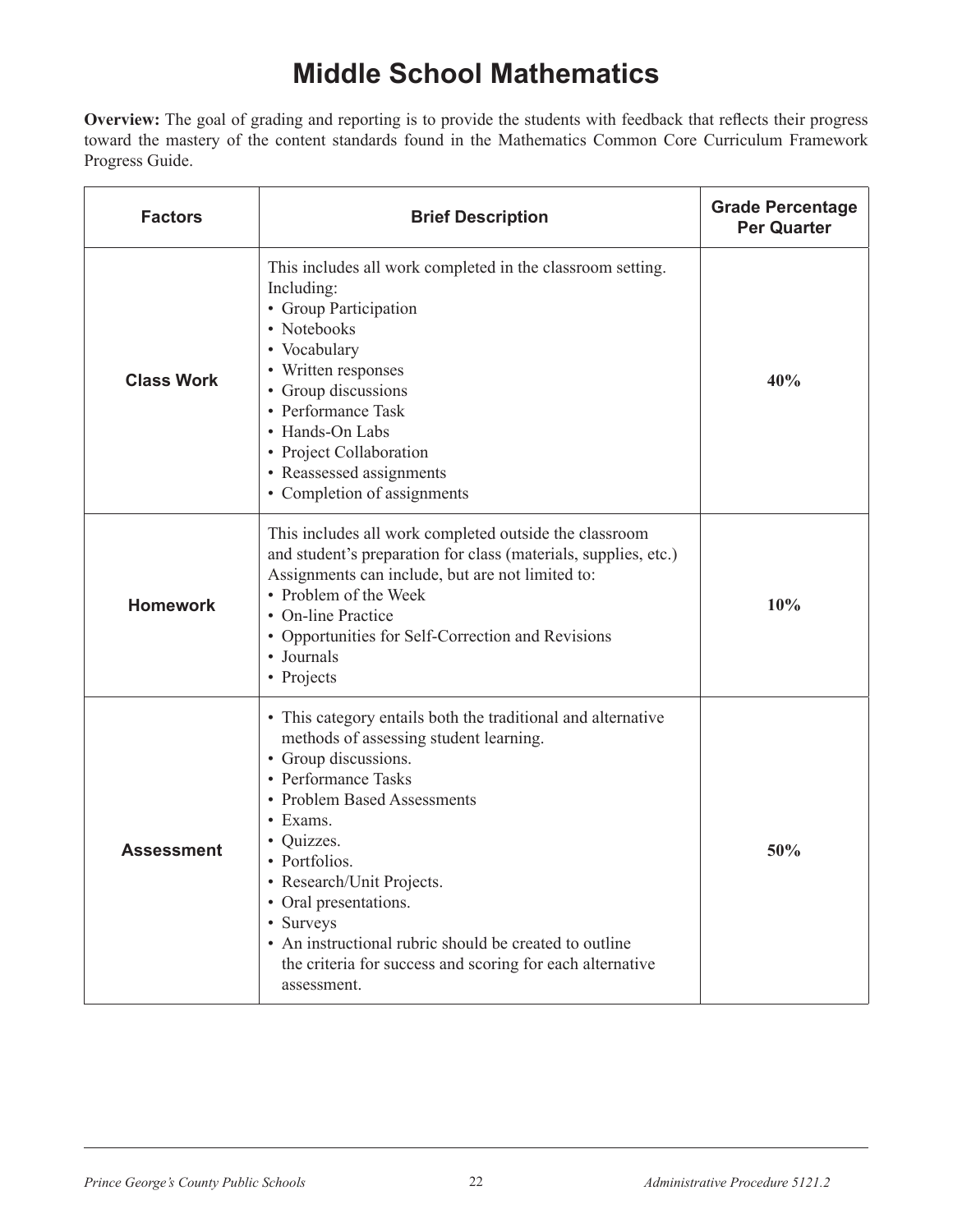# **Middle School Physical Education**

**Overview:** The goal of grading and reporting is to provide the students with feedback that reflects their progress toward the mastery of the indicators and objectives found in Physical Education curriculum framework progress guide.

| <b>Factors</b>    | <b>Brief Description</b>                                                                                                                                                                                                                                                                                                        | <b>Grade Percentage</b><br><b>Per Quarter</b> |
|-------------------|---------------------------------------------------------------------------------------------------------------------------------------------------------------------------------------------------------------------------------------------------------------------------------------------------------------------------------|-----------------------------------------------|
| <b>Class Work</b> | Includes all work completed in the classroom. This may<br>include but is not limited to<br>• Warm-ups<br>• Worksheets<br>• Article critiques<br>$\bullet$ Notebooks<br>• Whole/Small group work or discussions<br>• Vocabulary<br>• Skill Assessments/Performance-Based Assessments<br>• personal/social/emotional development. | 70%                                           |
| <b>Homework</b>   | Includes all work begun or completed outside the classroom/<br>gymnasium. This may include but is not limited to<br>$\bullet$ Journals<br>• Written reports<br>$\bullet$ Projects<br>• Fitness logs                                                                                                                             | 10%                                           |
| <b>Assessment</b> | Includes but is not limited to<br>• Skill assessments<br>• Written assessments<br>$\bullet$ Rubrics<br>• Tasks cards<br>• Pre and post fitnessgram assessment<br>• Peer/self evaluation                                                                                                                                         | 20%                                           |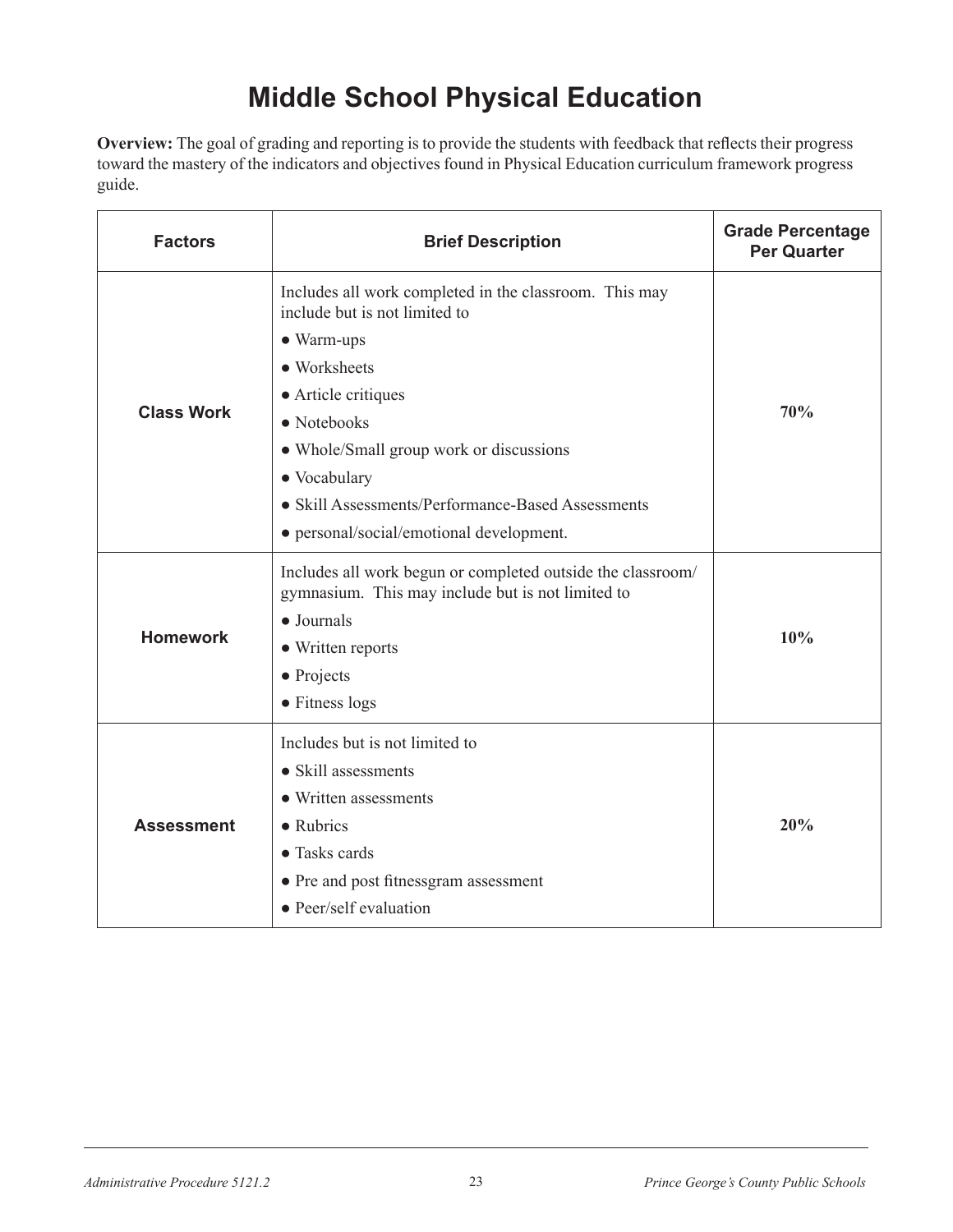### **Middle Grades Reading/English Language Arts**

**Overview:** The goal of grading and reporting is to provide the students with feedback that reflects their progress toward the mastery of the Maryland College and Career-Ready Standards found in the Reading/English Language Arts Curriculum Framework Progress Guide.

| <b>Factors</b>    | <b>Brief Description</b>                                                                                                                                                                                                                                                                                                                                                    | <b>Grade Percentage</b><br><b>Per Quarter</b> |
|-------------------|-----------------------------------------------------------------------------------------------------------------------------------------------------------------------------------------------------------------------------------------------------------------------------------------------------------------------------------------------------------------------------|-----------------------------------------------|
| <b>Class Work</b> | Includes all work begun and/or completed in class such as:<br>• Evidence-Based Constructed Responses (EBSR)<br>• Essays (Prose Constructed Responses - PCR)<br>• Student journals<br>• Class discussions<br>• Group/cooperative activities<br>• Multi-media presentations<br>• Text-based Vocabulary and grammar activities<br>• Participation<br>• Other tasks as assigned | 40%                                           |
| <b>Homework</b>   | Includes all work completed outside of the class setting such<br>as:<br>• Readings and/or Related tasks<br>• Evidence-Based Constructed Responses<br>• Student journals<br>• Other tasks as assigned<br>Note: Teacher may grade homework for completion.                                                                                                                    | 10%                                           |
| <b>Assessment</b> | Assessments (formative and summative) may be written,<br>oral, and performance based. Some assessments must include<br>EBSR's and PCR's, including:<br>• Systemic unit assessments<br>• Portfolios<br>• Multi-media presentations/projects<br>• Research Simulation Tasks<br>• Research and/or projects<br>• Oral presentations                                             | 50%                                           |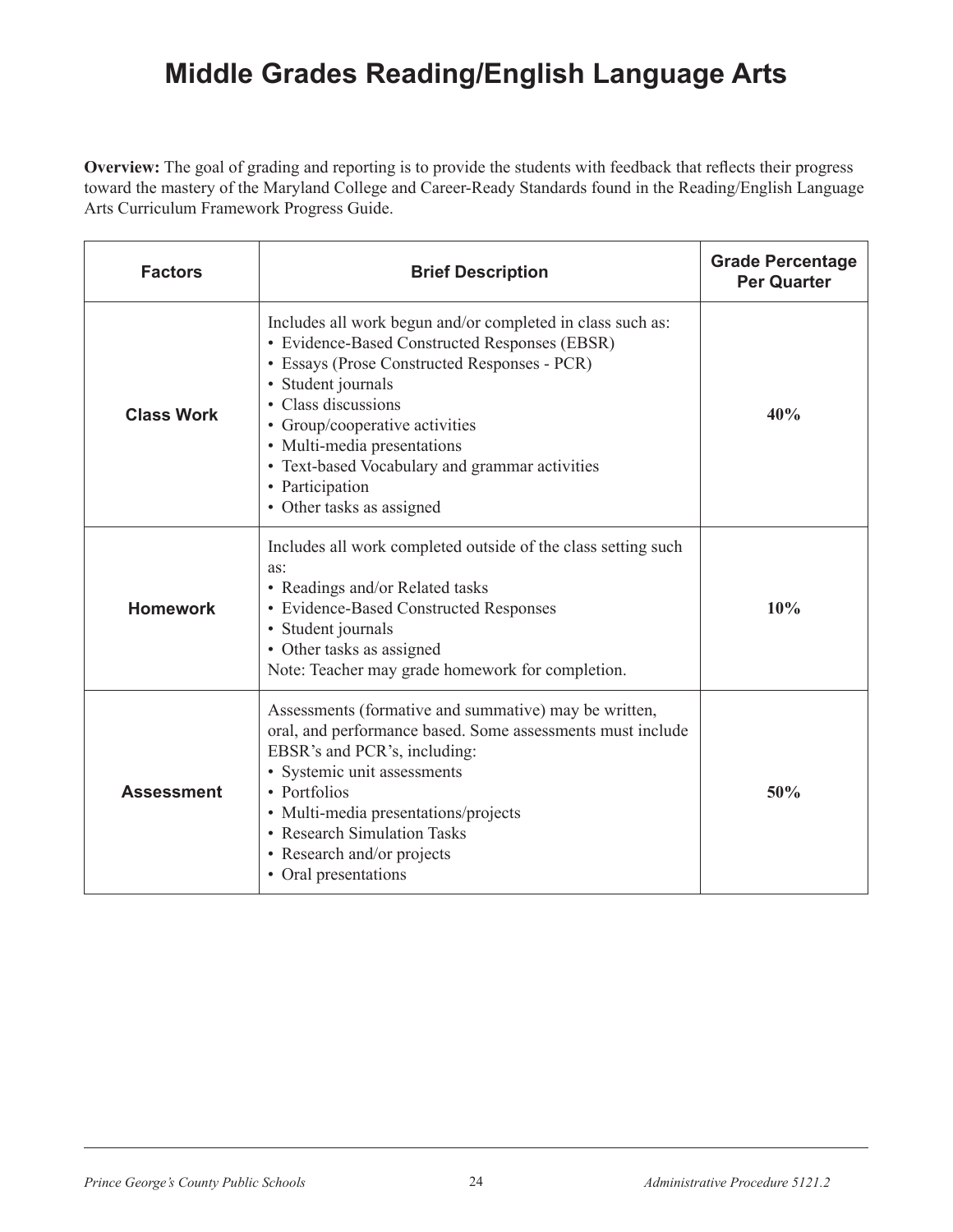## **Middle School Science**

**Overview:** The goal of grading and reporting is to provide the students with feedback that reflects their progress toward the mastery of the indicators and objectives found in the Science curriculum documents.

Please note: The STEM fair process is designed for students to receive more than a single grade for the entire project. As such, various components of the STEM Fair process can be used as classwork, homework and/or assessments.

| <b>Factors</b>    | <b>Brief Description</b>                                                                                                                                                                                                                                                                                                                                                                                                                                                                                                                                                                          | <b>Grade Percentage Per</b><br>Quarter |
|-------------------|---------------------------------------------------------------------------------------------------------------------------------------------------------------------------------------------------------------------------------------------------------------------------------------------------------------------------------------------------------------------------------------------------------------------------------------------------------------------------------------------------------------------------------------------------------------------------------------------------|----------------------------------------|
| <b>Class Work</b> | Will include but not limited to activities that involve:<br>Developing and using models<br>Engaging in argument from evidence<br>Individual and whole class discussions<br>Planning and carrying out investigations<br>Projects (include parts of the STEM Fair process)<br>Mandatory: 20% of classwork must be relevant hands-on and<br>lab experiences.<br>Asking questions (for science) and defining problems (for<br>engineering)<br>Obtaining, evaluating, and communicating information<br>Constructing scientific explanations (for science) and<br>designing solutions (for engineering) | 45%                                    |
| <b>Homework</b>   | Will include but not limited to assignments that involve:<br>Developing and using models<br>Obtaining, evaluating, and communicating information<br>Constructing scientific explanations (for science) and<br>designing solutions (for engineering)                                                                                                                                                                                                                                                                                                                                               | 15%                                    |
| <b>Assessment</b> | Will include but not limited to assessments that involve:<br>Pre/post assessments, final exams, quizzes, final essays/<br>reports, portfolios<br>Analyzing and interpreting data, using mathematics and<br>computational thinking<br>Oral or written evaluation that reflects the student's<br>performance on a summary of a lesson, chapter or unit<br>Final STEM Fair projects should also be a used as an<br>assessment grade. For students that do not participate,<br>teachers will develop an alternative assignment to assess.                                                             | 40%                                    |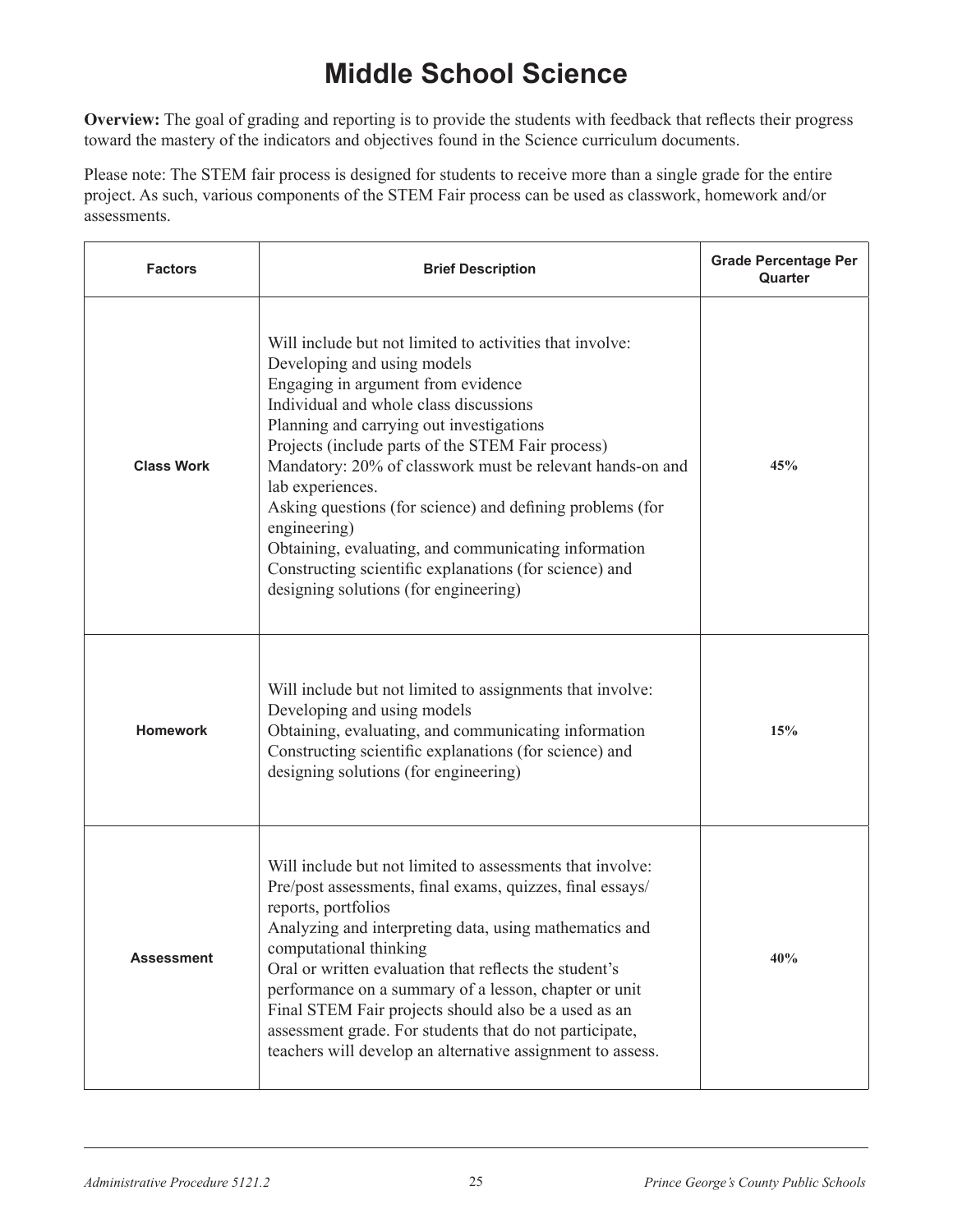### **Middle School Special Education Academic Resource Hearing Resource**

**Overview:** The goal of grading and reporting is to provide the students with feedback that reflects their progress toward the mastery of the indicators and objectives.

| <b>Factors</b>    | <b>Brief Description</b>                                                                                                                                                                                                                                                                                                                                                | <b>Grade Percentage</b><br><b>Per Quarter</b> |
|-------------------|-------------------------------------------------------------------------------------------------------------------------------------------------------------------------------------------------------------------------------------------------------------------------------------------------------------------------------------------------------------------------|-----------------------------------------------|
| <b>Class Work</b> | • Daily Tasks (may include warm-up, use of daily task sheet,<br>time on task)<br>• Strategy logs or journals should be used, with process<br>charts, (see Guidebook or appendix G in the Curriculum<br>Framework Progress Guide) as evidence of learning and<br>implementation of strategies. Modeling and assistance with<br>implementation of strategies is critical. | 25%                                           |
| <b>Homework</b>   | <b>ARSC Activities/Study Skills:</b><br>• Suggested activities include classroom assignments related<br>to acquisition and implementation of study skills presented<br>through class activities.                                                                                                                                                                        | 25%                                           |
| <b>Assessment</b> | • Quarterly Evaluation<br>Organization                                                                                                                                                                                                                                                                                                                                  | 50%                                           |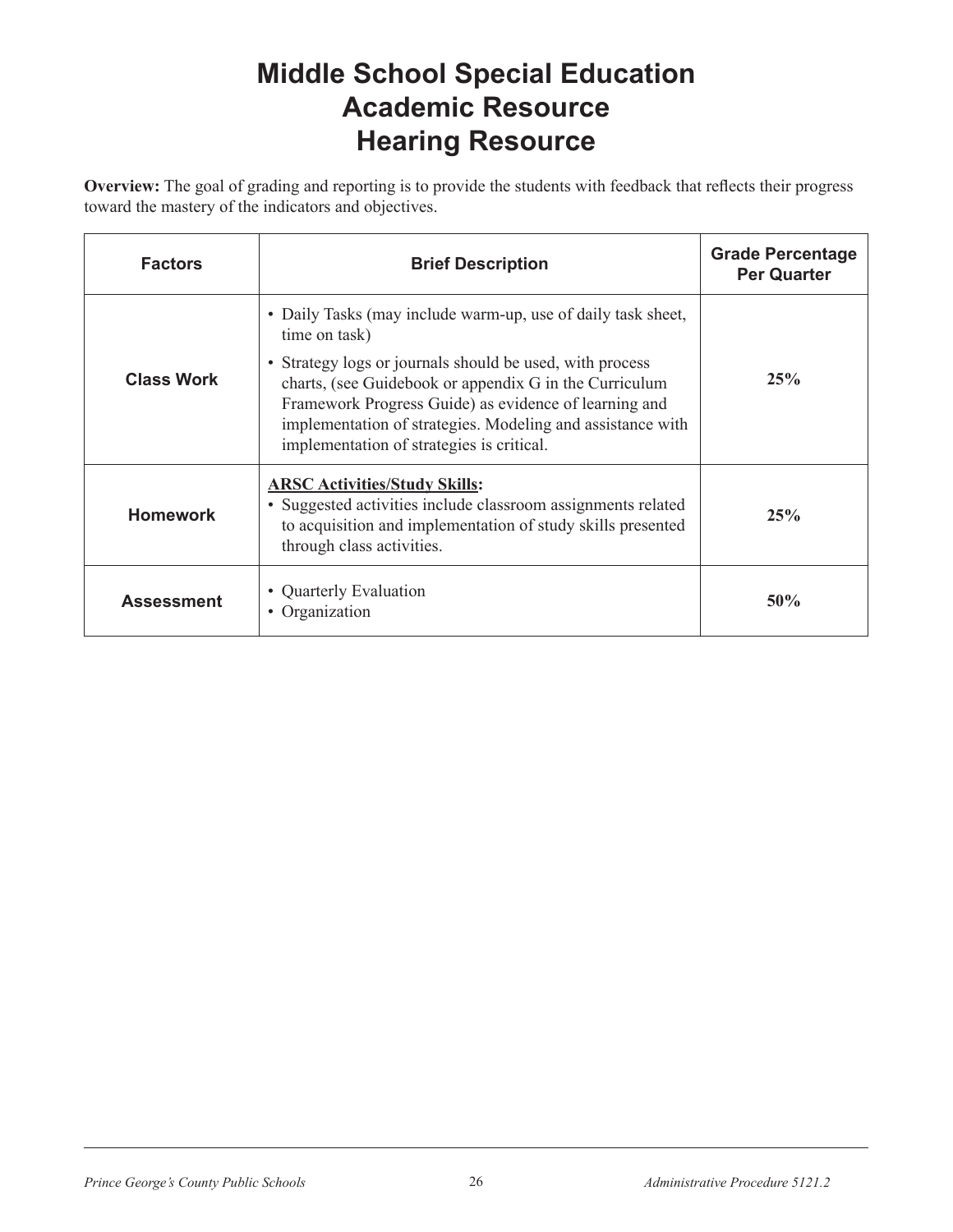# **Middle School Social Studies**

**Overview:** The goal of grading and reporting is to provide the students with feedback that reflects their progress towards the mastery of the indicators and objectives found in the Social Studies Curriculum Framework Progress Guides.

| <b>Factors</b>    | <b>Brief Description</b>                                                                                                                                                                                                                                                                                                                                                 | <b>Grade Percentage</b><br><b>Per Quarter</b> |
|-------------------|--------------------------------------------------------------------------------------------------------------------------------------------------------------------------------------------------------------------------------------------------------------------------------------------------------------------------------------------------------------------------|-----------------------------------------------|
| <b>Class Work</b> | Includes all assignments completed within the class setting.<br>Recommended assignment types include but are not limited<br>$\alpha$ :<br>• Document Based Analysis<br>• Writing Tasks<br>• Analysis of Sources <i>i.e.</i> Political Cartoons, Charts, Graphs,<br>Maps etc.<br>· Simulations i.e. Model UN, Debate, Moot Court, Town<br>Hall Meetings, Mock Trials etc. | 40%                                           |
| <b>Homework</b>   | Includes all assignments completed outside of the class<br>setting. Recommended assignment types include but are not<br>limited to:<br>• Content Readings<br>• Study Guides<br>• Video Analysis<br>• Review Notes<br>• Article Review                                                                                                                                    | 20%                                           |
| <b>Assessment</b> | Includes formative and summative assessment.<br>Assessments must address content standards and vary to<br>address student population.<br>• Unit Assessment<br>• Project Based Assessment i.e. Research Paper, Exhibit,<br>Performance, Website, Simulation etc.                                                                                                          | 40%                                           |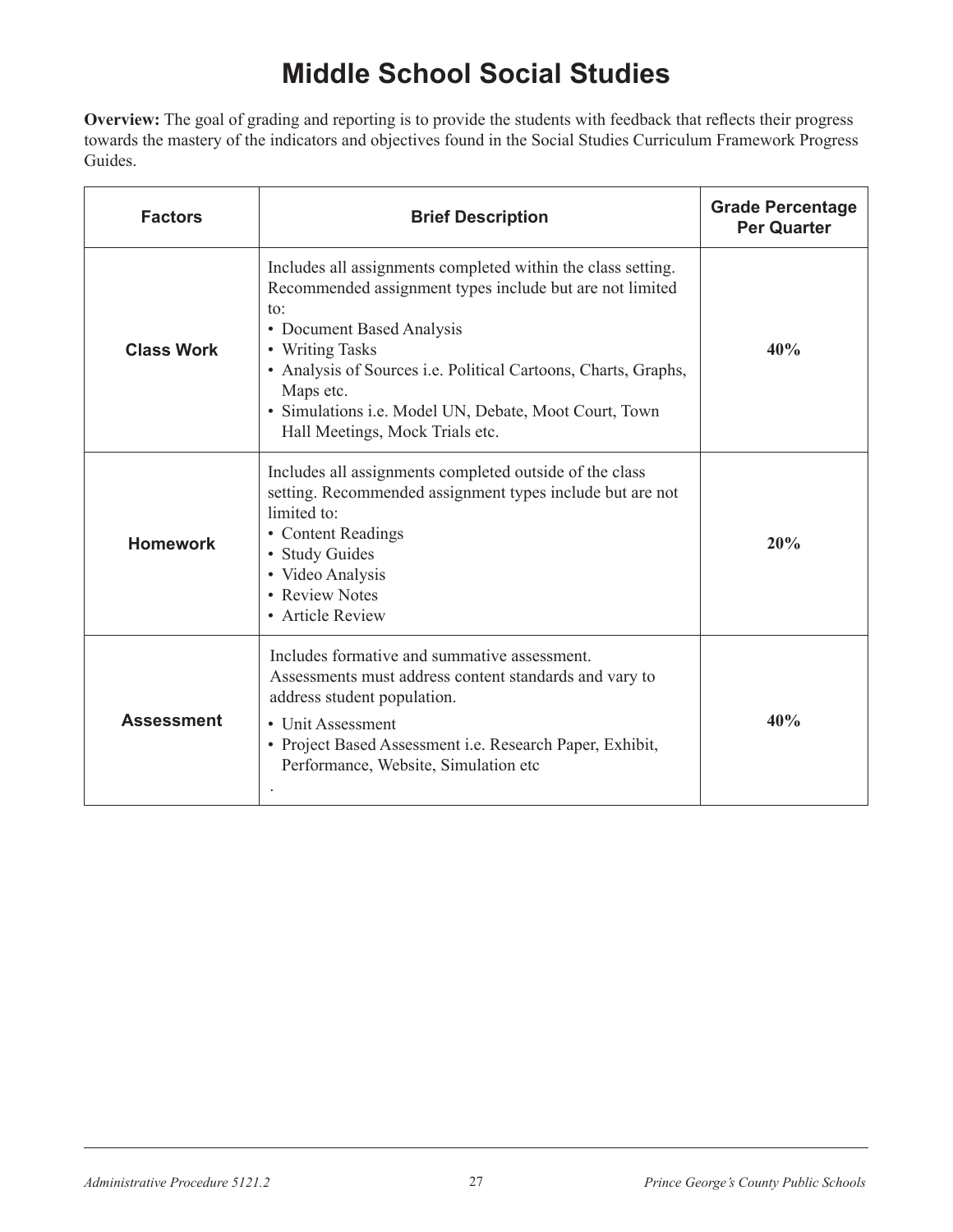# **Middle School Technology Integration**

**Overview:** The goal of grading and reporting is to provide the students with feedback that reflects their progress toward the mastery of the indicators and objectives found in the Middle School Technology Integration Curriculum Framework Progress Guide.

| <b>Factors</b>    | <b>Brief Description</b>                                                                                                                      | <b>Grade Percentage</b><br><b>Per Quarter</b> |
|-------------------|-----------------------------------------------------------------------------------------------------------------------------------------------|-----------------------------------------------|
| <b>Class Work</b> | Keyboarding Activities, Daily Discussion Board Entries,<br>Participation on Daily Tech Tasks in Blackboard, Group and<br>Individual Projects. | <b>70%</b>                                    |
| <b>Homework</b>   | BCRs and ECRs, Journals, Written Reports.                                                                                                     | 10%                                           |
| <b>Assessment</b> | AUP Quiz, Peer/Self Evaluations, Project Presentations.                                                                                       | 20%                                           |

### **Middle School Technology Education**

**Overview:** The goal of grading and reporting is to provide the students with feedback that reflects their progress toward the mastery of the indicators and objectives found in the middle school Technology Education Curriculum Framework Progress Guide.

| <b>Factors</b>    | <b>Brief Description</b>                                                                                                                                                                                                                                                                                                                                                                                        | <b>Grade Percentage</b><br><b>Per Quarter</b> |
|-------------------|-----------------------------------------------------------------------------------------------------------------------------------------------------------------------------------------------------------------------------------------------------------------------------------------------------------------------------------------------------------------------------------------------------------------|-----------------------------------------------|
| <b>Class Work</b> | Classwork will include written assignments completed<br>in class by (an individual or group) as well as notebook<br>inspections, warm-ups, notetaking, journal entries,<br>incremental project completion assignments, project<br>documentation, and exit tickets. Career development skills<br>will include career awareness and exploration.                                                                  | 50%                                           |
| <b>Homework</b>   | This may include any written assignment based on daily or<br>weekly objectives completed outside the classroom by an<br>individual or group of students.                                                                                                                                                                                                                                                        | 25%                                           |
| <b>Assessment</b> | Assessments will demonstrate progressive development<br>of student progress; to include formative and summative<br>assessments that will evaluate student skill level of<br>performance. Assessments will also include any project-<br>based or inquiry-based learning activities, project portfolios,<br>written reports or essays, and capstones that correlate to the<br>Curriculum Framework Progress Guide | 25%                                           |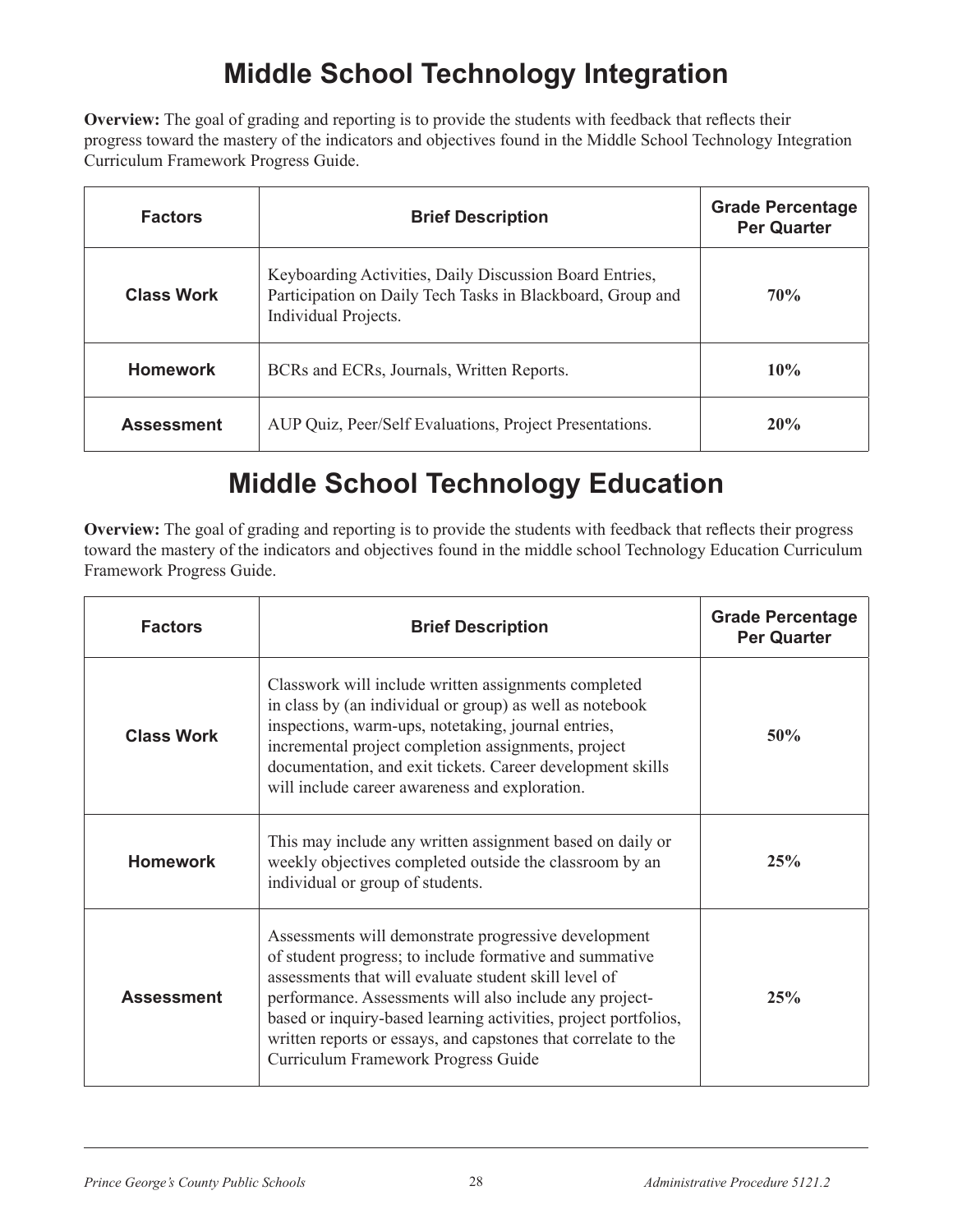## **Middle School Visual Art**

**Overview:** The goal of grading and reporting is to provide the students with feedback that reflects their progress toward the mastery of the indicators and objectives found in the Visual Art Curriculum Framework Progress Guide.

| <b>Factors</b>    | <b>Brief Description</b>                                                                                                                                                                                                                                                                                                                                                                                                                   | <b>Grade Percentage</b><br><b>Per Quarter</b> |
|-------------------|--------------------------------------------------------------------------------------------------------------------------------------------------------------------------------------------------------------------------------------------------------------------------------------------------------------------------------------------------------------------------------------------------------------------------------------------|-----------------------------------------------|
| <b>Class Work</b> | <b>Classroom/Group Participation</b><br>• Portfolio Presentation, Studio Projects<br>• Class Critiques<br>• Oral Presentations<br><b>Class participation</b><br>• Concepts/objectives have been met<br>• Completion of project<br>• Creativity, originality<br>• Proper craftsmanship<br>• Warm-ups<br>• Daily work habits<br>• Care of supplies & equipment<br>• Time on task<br>• Group interaction<br>• Studio activities participation | 50%                                           |
|                   | • Attendance and promptness<br>• Preparation for class (materials)<br>• Cooperation                                                                                                                                                                                                                                                                                                                                                        |                                               |
| <b>Homework</b>   | • Written Critiques<br>· Class critiques, Research<br>• Vocabular<br>• Notebooks<br>• Warm-ups<br>• Ensemble Etiquette                                                                                                                                                                                                                                                                                                                     | 20%                                           |
| <b>Assessment</b> | <b>Test, Quizzes, Individual Assessments</b><br>• Written critiques<br>• Exams<br>• Journals<br>• Research<br>• Sketchbooks<br>• Oral Presentations<br>• Ensemble Etiquette                                                                                                                                                                                                                                                                | 30%                                           |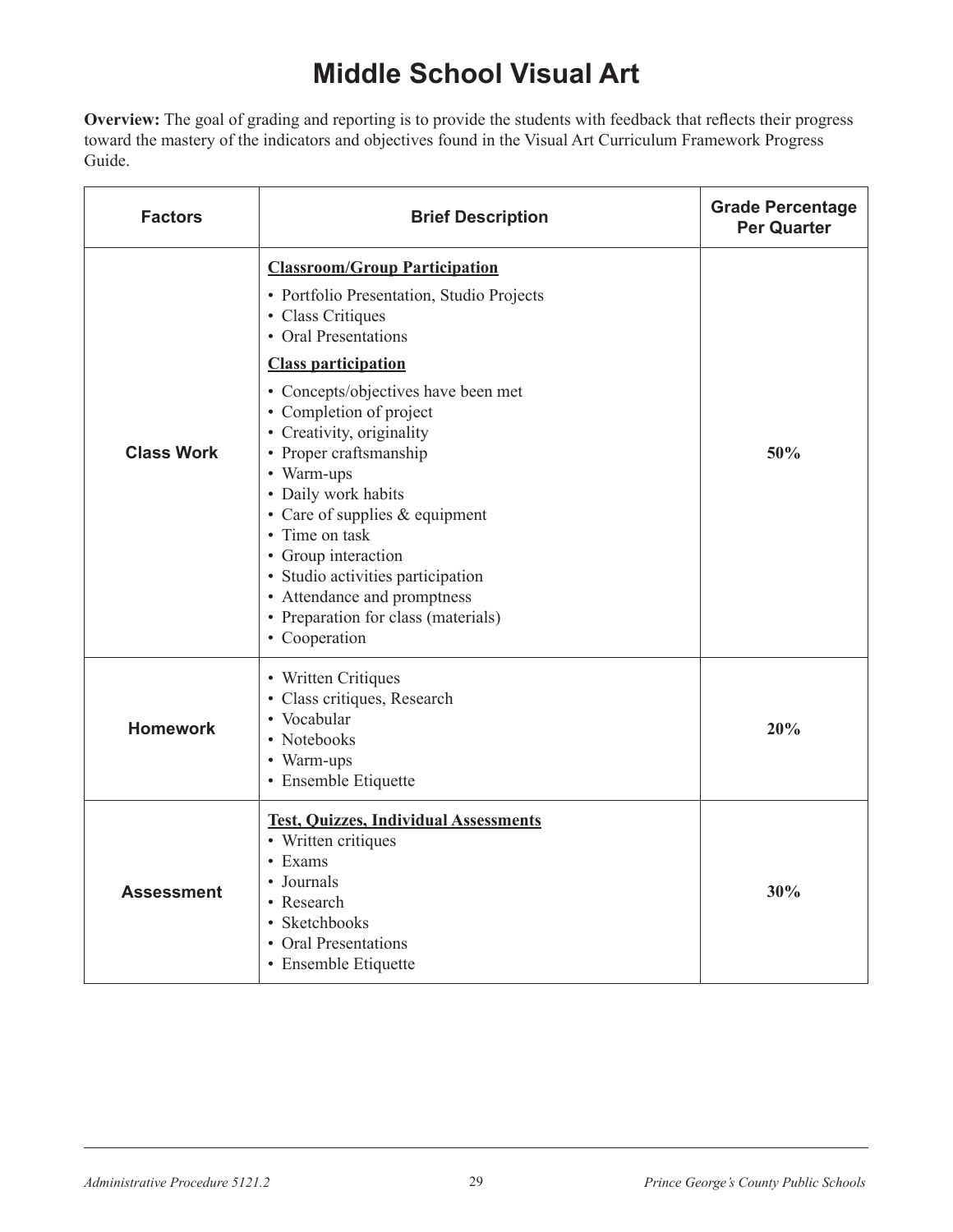# **Middle School Vocal and General Music**

**Overview:** The goal of grading and reporting is to provide the students with feedback that reflects their progress toward the mastery of the indicators and objectives found in the Vocal and General Music Curriculum Framework Progress Guide.

| <b>Factors</b>    | <b>Brief Description</b>                                                                                                                                                                                                                                                                                                                                                                                                                               | <b>Grade Percentage</b><br><b>Per Quarter</b> |
|-------------------|--------------------------------------------------------------------------------------------------------------------------------------------------------------------------------------------------------------------------------------------------------------------------------------------------------------------------------------------------------------------------------------------------------------------------------------------------------|-----------------------------------------------|
| <b>Class Work</b> | Individual/group participation:<br>In class solo and ensemble performances, projects, concepts/<br>objectives that have been met, critiques, composition,<br>dictation, completion of project, creativity, originality, proper<br>technique and interpretation of style, class participation, daily<br>work habits, care of supplies and equipment, time on task,<br>group interaction, active participation and preparation for<br>class (materials), | 50%                                           |
| <b>Homework</b>   | Performance evaluation, warm-ups, vocabulary, notebooks,<br>journal entries, written critiques (self and group) and class<br>critiques, reports and projects, ensemble etiquette                                                                                                                                                                                                                                                                       | 20%                                           |
| <b>Assessment</b> | Self-Evaluation, Journals, Notebooks, Research, Projects,<br>Tests, Quizzes, Exams, Written Critiques, Oral Presentations,<br>Attendance at Schedules Performances and Programs,<br>Ensemble Etiquette.                                                                                                                                                                                                                                                | 30%                                           |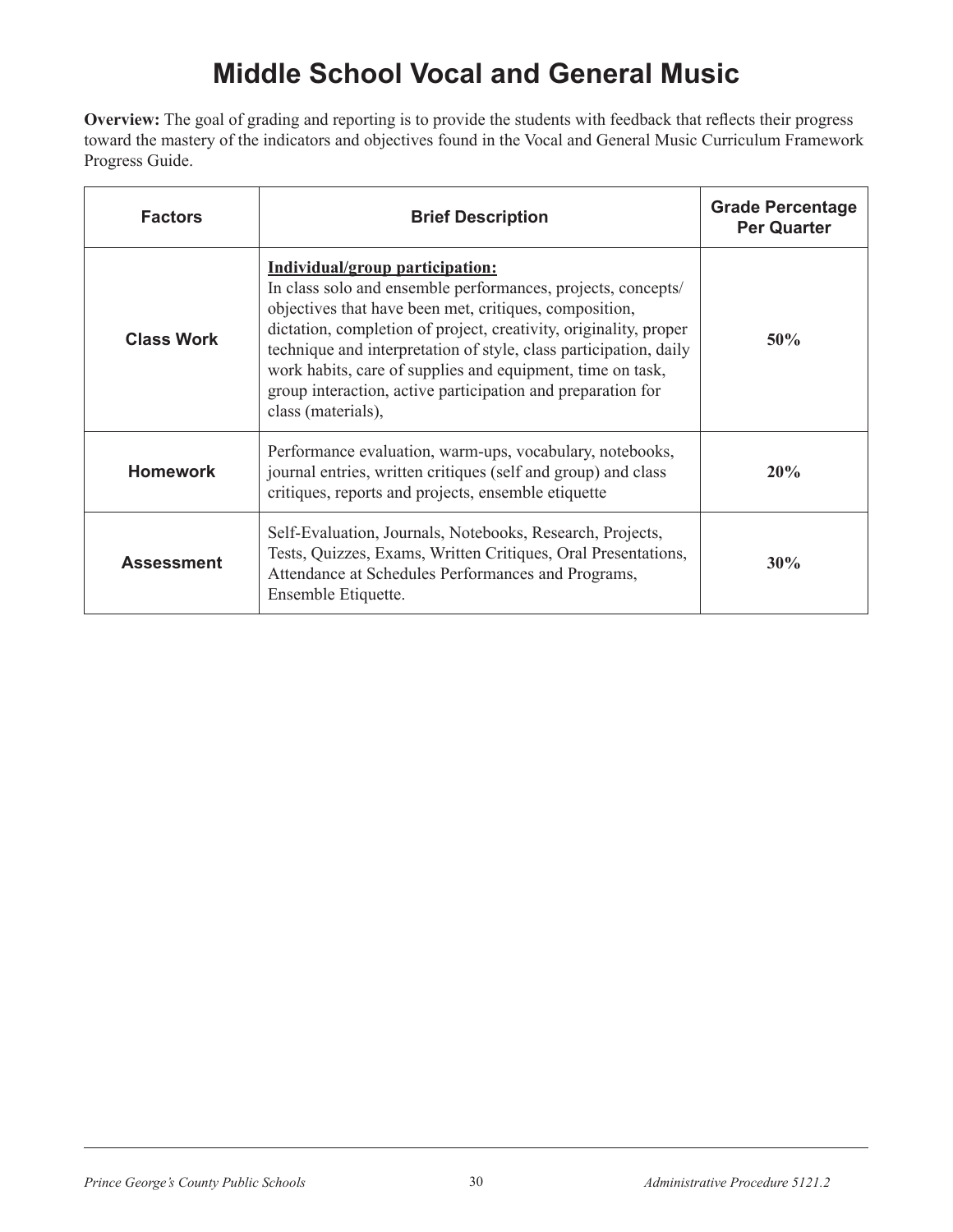# **Middle School World Languages**

**Overview:** The goal of grading and reporting is to provide the students with feedback that reflects their progress toward the mastery of the indicators and objectives found in the World Languages Curriculum Framework Progress Guides.

| <b>Factors</b>    | <b>Brief Description</b>                                                                                                                                                                                                                                                                                                                                                                                                                                        | <b>Grade Percentage</b><br><b>Per Quarter</b> |
|-------------------|-----------------------------------------------------------------------------------------------------------------------------------------------------------------------------------------------------------------------------------------------------------------------------------------------------------------------------------------------------------------------------------------------------------------------------------------------------------------|-----------------------------------------------|
| <b>Class Work</b> | Students will be assessed in each of the five (5) National<br>World Language standards: Communication, Cultures,<br>Connections, Comparisons, and Communities. All grades<br>in this section must be labeled by Standard. Classroom<br>participation will be part of the Communication Standard in<br>this section.<br>Class work should include warm-up. independent activity,<br>group work with rubric and reflection (e.g. journal or<br>notebook section). | 35%                                           |
| <b>Homework</b>   | Students will be assessed in each of the five (5) National<br>World Language standards: Communication, Cultures,<br>Connections, Comparisons, and Communities. All grades in<br>this section must be labeled by Standard.                                                                                                                                                                                                                                       | 20%                                           |
| <b>Assessment</b> | Students will be assessed in each of the five (5) National<br>World Language standards: Communication, Cultures,<br>Connections, Comparisons, and Communities. All graded<br>assignments in the assessment section must be labeled by<br>Standard.                                                                                                                                                                                                              | 45%                                           |

#### **National Standards for World Language Learning**

*Communication: Communicate in Languages Other Than English Cultures: Gain Knowledge and Understanding of Other Cultures Connections: Connect with Other Disciplines and Acquire Information Comparisons*: *Develop Insight into the Nature of Language and Culture Communities: Participate in Multilingual Communities at Home & Around the World*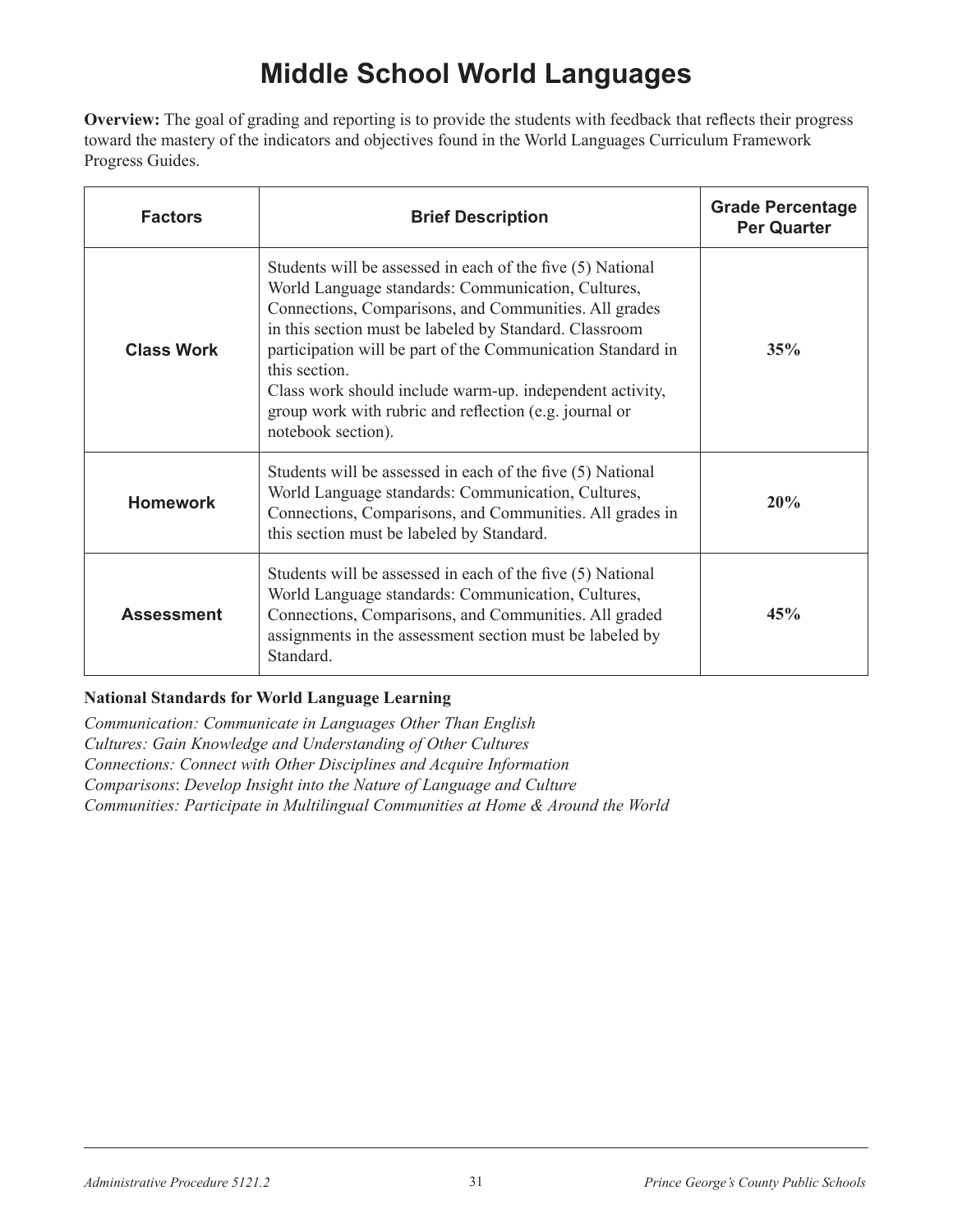### **Grading Middle School Students with Significant Cognitive Disabilities in Community Referenced Instruction (CRI), Regional Schools, and Regional Programs within Comprehensive Schools**

Overview: The goal of grading is to provide the students with feedback that reflects their progress toward mastery of the indicators and objectives found in the Maryland College and Career Ready State Standards (MCCRS), National Center and State Collaborative (NCSC) Core Content Connectors (CCCs) and Dynamic Learning Maps (DLM) Essential Elements. This guidance provides teachers of students with significant cognitive disabilities who are scheduled in Alt-courses the grading factors to be used with a brief description and grade percentage per quarter. The brief description provides teachers with the assignments that students can be given to determine grades.

It is very important that the grading system provide valid and meaningful information for the teacher, parent, and student. Grading systems should be accurate, meaningful, consistent, and supportive of learning. Students shall not receive a lower grade on class assignments, projects, tests and quizzes as result of receiving their approved accommodation(s) and modification(s) documented in the student's IEP. Report Card comments should reflect students are learning based on alternate academic outcomes.

Students with Individualized Education Programs will receive report cards same as their non disabled peers; however, it is important to note progress on IEP goals and objectives and report card grades are not synonymous, but may have overlapping areas. While students who receive special education services are required to have annual individualized education program (IEP) goals & objectives, these goals & objectives are not a substitute for the grading assignments linked to the general curriculum. IEP goals identify specific areas of need in which a student will receive specially designed instruction from a special educator in order to access and progress in the general curriculum.

Maryland Online IEP progress reports reflect data collected to address goals and objectives on the IEP. Work samples utilized as a part of addressing IEP goals and objectives that address curriculum based lessons can be used for both reporting IEP progress and report card grades. Report card grades reflect the students' performance on curriculum instruction based on alternate academic standards.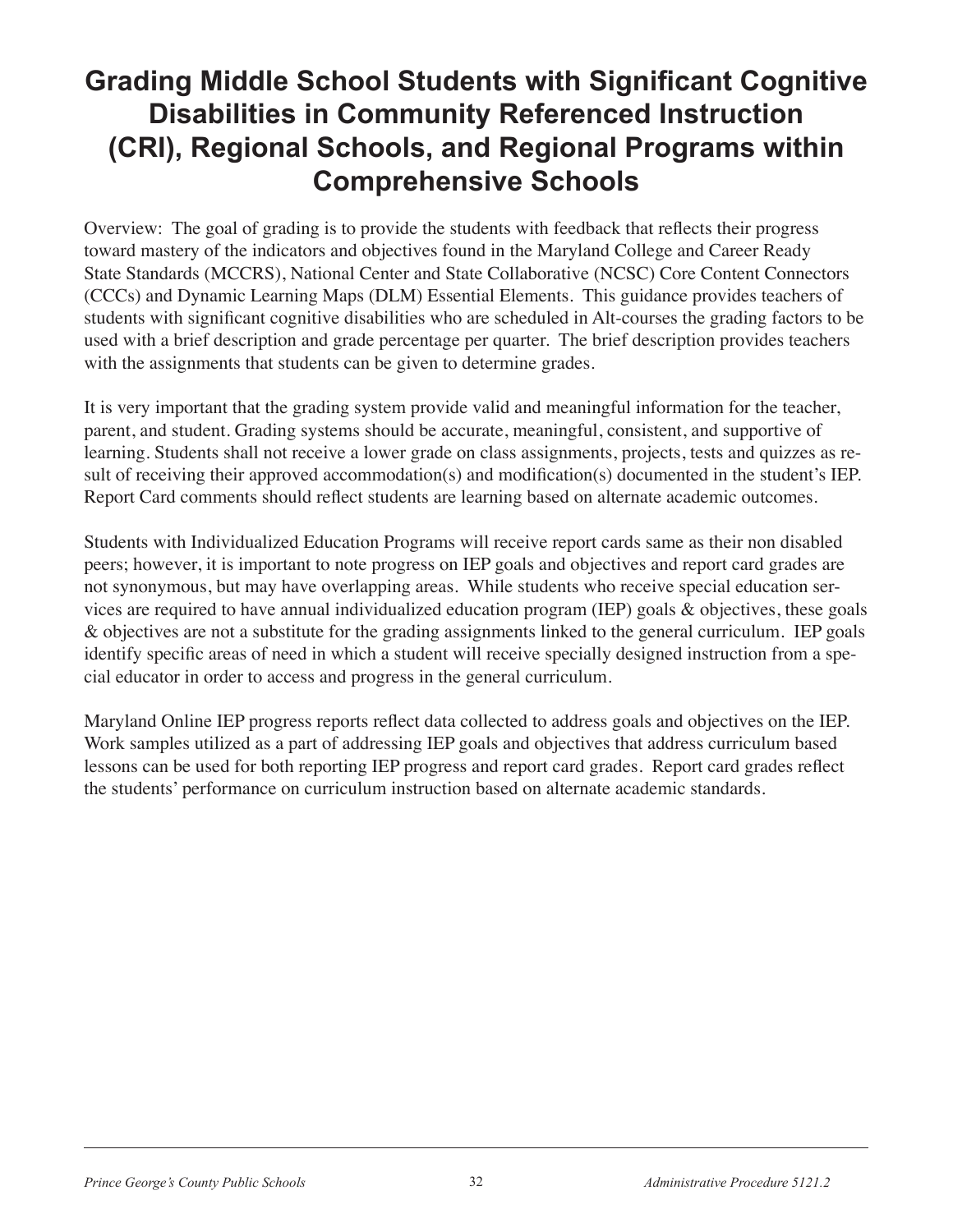### **Middle School Adapted Physical Education Alt**

| <b>Factors</b>    | <b>Brief Description</b>                                                                                                                                                                                                                                                                                                                                              | <b>Grade Percentage</b><br><b>Per Quarter</b> |
|-------------------|-----------------------------------------------------------------------------------------------------------------------------------------------------------------------------------------------------------------------------------------------------------------------------------------------------------------------------------------------------------------------|-----------------------------------------------|
| <b>Class Work</b> | This includes all work completed in the classroom. This may<br>include but is not limited to:<br>Warm-ups<br>$\bullet$<br>Worksheets<br>$\bullet$<br>Notebooks<br>$\bullet$<br>Whole/Small Group Work or Discussions<br>Vocabulary<br>$\bullet$<br>Skill Assessments/Performance-Based Assessments<br>$\bullet$<br>Personal/social/emotional development<br>$\bullet$ | 70%                                           |
| <b>Homework</b>   | Includes all work begun and/or completed outside the<br>classroom/gymnasium. This may include but is not limited<br>to:<br>Journals<br>$\bullet$<br>Written Reports<br>$\bullet$<br>Projects<br>$\bullet$<br><b>Fitness Logs</b>                                                                                                                                      | 5%                                            |
| <b>Assessment</b> | Includes but is not limited to:<br><b>Skill Assessments</b><br><b>Written Assessments</b><br>$\bullet$<br>Rubrics<br>$\bullet$<br><b>Task Cards</b><br>Pre and post Fitnessgram Assessment<br>$\bullet$<br>Peer/self-evaluations                                                                                                                                      | 25%                                           |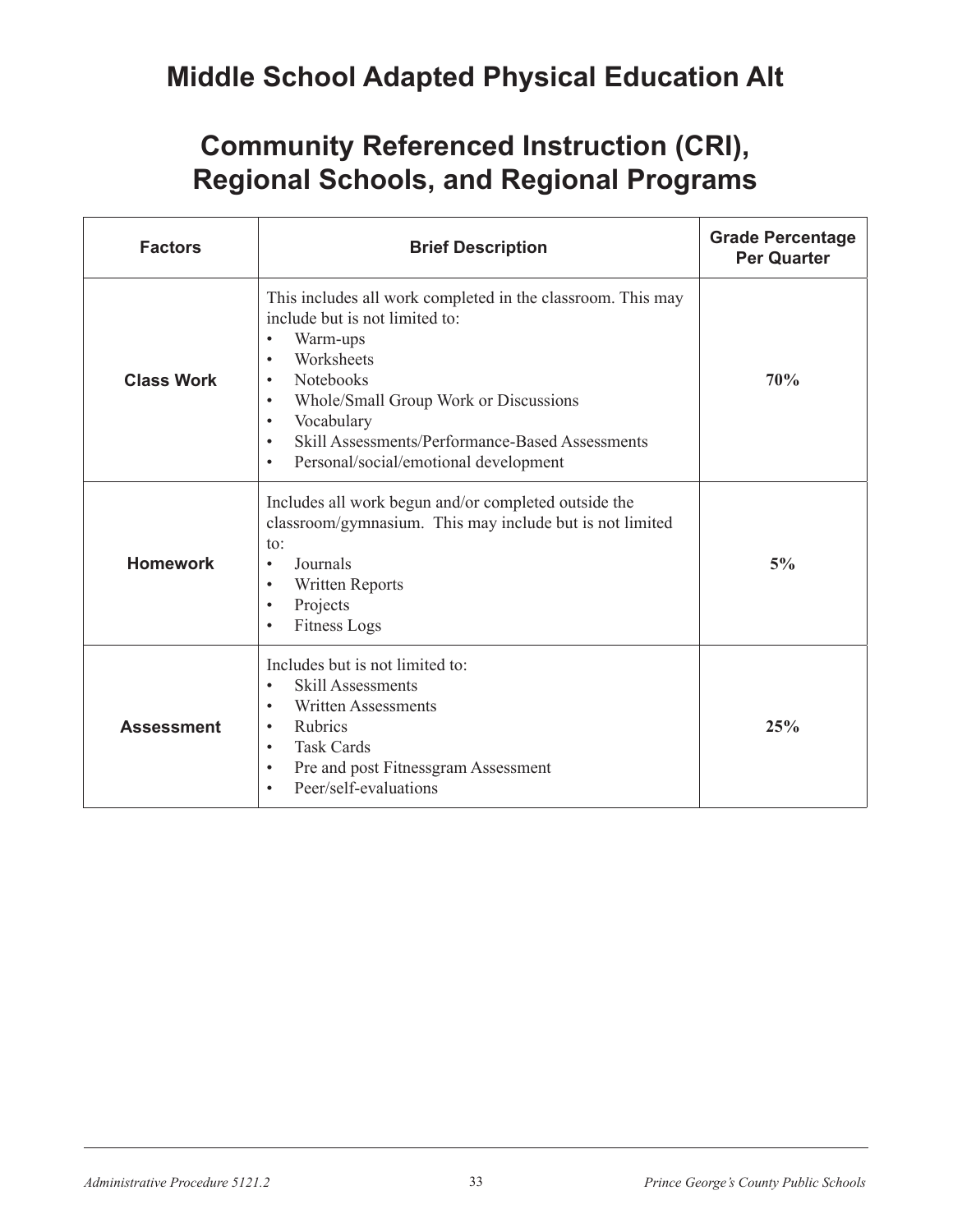#### **Middle School Art Alt**

| <b>Factors</b>    | <b>Brief Description</b>                                                                                                                                                                                            | <b>Grade Percentage</b><br><b>Per Quarter</b> |
|-------------------|---------------------------------------------------------------------------------------------------------------------------------------------------------------------------------------------------------------------|-----------------------------------------------|
| <b>Class Work</b> | Includes but is not limited to:<br><b>Notebooks</b><br>$\bullet$<br>Warm-ups<br>$\bullet$<br>Worksheets<br>$\bullet$<br>Sketchbooks<br>$\bullet$<br><b>Art Activities</b><br>$\bullet$<br>Art Projects<br>$\bullet$ | 100%                                          |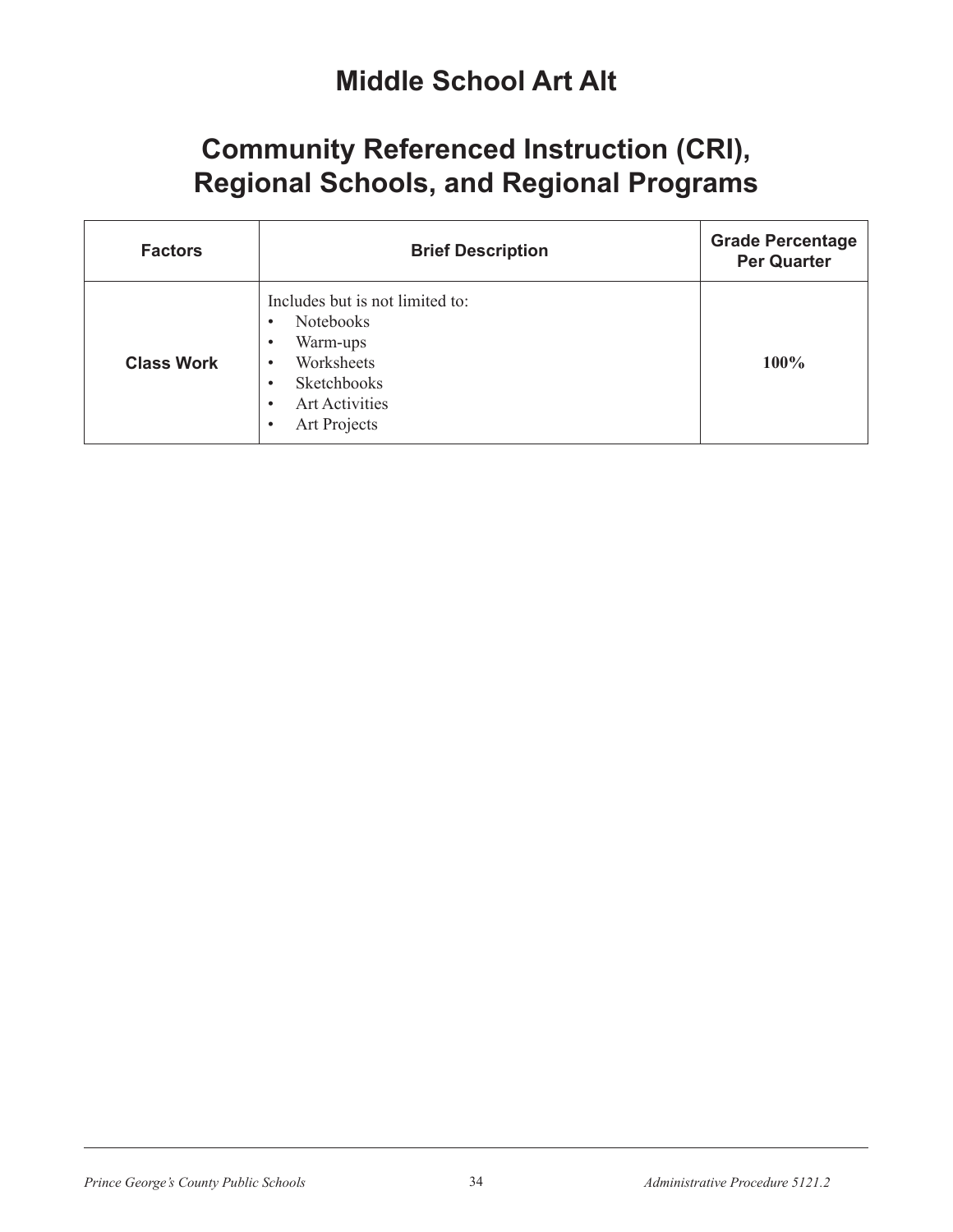### **Middle School Health Alt**

| <b>Factors</b>    | <b>Brief Description</b>                                                                                                                                                                                                                                                                                                                                                                                                                                          | <b>Grade Percentage</b><br><b>Per Quarter</b> |
|-------------------|-------------------------------------------------------------------------------------------------------------------------------------------------------------------------------------------------------------------------------------------------------------------------------------------------------------------------------------------------------------------------------------------------------------------------------------------------------------------|-----------------------------------------------|
| <b>Class Work</b> | This includes all work completed in the classroom setting.<br>Classwork can include but is not limited to:<br>Active participation<br>$\bullet$<br><b>Notebooks</b><br>$\bullet$<br>Warm-ups<br>$\bullet$<br>Vocabulary<br>$\bullet$<br>Written responses<br>$\bullet$<br>Hands-on Activity<br>$\bullet$<br>Completion of task activities<br>$\bullet$<br>Whole/Small group discussions<br>$\bullet$<br>Life skills (Adaptive Daily Living) Activity<br>$\bullet$ | 70%                                           |
| <b>Homework</b>   | This includes all work completed outside the classroom to be<br>graded on its completion and student's preparation for class<br>(materials, supplies, etc.) Assignments can include, but are<br>not limited to:<br>Content Vocabulary<br>$\bullet$<br>Journal Entry<br>$\bullet$<br><b>Writing Prompt</b><br>$\bullet$<br>Teacher created worksheet<br>$\bullet$<br><b>Health Related Project</b><br>$\bullet$                                                    | 5%                                            |
| <b>Assessment</b> | This category encompasses both the traditional (exams)<br>and quizzes) and alternative methods of assessing student<br>learning with the goal of mastery (presentations, projects,<br>portfolios). Assessments can include, but are not limited to:<br>Teacher created assessments<br>$\bullet$<br>Theme and Unit Tests and Quizzes<br>$\bullet$                                                                                                                  | 25%                                           |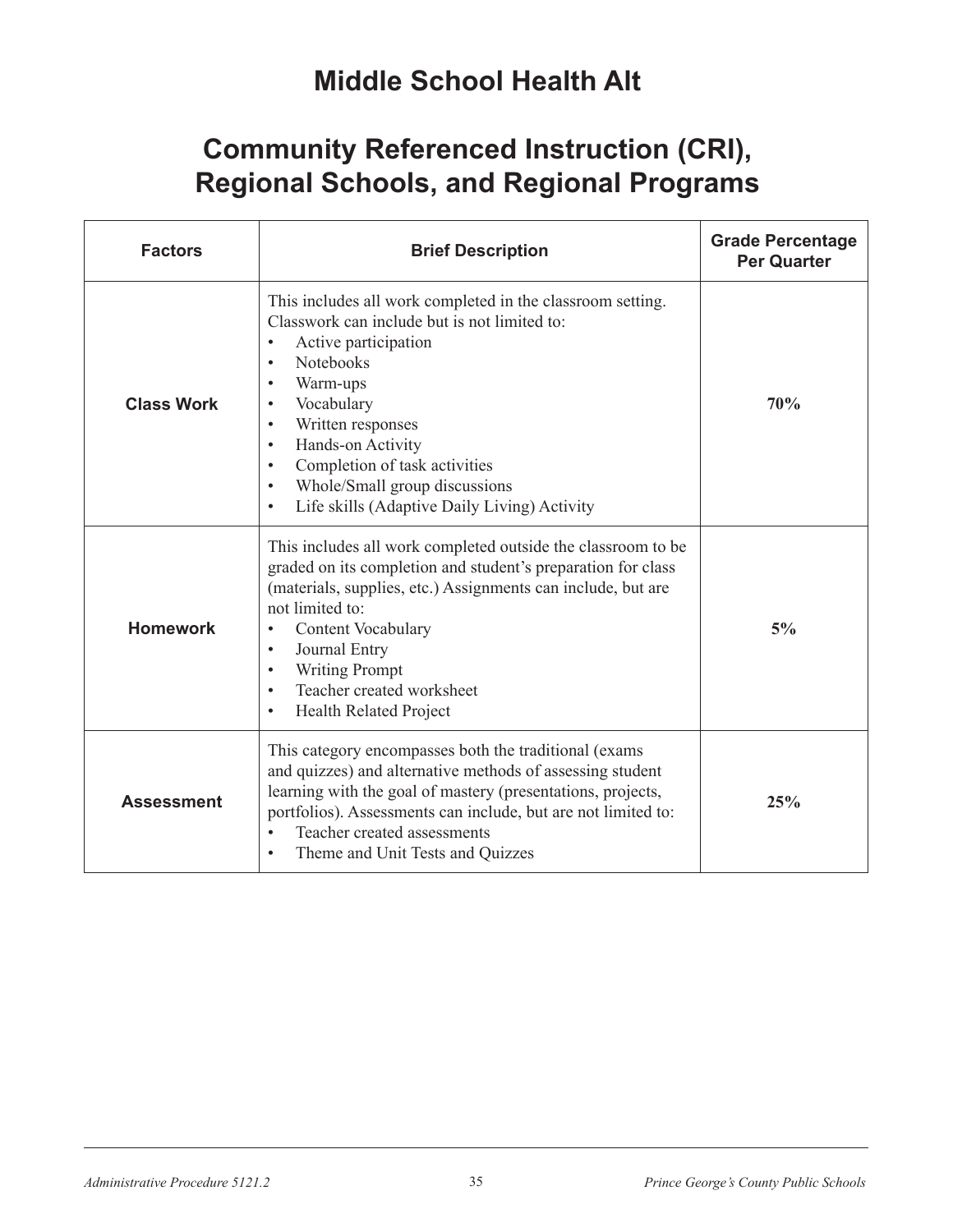### **Middle School Literacy/Reading-Alt**

| <b>Factors</b>    | <b>Brief Description</b>                                                                                                                                                                                                                                                                                                                                                                                                                                                                                                                                                                                                                | <b>Grade Percentage</b><br><b>Per Quarter</b> |
|-------------------|-----------------------------------------------------------------------------------------------------------------------------------------------------------------------------------------------------------------------------------------------------------------------------------------------------------------------------------------------------------------------------------------------------------------------------------------------------------------------------------------------------------------------------------------------------------------------------------------------------------------------------------------|-----------------------------------------------|
| <b>Class Work</b> | This includes all work completed in the classroom setting.<br>Classwork can include but is not limited to:<br>Phonemic Awareness<br>$\bullet$<br>Phonics<br>$\bullet$<br><b>Text-based Vocabulary</b><br>$\bullet$<br>Comprehension<br>$\bullet$<br>Group activity/discussions<br>$\bullet$<br>Teacher made worksheets<br>$\bullet$<br>Group discussion<br>$\bullet$<br><b>Edmark</b> activities<br>$\bullet$<br>Unique Learning Systems (ULS) worksheets<br>$\bullet$<br>Literacy Skills Builder<br>$\bullet$<br><b>Writing Prompts</b><br>$\bullet$<br><b>Evidence Based Constructed</b><br>$\bullet$<br>Response Rubric<br>$\bullet$ | 70%                                           |
| <b>Homework</b>   | This includes all work completed outside the classroom to be<br>graded on its completion and student's preparation for class<br>(materials, supplies, etc.). Assignments can include, but are not<br>limited to:<br>Spelling<br>$\bullet$<br>Vocabulary<br>$\bullet$<br>Reading Logs<br>$\bullet$<br>Writing<br>$\bullet$<br>Teacher created worksheets<br>$\bullet$<br><b>ULS Activity Worksheets</b><br>$\bullet$<br>Ex tension to Content Lesson<br>$\bullet$<br><b>Evidence Based Constructed</b><br>$\bullet$<br>Response Rubric                                                                                                   | 5%                                            |
| <b>Assessment</b> | This category encompasses both the traditional (exams and<br>quizzes) and alternative methods of assessing student learning<br>with the goal of mastery (presentations, projects, portfolios).<br>Assessments can include, but are not limited to:<br>Teacher created assessments<br>$\bullet$<br>Theme and Unit Test and Quizzes<br>$\bullet$<br><b>Literacy Assessments</b><br>$\bullet$<br>Unique Learning Benchmarks<br>$\bullet$<br>Edmark<br>$\bullet$<br><b>ULS</b> Checkpoints<br>$\bullet$<br><b>Brigance Criterion</b><br>$\bullet$<br>Informal Reading Inventory<br>$\bullet$                                                | 25%                                           |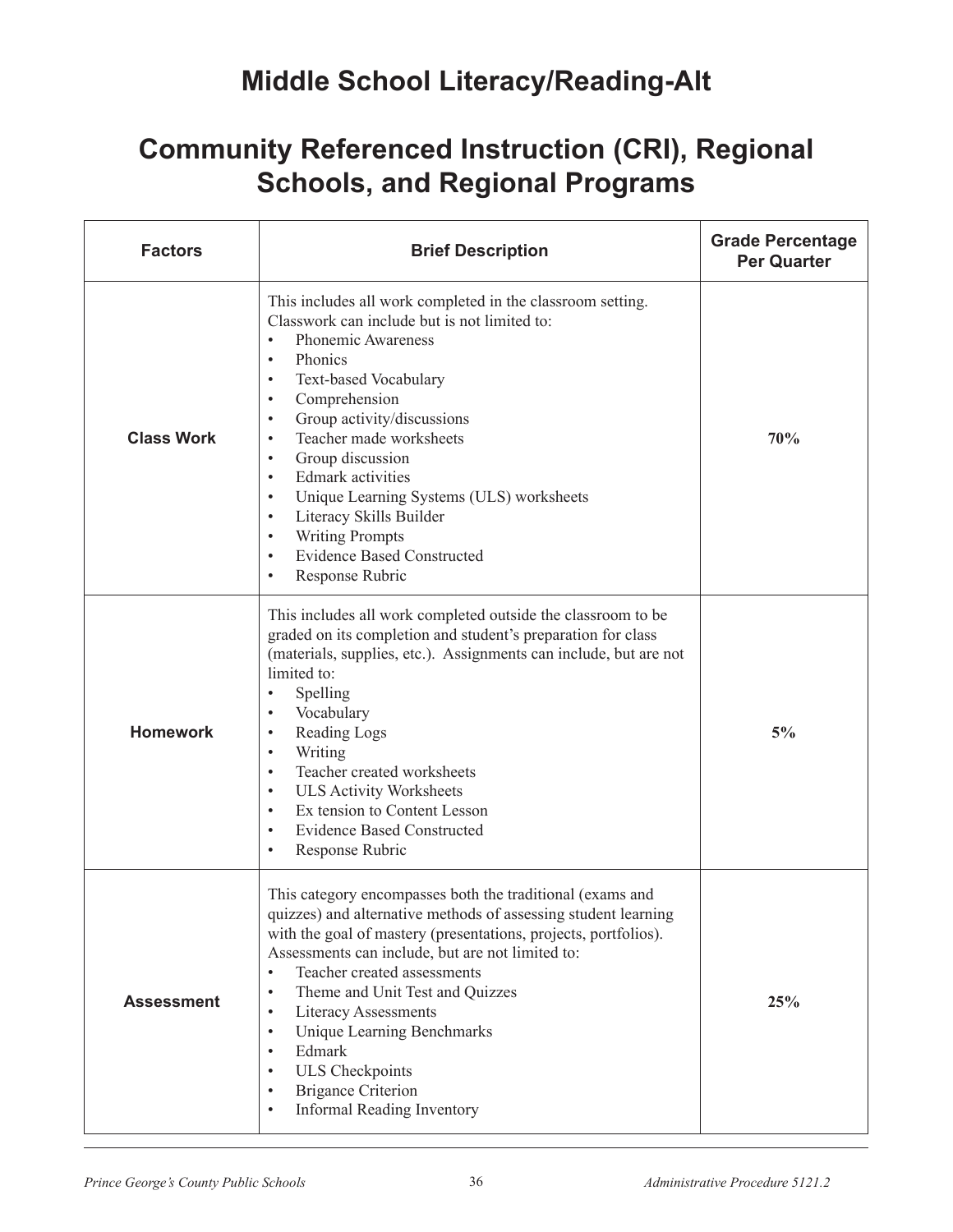### **Middle School Mathematics Alt**

| <b>Factors</b>    | <b>Brief Description</b>                                                                                                                                                                                                                                                                                                                                                                                                                                                                                                                            | <b>Grade Percentage</b><br><b>Per Quarter</b> |
|-------------------|-----------------------------------------------------------------------------------------------------------------------------------------------------------------------------------------------------------------------------------------------------------------------------------------------------------------------------------------------------------------------------------------------------------------------------------------------------------------------------------------------------------------------------------------------------|-----------------------------------------------|
| <b>Class Work</b> | This includes all work completed in the classroom setting.<br>Classwork can include but is not limited to:<br>Problem of Week<br>$\bullet$<br>Group Activity<br>$\bullet$<br>Problem Solving<br>$\bullet$<br>Performance Tasks<br>$\bullet$<br>Teacher made worksheets<br>$\bullet$<br>Unique Learning Systems (ULS) worksheets<br>$\bullet$<br>Equals Math worksheets<br>$\bullet$<br>Moving with Math<br>$\bullet$<br>Math Facts<br>$\bullet$<br>Hands on Work Stations<br>$\bullet$<br>Content Vocabulary<br>$\bullet$                           | 70%                                           |
| <b>Homework</b>   | This includes all work completed outside the classroom to be<br>graded on its completion and student's preparation for class<br>(materials, supplies, etc.) Assignments can include, but are<br>not limited to:<br>Problem of Week<br>$\bullet$<br>Teacher created worksheets<br>$\bullet$<br><b>ULS Activity Worksheets</b><br>$\bullet$<br>Math Facts<br>$\bullet$<br>Content Vocabulary<br>$\bullet$<br>Written Response<br>$\bullet$<br>Math Journals<br>$\bullet$                                                                              | 5%                                            |
| <b>Assessment</b> | This category encompasses both the traditional (exams<br>and quizzes) and alternative methods of assessing student<br>learning with the goal of mastery (presentations, projects,<br>portfolios). Assessments can include, but are not limited to:<br>Teacher created assessments<br>$\bullet$<br>Theme and Unit Tests and Quizzes<br>$\bullet$<br><b>Unique Learning Benchmarks</b><br>$\bullet$<br><b>ULS</b> Checkpoints<br>$\bullet$<br><b>Equals Assessments</b><br><b>Brigance Criterion</b><br>$\bullet$<br><b>Problem-based Assessments</b> | 25%                                           |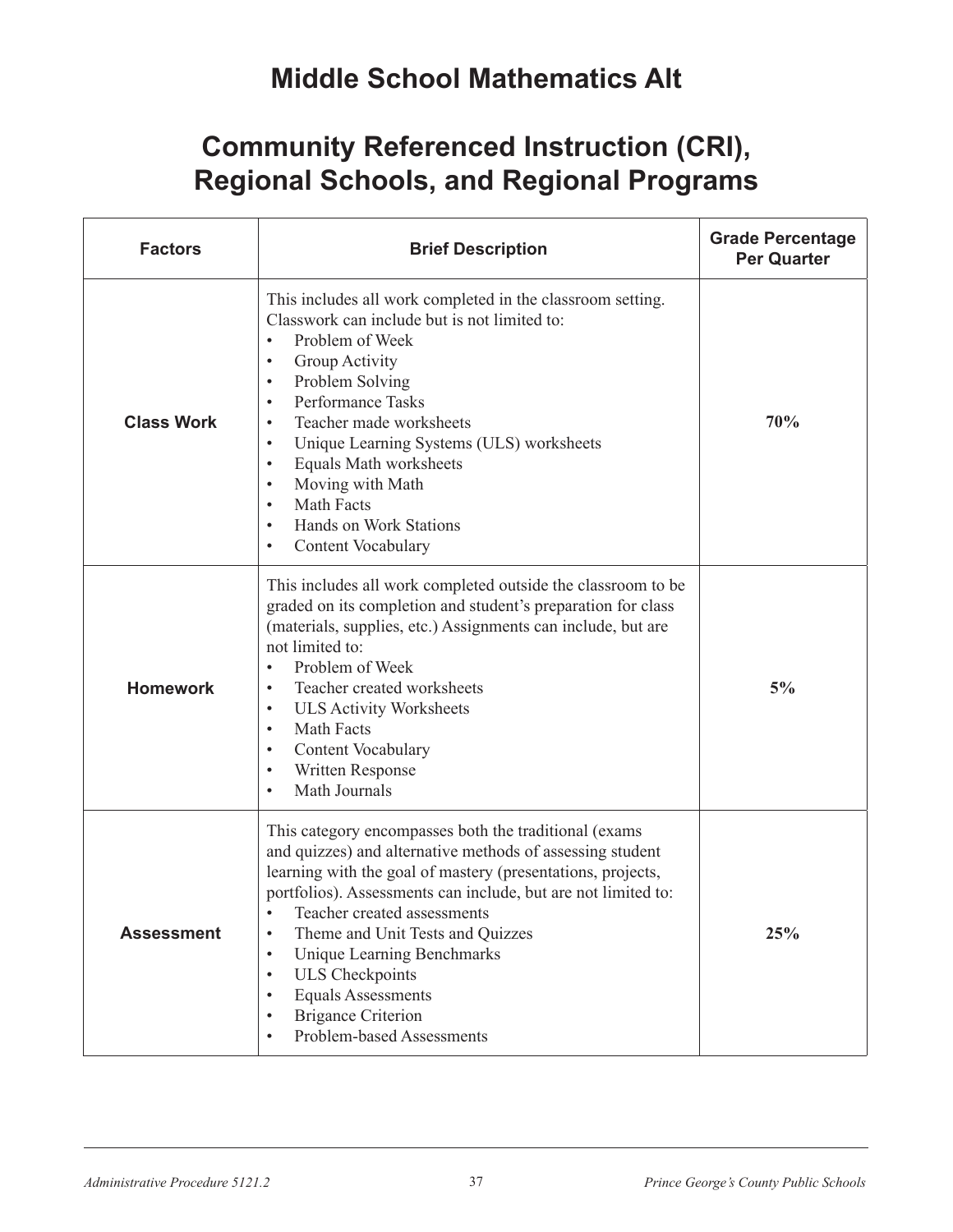#### **Middle School Music Alt**

| <b>Factors</b>    | <b>Brief Description</b>                                                                                                                                                                | <b>Grade Percentage</b><br><b>Per Quarter</b> |
|-------------------|-----------------------------------------------------------------------------------------------------------------------------------------------------------------------------------------|-----------------------------------------------|
| <b>Class Work</b> | Includes but is not limited to:<br>Individual and group participation<br>In-class solo and ensemble performances<br>Proper care of supplies and equipment<br>Time and attention to task | $100\%$                                       |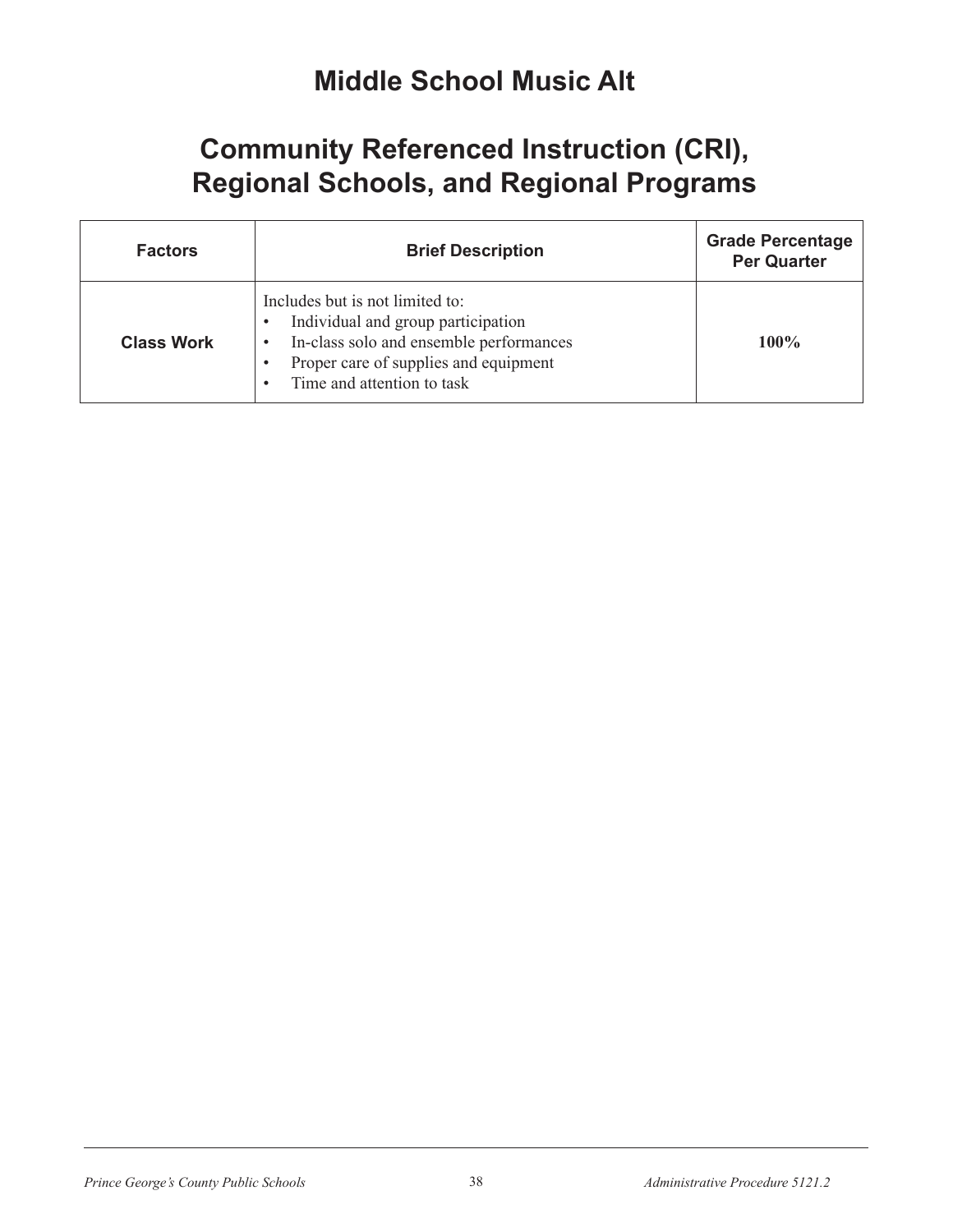### **Middle School Science Alt**

| <b>Factors</b>    | <b>Brief Description</b>                                                                                                                                                                                                                                                                                                                                                                    | <b>Grade Percentage</b><br><b>Per Quarter</b> |
|-------------------|---------------------------------------------------------------------------------------------------------------------------------------------------------------------------------------------------------------------------------------------------------------------------------------------------------------------------------------------------------------------------------------------|-----------------------------------------------|
| <b>Class Work</b> | This includes all work completed in the classroom setting.<br>Classwork can include but is not limited to:<br>Classroom labs and projects<br>$\bullet$<br>Unique Learning Systems (ULS) worksheets<br>$\bullet$<br><b>Writing Prompt</b>                                                                                                                                                    | 70%                                           |
| <b>Homework</b>   | This includes all work completed outside the classroom to be<br>graded on its completion and student's preparation for class<br>(materials, supplies, etc.) Assignments can include, but are<br>not limited to:<br>Vocabulary<br>Writing<br>Teacher created worksheets<br>ULS activity worksheets                                                                                           | $5\%$                                         |
| <b>Assessment</b> | This category encompasses both the traditional (exams<br>and quizzes) and alternative methods of assessing student<br>learning with the goal of mastery (presentations, projects,<br>portfolios). Assessments can include, but are not limited to:<br>Teacher created assessments<br>Theme and Unit Tests<br>$\bullet$<br>Unique Learning Benchmarks<br>$\bullet$<br><b>ULS</b> Checkpoints | 25%                                           |